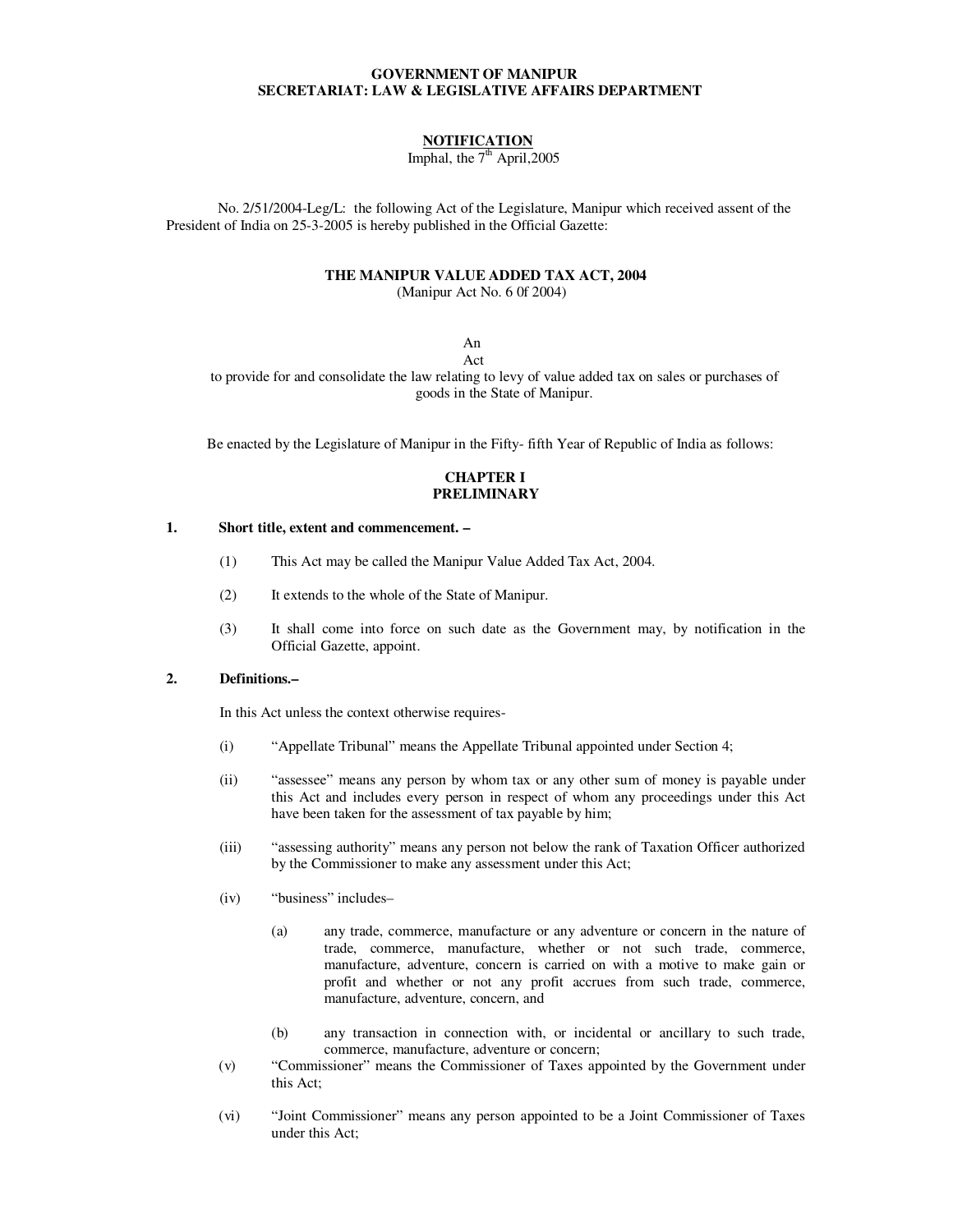- (vii) "Deputy Commissioner" means any person appointed to be a Deputy Commissioner of Taxes under this Act;
- (viii) "Assistant Commissioner" means any person appointed to be an Assistant Commissioner of Taxes under this Act;
- (ix) "Taxation Officer" means any person appointed to be a Taxation Officer under this Act;
- (x) "capital goods" means plant, machinery and equipment used in the process of manufacturing, excluding civil structures as may be prescribed;
- (xi) "casual trader" means a person who whether as principal, agent or in any other capacity, has occasional transactions involving buying, selling, supplying or distributing goods in the State, whether for cash or for deferred payment, or for commission, remuneration, or other valuable consideration;
- (xii) "dealer" means any person who carries on the business of buying, selling, supplying or distributing goods, executing works contract, delivering any goods on hire-purchase or any system of payment by installments, transferring the right to use any goods or supplying by way of or as part of any service, any goods directly or otherwise, whether for cash or for deferred payment, or for commission, remuneration or other valuable consideration and includes -
	- (a) a casual trader;

 (b) a commission agent, a broker or a delcredere agent or any auctioneer or any other mercantile agent, by whatever name called;

 (c) a non-resident dealer or an agent of a non-resident dealer, or a local branch of a firm or company or association or body of persons whether incorporated or not, situated outside the State;

(d) a person who, whether in the course of business or not -

 (i) sells goods produced by him by manufacture, agriculture, horticulture or otherwise; or

 (ii) transfers any goods, for cash or for deferred payment or for other valuable consideration;

 (iii) supplies, by way of or as part of any service or in any other manner whatsoever, goods being food or any other articles for human consumption or any drink (whether or not intoxicating), where such supply or service is for cash, deferred payment or other valuable consideration;

 (xiii) "declared goods" means goods declared to be of special importance in inter-State trade or commerce under section 14 of the Central Sales Tax Act, 1956 (Central Act 74 of 1956);

 (xiv) "goods" means all kinds of movable property (other than newspapers, actionable claims, electricity, stocks and shares and securities) and includes all materials, commodities and articles and every kind of property (whether as goods or in some other form) involved in the execution of a works contract, and all growing crops, grass or things attached to, or forming part of the land which are agreed to be severed before sale or under the contract of sale;

(xv) "Government" means Government of Manipur.

 (xvi) "input tax" means the tax paid or payable under this Act by a registered dealer to another registered dealer on the purchase of goods in the course of business for resale or for the manufacture of taxable goods or for use as container or packing material or for the execution of works contract;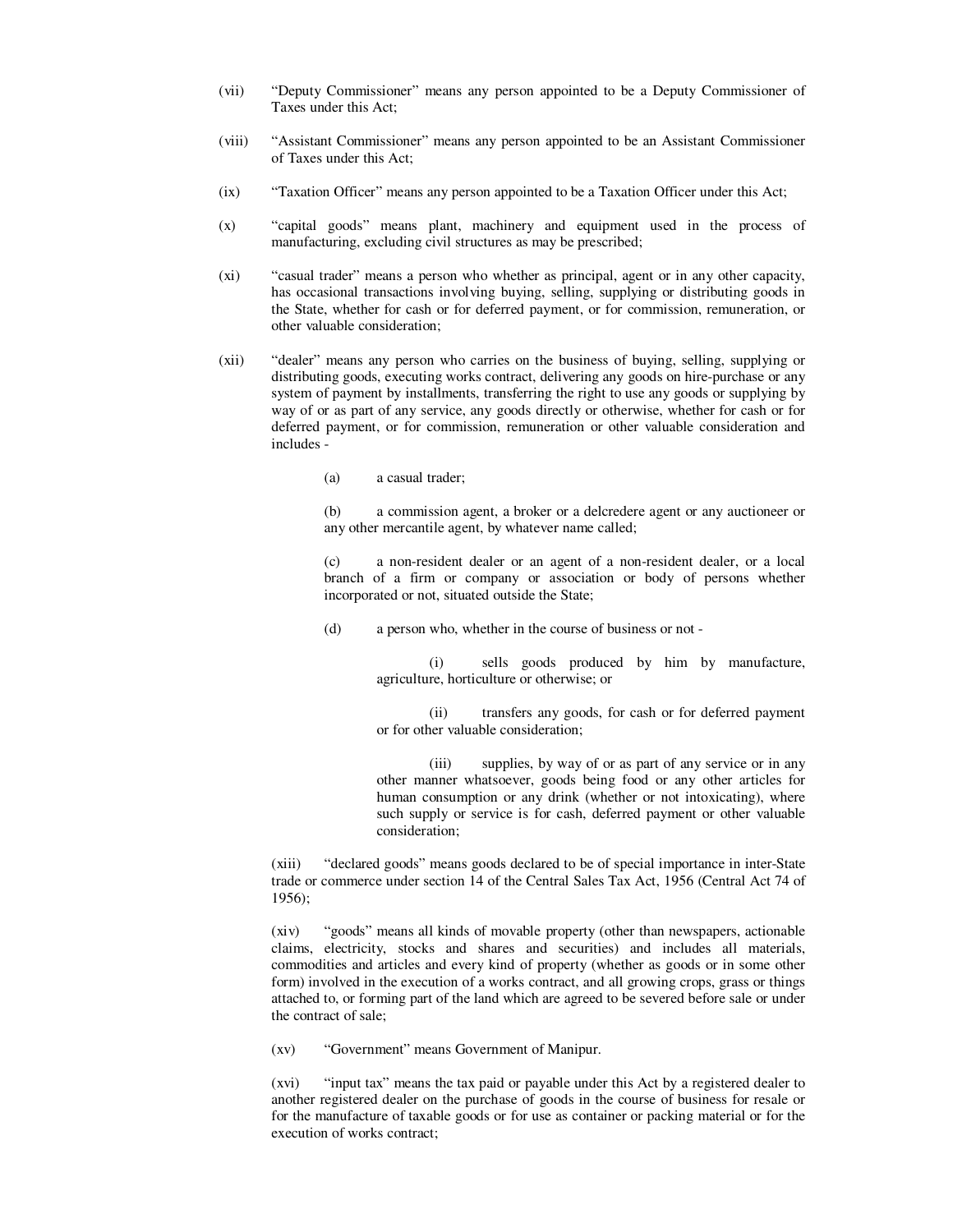(xvii) "manufacture" with its grammatical variations and cognate expressions means producing, making, extracting, altering, ornamenting, finishing, assembling or otherwise processing, treating or adapting any goods, but does not include any such process or mode of manufacture as may be prescribed;

 (xviii) "output tax" means the tax charged or chargeable under this Act by a registered dealer for the sale of goods in the course of business;

- (xix) "person" includes
	- (a) an individual;
	- (b) a joint family;
	- (c) a company;
	- (d) a firm;

 (e) an association of persons or a body of individuals; whether incorporated or not;

- (f) the Central Government or any State or Union Territory in India;
- (g) a local authority;

 (xx) "place of business" means any place where a dealer carries on the business and includes -

 (a) any warehouse, godown or other place where a dealer stores or processes his goods;

- (b) any place where a dealer produces or manufactures goods;
- (c) any place where a dealer keeps his books of accounts;

 (d) in cases where a dealer carries on business through an agent (by whatever name called), the place of business of such agent;

 (e) any vehicle or vessel or any other carrier wherein the goods are stored for transporting the goods;

(xxi) "prescribed" means prescribed by Rules made under this Act;

 (xxii) "purchase" with all its grammatical variations and cognate expressions shall be construed from the word "Sales";

(xxiii) "registered dealer" means a dealer registered under this Act;

 (xxiv) "reverse tax" means that portion of input tax of the goods for which credit has been availed but such goods are used subsequently for any purpose other than resale or manufacture of taxable goods or execution of works contract or use as containers or packing materials, within the State;

 (xxv) "sales" with all its grammatical variations and cognate expressions means every transfer of the property in goods, other than by way of mortgage, hypothecation, charge or pledge, by one person to another in the course of trade or business for cash, deferred payment or other valuable consideration and includes -

- (a) transfer, otherwise than in pursuance of a contract, of property in , goods for cash, deferred payment or other valuable consideration;
- (b) transfer of property in goods (whether as goods or in some other form) involved in the execution of a works contract;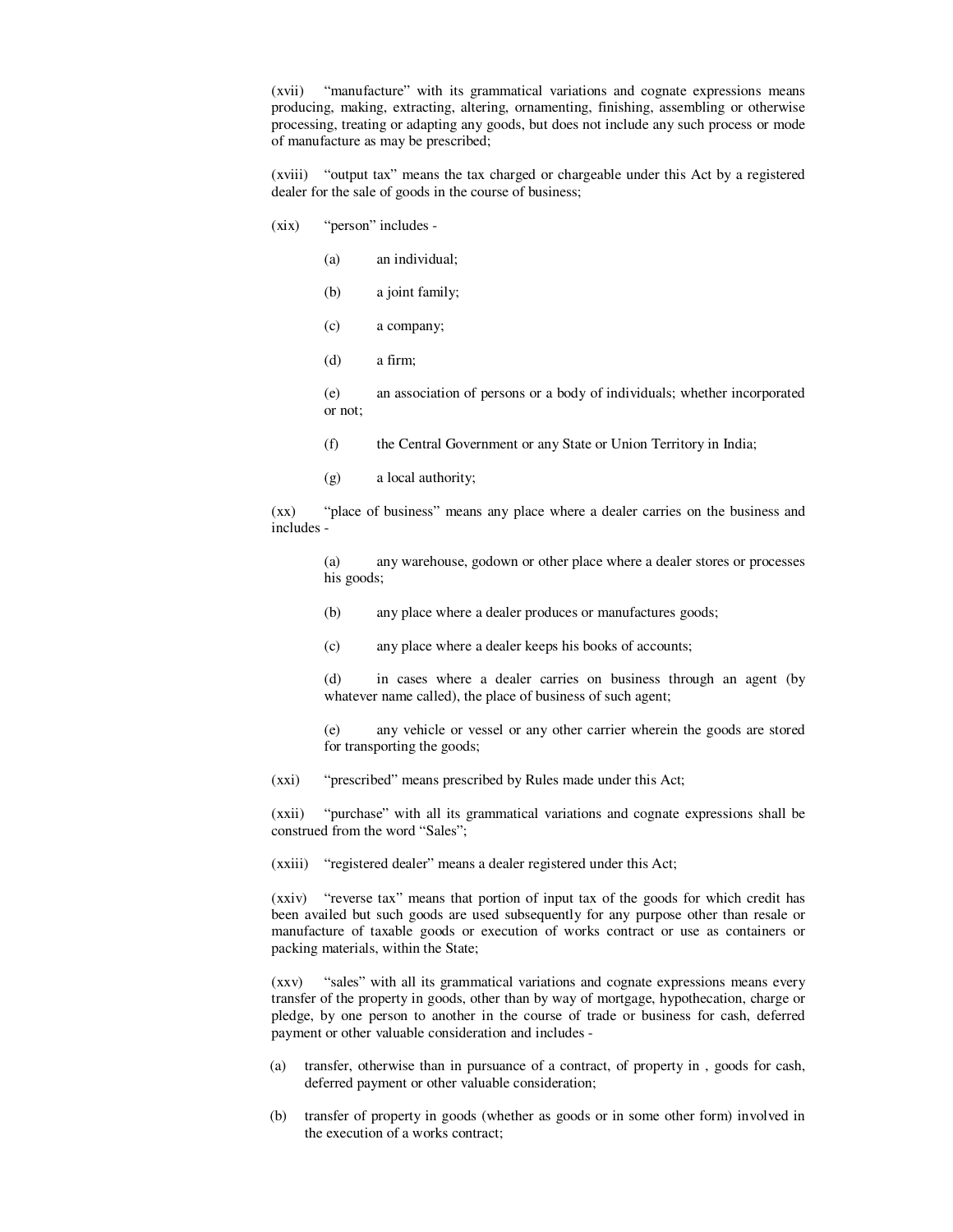- (c) delivery of goods on hire purchase or any other system of payment by installments;
- (d) a transfer of the right to use any goods for any purpose, whether or not for specified 'period, for cash, deferred payment or any other valuable consideration;
- (e) a transfer of goods by any unincorporated association or body of persons to a member thereof for cash, deferred payment or any other valuable consideration;
- (f) a supply, by way of or as part of any service or in any other manner whatever, of goods being food or any other article for human consumption or any drink (whether or not intoxicating) where such supply or service is for cash, deferred payment or other valuable consideration;
- (g) a transfer of the right to use any goods for any purpose (whether or not for a specified period) for cash, deferred payment or other valuable consideration, and such transfer, delivery or supply of any goods shall be deemed to be a sale of those goods by the person making the transfer, delivery or supply and purchase of those goods by the person to whom such transfer, delivery or supply is made, but does not include a mortgage, hypothecation, charge or pledge.

#### **Explanation :**

- (a) A sale or purchase of goods shall not be deemed to have taken place inside the State if the goods are sold -
	- (i) in the course of inter State trade or commerce; or
	- (ii) outside the State of Manipur; or
	- (iii) in the course of import of goods into or export of goods out of the territory of India.
- (b) Where there is a single contract of sale or purchase of goods situated at more places than one, the provisions of this Explanation shall apply as if there were separate contract in respect of the goods at each of such places.

 (xxvi) "sales price" means the amount of valuable consideration received or receivable by dealer for the sale of any goods less any sum allowed as cash discount, according to the practice normally prevailing in the trade, but inclusive of any sum charged for anything done by the dealer in respect of the goods or services at the time of or before delivery thereof, excise duty, special excise duty or any other duty or taxes except the tax imposed under this Act;

#### **Explanation :**

For the purpose of this clause "Sales Price" includes such sum received or receivable as consideration in relation to the transfer of property in goods (whether as goods or in some other form) involved in the execution of works contract.

(xxvii) "Schedule" means the Schedule appended to this Act;

(xxviii) "tax" means the tax payable under this Act;

 (xxix) "tax invoice'" means a document listing goods sold with price, quantity and other details as specified in this Act and includes a statement of account, bill, cash register, slip, receipt or similar record, regardless of its form;

 (xxx) "taxable turnover" means the turnover on which a dealer shall be liable to pay tax as determined after making such deductions from his total turnover in such manner as may be prescribed;

 (xxxi) "turnover" means the aggregate amount for which goods are either bought or sold, supplied or distributed by a dealer, either directly or through another, on his own account or on account of others, whether for cash or for deferred payment or for other valuable consideration;

#### **Explanation :**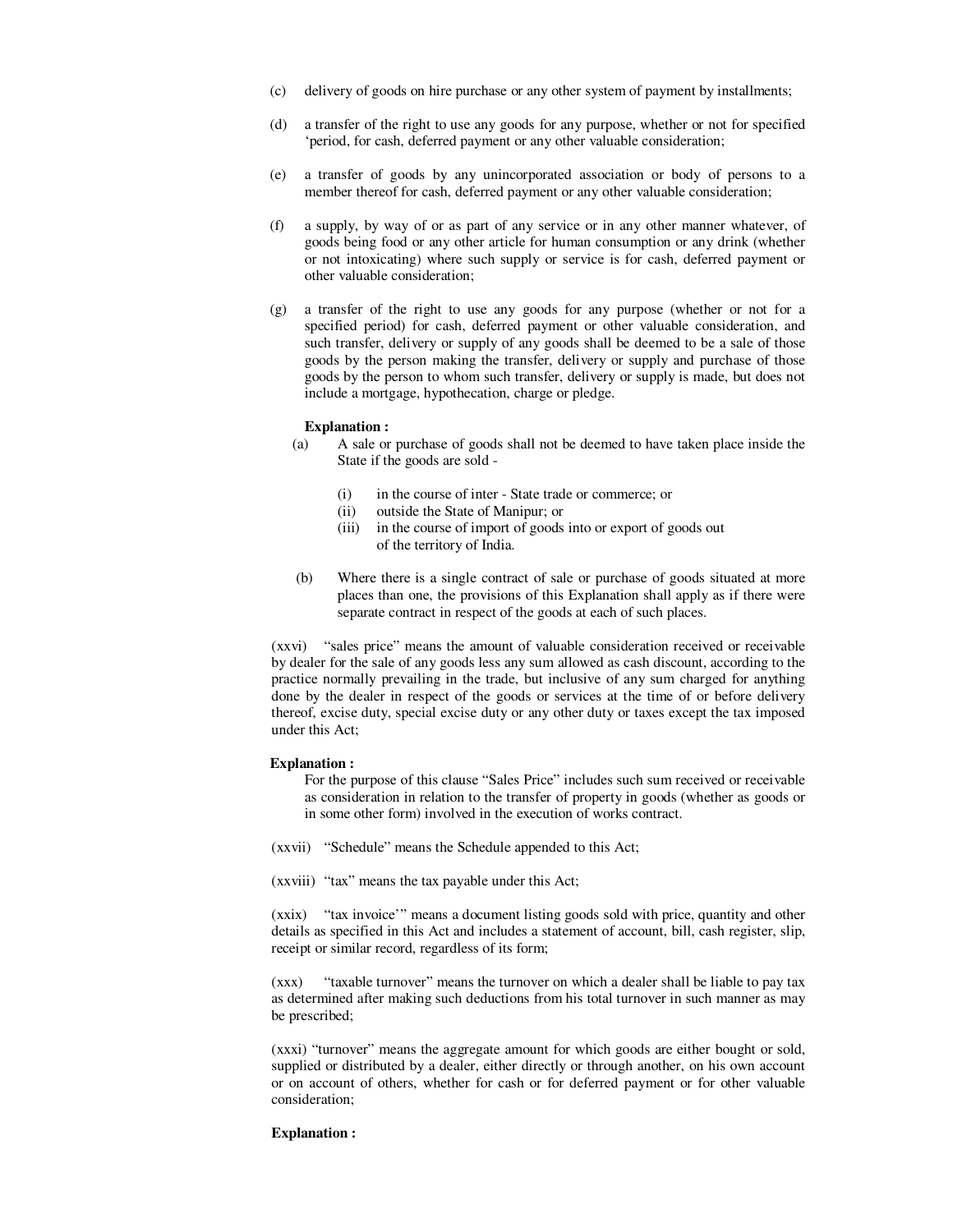(i) The turnover in respect of delivery of goods on hire purchase or on any system of payment by installment shall be the market price of the goods so delivered.

 (ii) The turnover in respect of the transfer of the right to use any goods shall be the aggregate amount received or receivable by the dealer as consideration for such transfer.<br>(iii) Subie

Subject to such conditions and restrictions, if any, as may be prescribed in this behalf -

> (a) the amount for which goods are sold shall include any sums charged for anything done by the dealer in respect of the goods sold at the time of, or before, the delivery thereof;

> (b) any cash discount on the price allowed in respect of any sale or any amount refunded in respect of articles returned by customers shall not be included in the turnover; and

> (c) where for accommodating a particular customer, a dealer obtains goods from another dealer and immediately disposes of the same to the said customer, the sale in respect of such goods shall be included in the turnover of the latter dealer but not in that of the former.

(xxxii) "Value Added Tax" means a tax on sales or purchases levied under this Act;

 (xxxiii) "vehicle" includes every wheeled conveyance used for the carriage of goods solely or in addition to passengers;

 (xxxiv) "vessel" includes any ship, barge, boat, raft, timber, bamboos or floating materials propelled in any manner;

 (xxxv) "work contract" includes any agreement for carrying out for cash, deferred payment or other payment or other valuable consideration, the building construction, manufacture, processing, fabrication, erection, installation, fitting out, improvement, repairing or commissioning of any movable or immovable property.

 (xxxvi)"year" means the financial year beginning from 1st April and ending with 31st March:

(xxxvii) "State" means the State of Manipur.

#### **CHAPTER II**

### **AUTHORITIES AND APPELLATE TRIBUNAL**

### **3. Tax Authorities.–**

 (1) The Commissioner shall have all the powers and shall perform all the duties conferred or imposed upon him by or under this Act.

 (2) The Commissioner shall have superintendence and control over all officers and persons employed in the execution of this Act and the Commissioner may -

(a) call for returns from such officers and persons;

 (b) make and issue general rules and specify forms for regulating the practice and proceedings of such officers and persons;

 (c) issue such orders, instructions and directions to such officers and persons as he may deem fit, for the proper administration of this Act.

 (3) The Government shall appoint a Commissioner and as many Joint Commissioners, Deputy Commissioners, Assistant Commissioners, Taxation Officers, Inspectors and such other as they think fit for the purpose of performing the functions respectively assigned to them by or under this Act. Such Officers shall perform the said functions within such local limits as empowered by the Commissioner in this behalf.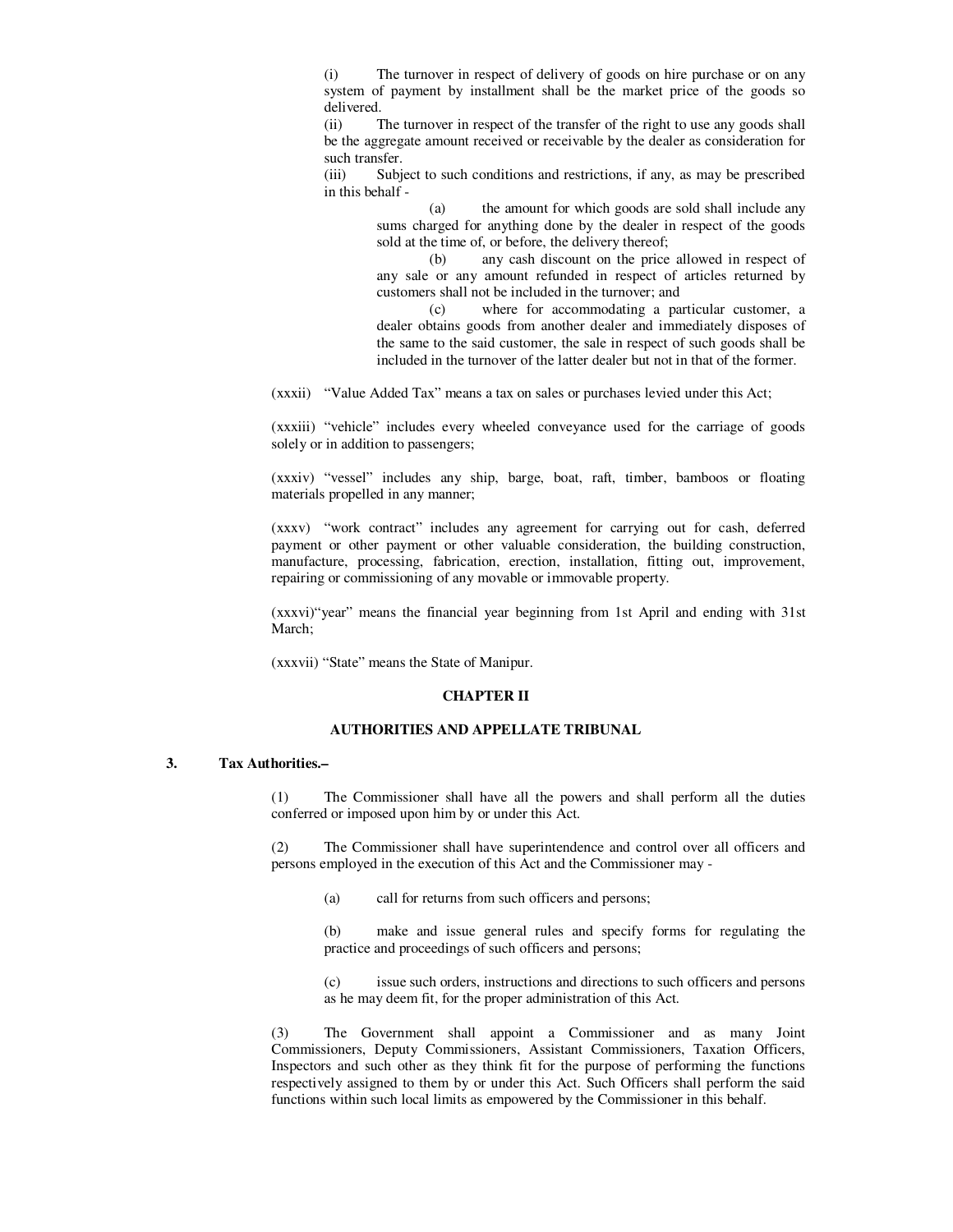(4) All Officers and persons employed for carrying out the purposes of this Act shall observe and follow the order, instruction and direction of the Officers superior to them.

(5) The Commissioner may, by order in writing:

 (a) transfer any case or cases relating to any assessee or class of assessees pending before an Assessing Authority to another Assessing Authority having jurisdiction to deal with such case or cases; or

specify one of the assessing authorities having jurisdiction over an area, which shall deal with any case or cases relating to any assessee or class of assesses.

 Where any case is transferred to an Assessing Authority under clause (a) of subsection (5), such Assessing Authority may deal with the case either de novo or from the stage at which it was transferred.

## **4. Appellate Tribunal.–**

 (1) There shall be an Appellate Tribunal consisting of such members including a Chairperson, as the State Government may, from time to time, deem it necessary to appoint from amongst-

 (a) the persons who are qualified to be judges of the High Court, and serving or retired person; and

 (b) the serving or retired person belonging to the Manipur Taxation Department who held or has held a post not below the rank of Deputy Commissioners of Taxes :

 Provided that where the Appellate Tribunal consists of one or more persons who is or are members of the Manipur Judicial Services, then he or the senior-most amongst them shall be appointed as Chairperson.

 (2) The member of the Appellate Tribunal including the Chairperson so appointed may continue as such till he attains the age sixty two years.

 (3) No decision or action of the Appellate Tribunal shall be called in question merely on the ground of any vacancy in the Tribunal.

 (4) The function of the Appellate Tribunal may be discharged by any of the members sitting in benches of two or more members as may be determined by the Chairperson.

 (5) If the members of a bench are divided, the decision shall be the decision of the majority, if there be a majority, but if the members are equally divided they shall state the point or points on which they differ and the case shall be referred by the Chairperson of the Appellate Tribunal for hearing on such point or points to one or more of the members of the Appellate Tribunal and such point or points shall be decided according to the majority of the members of the Appellate Tribunal who heard the case including those who first heard it.

 (6) Subject to such conditions and limitations as may be prescribed, the Appellate Tribunal shall have the power to award costs in any matter decided by it and the amount of such costs awarded against a dealer shall be payable by him as if it were tax due from him under this Act and, in case of default by him, it shall be recovered from him in the manner provided in Chapter-V and the amount of such costs awarded against any authority under this Act shall be payable to a dealer by such authority in such manner as may be prescribed.

 (7) Subject to the previous sanction of the State Government, the Appellate Tribunal shall, for the purpose of regulating its procedure and providing the rules of business, make regulations under this Act and the rules made thereunder.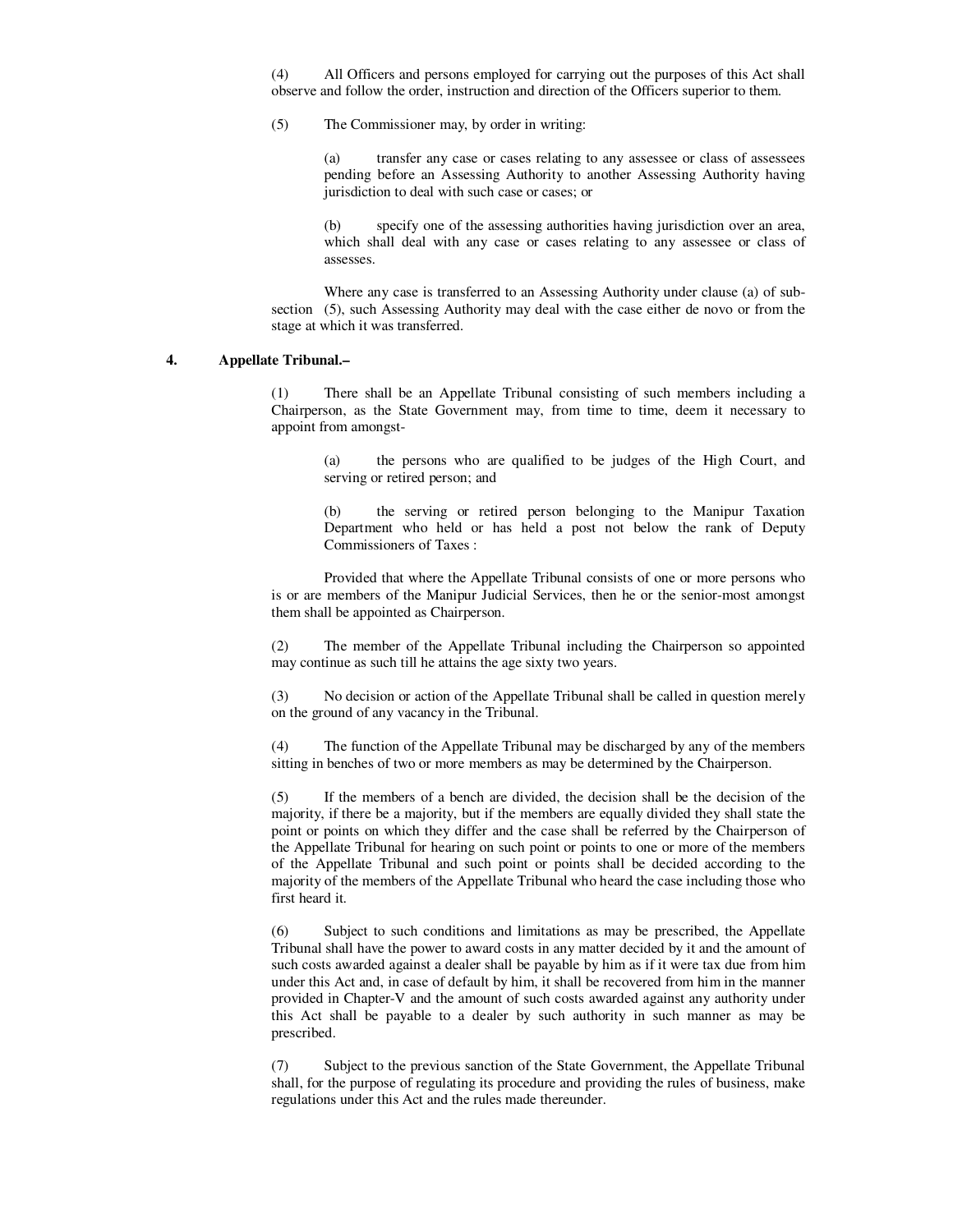(8) The regulations made under sub-section (7) shall be published in the Official Gazette.

## **5. Delegation of the Commissioner's powers and functions.–**

 Subject to such restrictions and conditions as may be prescribed the Commissioner may, by order in writing, delegate any of his powers and functions under this Act and the Rules made thereunder to any person appointed under sub-section (3) of Section 3.

### **6. Persons appointed under section 3 and members of Appellate Tribunal to be public servants.–**

 The Commissioner and all Officers appointed under section 3 including the members of the Appellate Tribunal shall be deemed to be public servants within the meaning of section 21 of Indian Penal Code.

### **7. Indemnity.–**

 No suit, prosecution or other legal proceedings shall lie against any Government servant employed for execution of the provisions of this Act and Rules made thereunder for anything which is in good faith done or intended to be done thereunder.

### **CHAPTER III**

# **THE INCIDENCE, LEVY AND RATE OF TAX**

- 8. Incidence of Tax.–
	- (1) Every dealer -

 (a) whose gross turnover of sales or purchases during the year immediately preceding the commencement of this Act -

(i) exceeded the taxable limit, or

 (ii) who is registered or liable to be registered under the Manipur Sales Tax Act, 1990 (hereinafter referred to as the repealed Act) or the Central Sales Tax Act, 1956, or

(b) to whom clause (a) does not apply, and

 (i) whose gross turnover first exceeds the taxable quantum during any period of twelve consecutive months, or

 (ii) who has become liable to pay tax under the Central Sales Tax, 1956, or

 (iii) who is registered as a dealer under the Central Sales Tax Act, 1956 or under this Act at any time after the commencement of this Act,

shall be liable to pay tax in accordance with the provisions of this Act.

 (2) Every dealer is liable to pay tax under sub-section (1) on purchases and sales effected by him -

> (a) in case of clause (a) of sub-section (1), with effect from the date of commencement of business,

> (b) in case of sub-clause (i) of clause (b) of sub-section (1), with effect from date immediately following the day on which his gross turnover first exceeded the taxable limit during a period of any twelve consecutive months.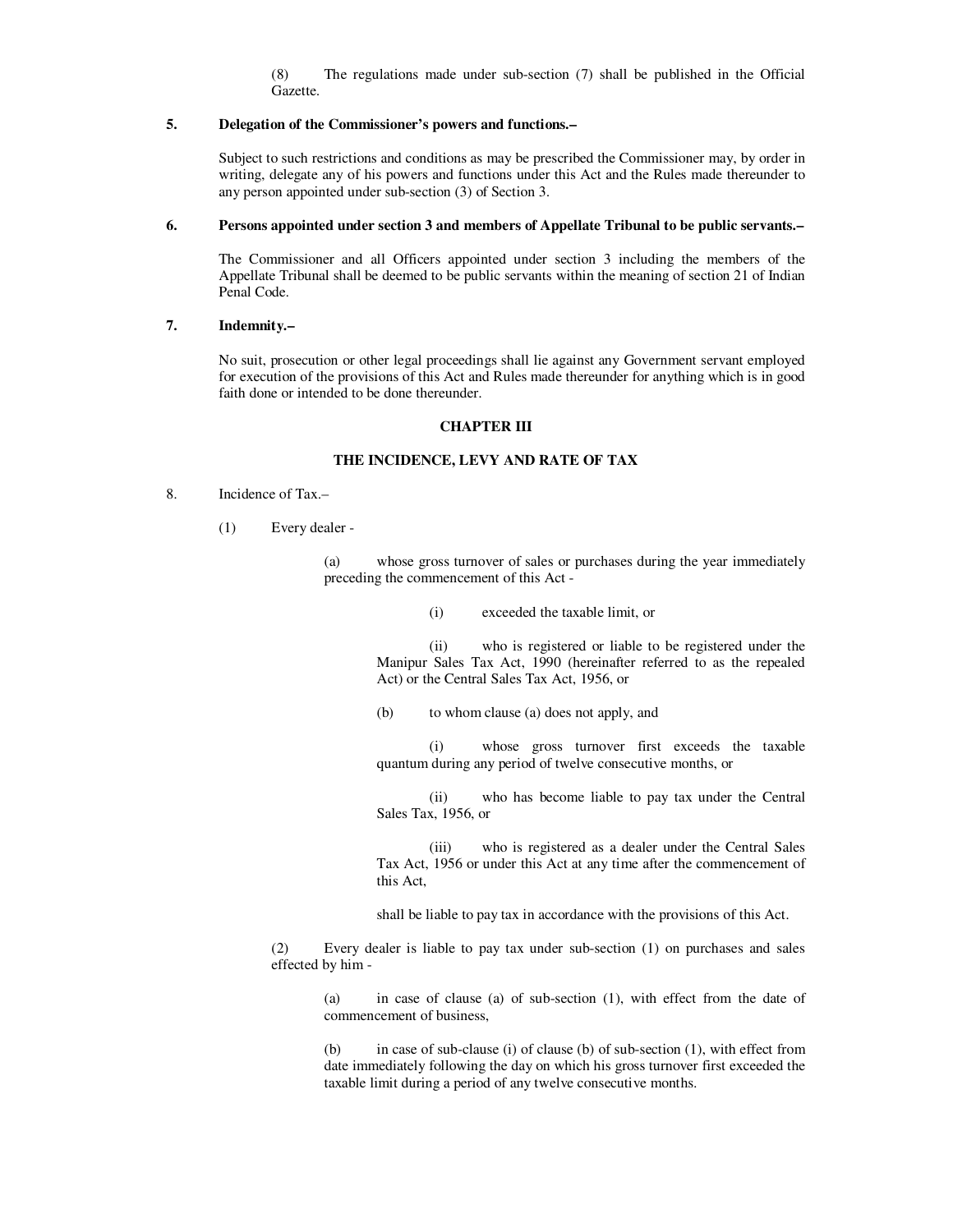(c) in case of sub-clause (ii) and (iii) of clause (b) of sub-section (1), with effect from the date of registration or the date on which he becomes so liable whichever is earlier.

 (3) Every dealer who has become liable to pay tax under this Act shall continue to be so liable until the expiry of three consecutive years during each of which his gross turnover has failed to exceed the taxable limit and his liability to pay tax under this Act shall cease on the expiry of the period specified above.

 (4) Every dealer who has ceased to be liable under sub-section (3) shall be again liable to pay tax under this Act with effect from the date immediately following a period not exceeding twelve consecutive months during which his gross turnover again exceeds the taxable quantum.

(5) For the purpose of this Act, taxable limit means in relation to any dealer who-

| (a) | imports for sale any goods into the State of<br>Manipur on his own behalf or on behalf of his principal | NIL.             |
|-----|---------------------------------------------------------------------------------------------------------|------------------|
| (b) | manufactures or produces any goods for sale                                                             | $Rs.4,00,000/-.$ |
| (c) | is engaged in any other business other than clause<br>$(a)$ and $(b)$                                   | $Rs.3,00,000/-.$ |
| (d) | is involved in the execution of works contract                                                          | Rs. $50,000/$ -. |

- (6) For the purpose of calculating the gross turnover to determine the liability to pay tax under this Act-
	- (a) except as otherwise expressly provided, the turnover of all sales or purchases as the case may be, shall be taken, whether such sales or purchases are taxable or not, and
	- (b) the turnover shall include all sales and purchases made by a dealer on his own account and also on behalf of principals whether disclosed or not.

 (7) Where by any order passed under this Act, it is found that any person registered as a dealer ought not to have been so registered, then, notwithstanding anything contained in this Act, such person shall be liable to pay tax for the period commencing with the date of his registration and ending with the date of such order, as if he were a dealer.

### **9. Levy of tax on sale.–**

 (1) The tax payable by a dealer liable to pay tax under section 8 shall be levied on his taxable turnover of sales.

 (2) Taxable turnover of sales in relation to a dealer liable to pay tax on sales of goods under sub-section (1) of section 8 shall be part of the gross trunover of sales during any period which remains after deducting therefrom-

(a) sales of goods specified as exempt from tax in Schedule 'II'.

 (b) sales of goods which are shown to the satisfaction of the Commissioner to have taken place-

- (i) in the course of inter-State trade or commerce, or
- (ii) outside Manipur,

 (iii) in the course of the import of the goods into or export of the goods out of the territory of India.

#### **Explanation -**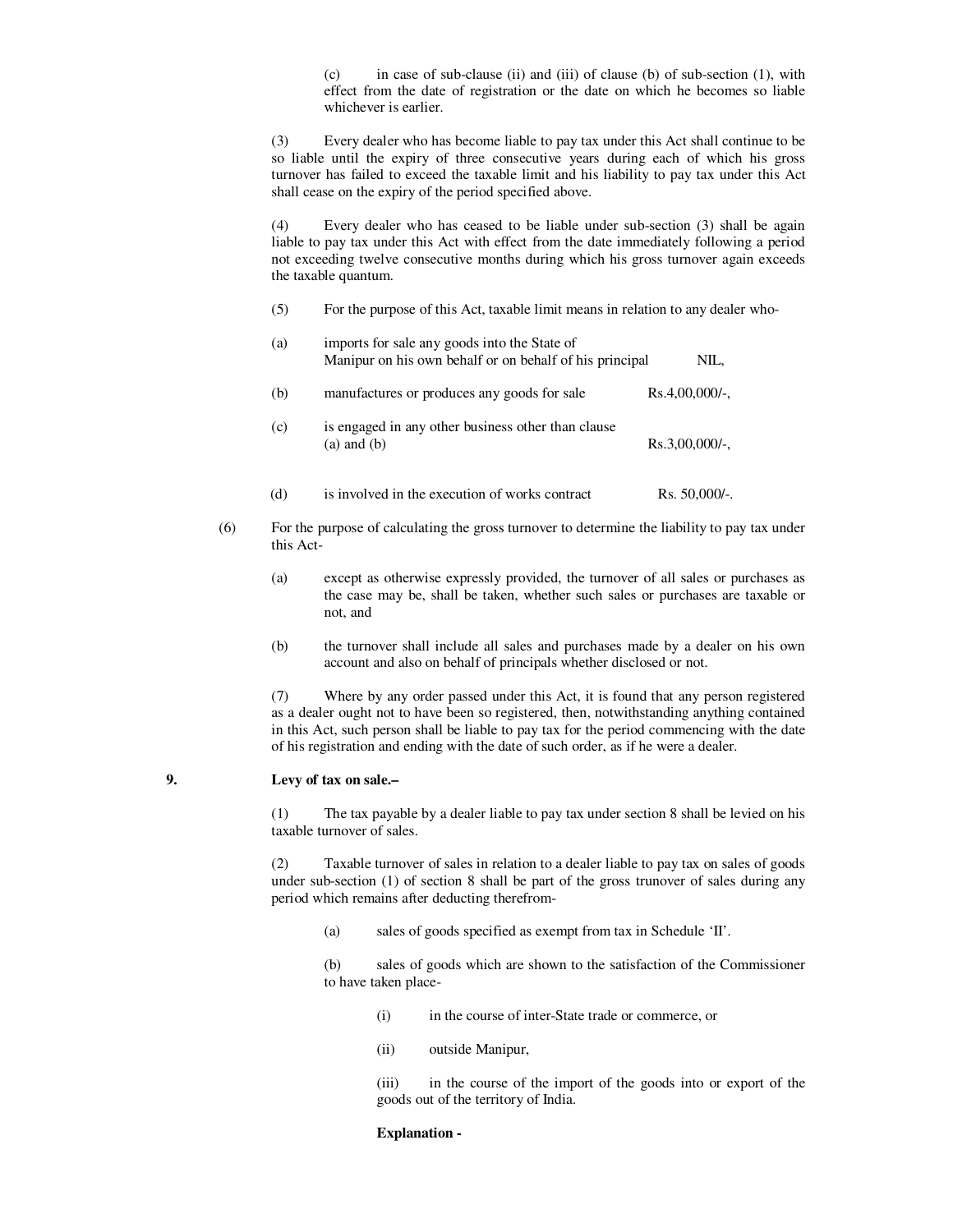Section 3, 4 and 5 of the Central Sales Tax Act, 1956 shall apply for determining whether or not a particular sale or purchase has taken place in the manner indicated in sub-clause (i), sub-clause (ii) or sub-clause (iii).

 (c) in case of turnover of sales in relation to work contract, the charges towards labour, services and other like charges and subject to such conditions as may be prescribed:

 Provided that in the cases where the amount of charges towards labour, services and other like charges in such contract are not ascertainable from the terms and conditions of the contract, the amount of such charges shall be calculated at the prescribed percentage.

(d) such other sales on such conditions and restrictions as may be prescribed.

 (3) Taxable turnover of sale in respect of "Motor Spirit (including aviation turbine fuel, aviation spirit and aviation gasoline) and Diesel Oil", shall be determined and calculated at the first point of sale at the rate or rates specified in Schedule-I.

### **10. Levy of tax on purchases.–**

Every dealer who in the course of his business purchases any goods-

- (i) from a registered dealer in the circumtances in which no tax under section 9 is payable by that registered dealer on the sale price of such goods, or
- (ii) from any other person,

 shall be liable to pay tax on the purchase price of such goods, if after such purchase, the goods are not sold within the State of Manipur or in the course of inter-State trade and commerce or in the course of export out of the territory of India, but are-

- (a) sold or disposed of otherwise, or
- (b) used or consumed in the manufacture of goods declared to be exempt from tax under this Act, or
- (c) used or consumed in the manufacture of goods, such manufactured goods are disposed of otherwise than by way of sale in the State of Manipur or in the course of inter-State trade and commerce or export out of the territory of India; or
- (d) used or consumed otherwise, and such tax shall be levied at the same rate at which tax under section 9 would have been levied on the sale of such goods within the State on the date of such purchase.

# **11. Levy of tax on containers and packing material.–**

 Where any goods packed in any container or packing material in which such goods are packed shall be deemed to have been sold or purchased along with the goods and the tax under section 9 or section 10 shall be levied on the sale or purchase of such container or packing material at the rate of tax, if any, applicable to the sale, or as the case may be, the purchase of the goods itself:

 Provided that no tax under section 9 or section 10 shall be levied where the container or packing material is sold or purchased along with the goods declared as exempt from tax under this Act.

## **12. Rate of tax –**

 The tax payable by a dealer under this Act shall be levied on his taxable turnover at such rate not below the floor rate as specified in Schedule-I and subject to such conditions as the Government may from time to time impose, but in no case it shall exceed 50%.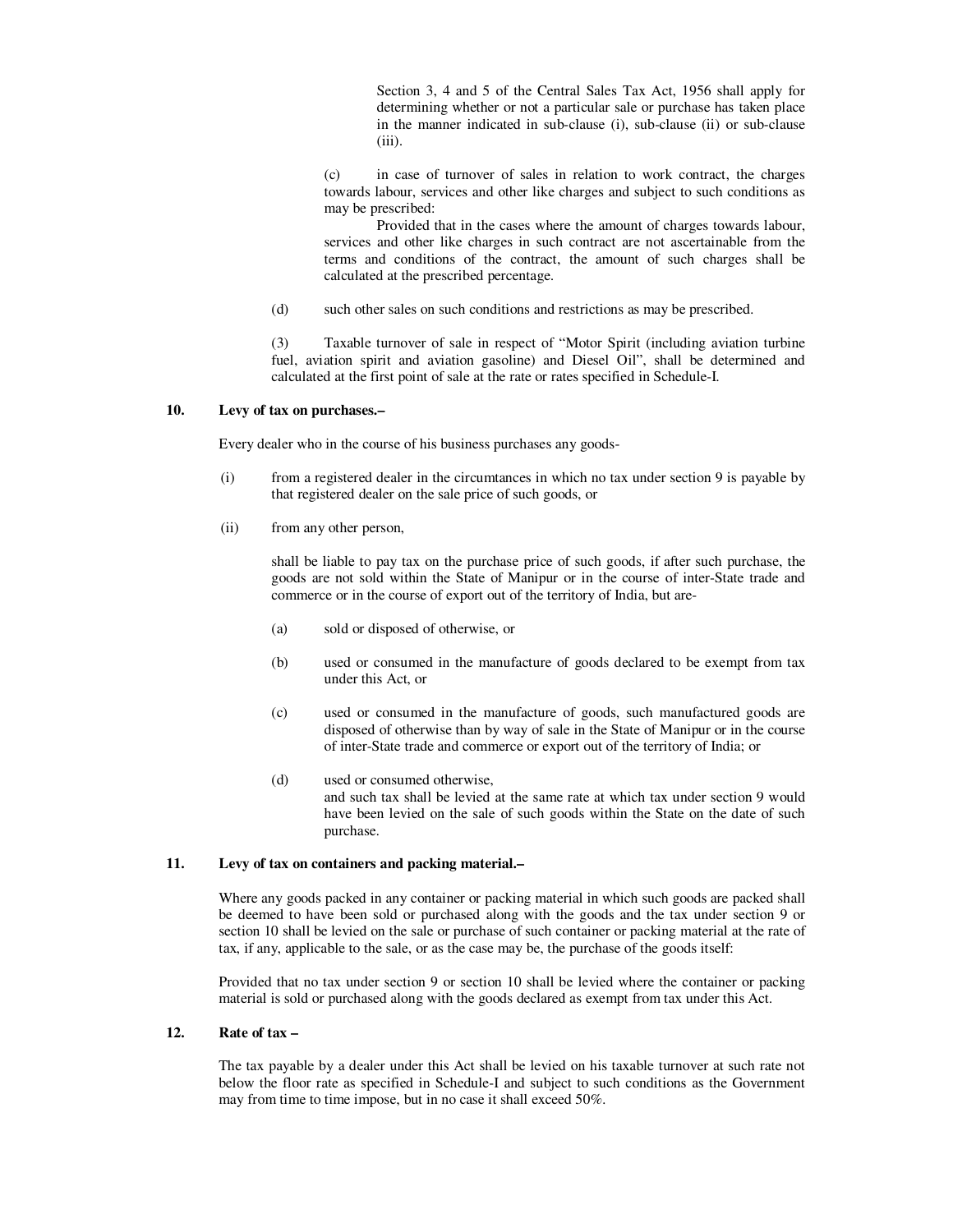Provided that the tax payable in respect of work contract shall be levied at such rates as may be prescribed from time to time.

# **13. Exemptions –**

 The sale of goods as specified in Schedule-II shall be exempted from tax under this Act subject to conditions and exceptions set out therein.

# **14. Output tax –**

- (1) Output tax in relation to a registered dealer means the tax payable under this Act in respect of any sale of goods by that dealer in the course of his business.
- (2) Subject to the provisions of section 17, a dealer shall be liable to pay the output tax under this Act which shall be levied on the taxable turnover at the rates and subject to such conditions and restrictions as may be prescribed from time to time.

# **15. Input tax –**

 Input tax in relation to a registered dealer means the tax charged under this Act by the selling dealer to such dealer on the sale to him of any goods for resale or use in manufacturing or processing of goods for sale.

# **16. Tax payable –**

(1) The net tax payable by a registered dealer for a tax period shall be the difference between the output tax plus purchase tax, if any, and the input tax, which can be determined from the following formula :

Net tax payable =  $(0+P)$ -I

Where '0' denotes the output tax payable for any tax period as determined under section 14, 'P' denotes the purchase tax paid by a registered dealer for any tax period as determined under section 10 and 'I' denotes the input tax paid or payable for the said tax period as determined under section 15.

- (2) The net tax payable by a dealer liable to pay tax but not registered under this Act for a tax period shall be equal to the output tax payable for the said tax period as determined under section 14.
- $(3)$  If the amount calculated under sub-section  $(1)$  is a negative quantum -
	- (a) the same shall be adjusted against the tax liability, if any, under the Central Sales Tax Act, 1956 at the option of the dealer for the said tax period and only the remaining amount of the Central Sales Tax shall be payable; or
	- (b) any amount of credit remaining after such adjustment shall be carried forward to the next tax period.

# **17. Input tax credit.–**

- (1) Subject to the provisions of this Act, for the purpose of calculating the net tax payable by a registered dealer for any tax period after being registered, an input tax credit as determined under this section shall be allowed to such registered dealer for the tax paid or payable in respect of all taxable sales or any other sales as may be prescribed, or purchases under section 10 during that period.
- (2) The input tax credit to which the registered dealer is entitled to shall be the amount of tax paid by the registered dealer to the seller, on his turnover of purchases made during the tax period, intended to be used for the purposes and subject to the conditions as specified in sub-section (3), sub-section (4) and sub-section (5) and calculated in such manner as may be prescribed.
- (3) Subject to such conditions and restrictions as may be prescribed, partial input tax credit may be allowed in such cases as may be notified by the Government.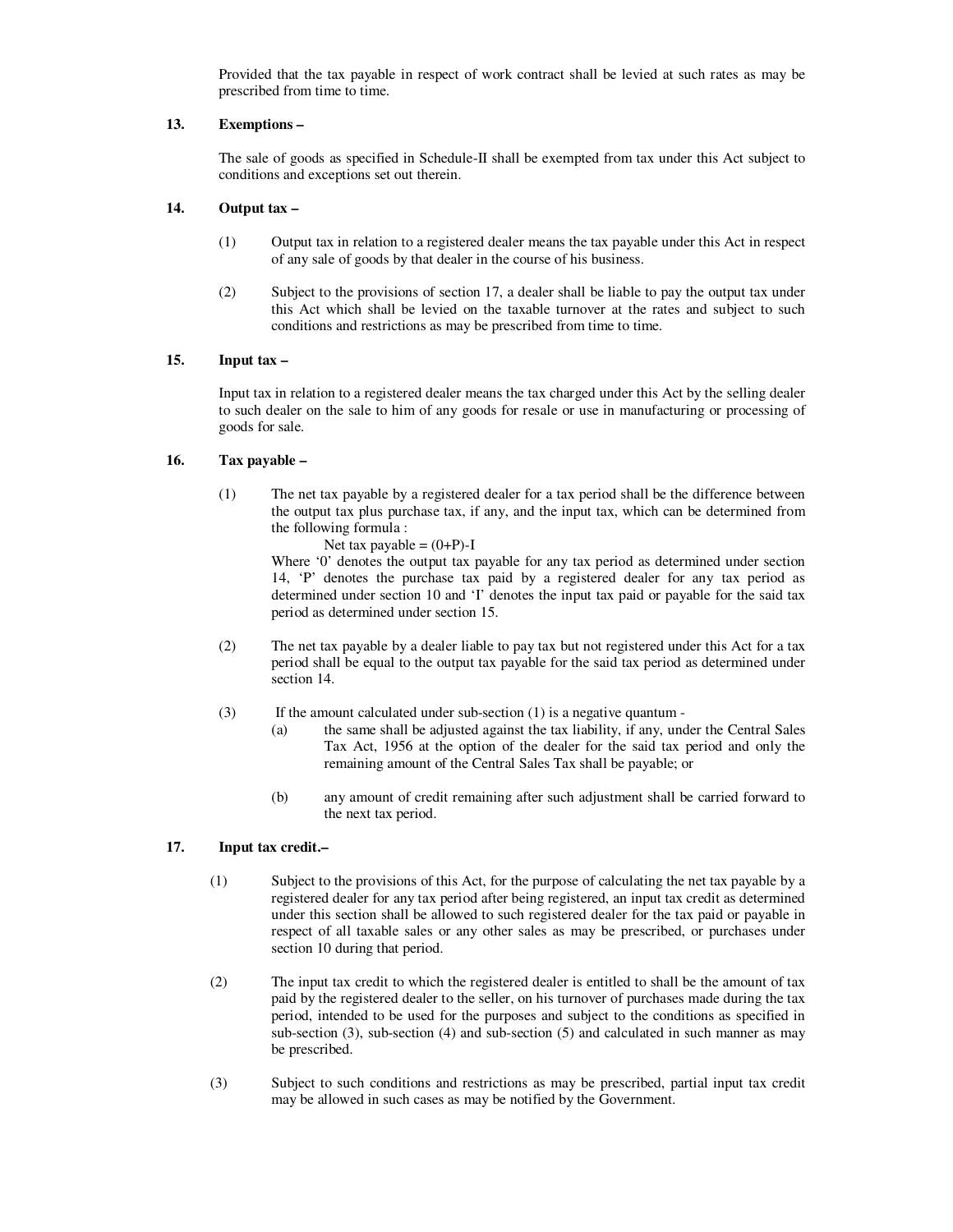- (4) Input tax credit shall be allowed for purchase of goods made within the State of Manipur from a registered dealer holding a valid certificate of registration and which are intended for the purpose of -
	- (a) sale or resale by him in the State of Manipur; or
	- (b) use as raw material or as capital goods in the manufacturing and processing of goods other than those exempt from tax under this Act intended for sale in the State of Manipur; or
	- (c) inter-States sales effected from the State of Manipur; or
	- (d) manufacture of goods, production, processing, assembling, treating, repairing, reconditioning, re-engineering, packaging in Special Economic Zone (SEZ) and Software Technology Part (STP); or
	- (e) for use as containers for packing of goods other than those exempt from tax under this Act for sale or resale in the State of Manipur:

 Provided that if purchases are used partially for the purposes specified in this subsection, input tax credit shall be allowed proportionate to the extent they are used for the purposes specified in this sub-section.

 (5) **Exports to be zero-rated**:- A sale specified under section 5 of the Central Sales Tax Act 1956 (Act 74 of 1956) by a dealer or an Export Oriented Unit, shall be Zero-rated. In such cases there shall be no tax payable on the turnover of such sale and the person exporting the goods shall be entitled, in the manner prescribed, to a credit of input tax paid :

(i) on the purchase of the goods sold in the course of export, or

 ii) on the purchase of inputs and capital assets which have been used for the manufacture of goods sold in the course of export.

 Provided that the input tax credit on account of capital assets shall be allowed to the extent and the manner prescribed.

**Explanation** - For the purposes of this subsection all sale of inputs made to dealers in a Special Economic Zone outside the Customs Territory of India shall also be Zero-rated.

(6) Notwithstanding anything contained in sub-section  $17(5)$ , sales of goods made to UNO or foreign diplomatic missions or consulates shall not be exempted: or foreign diplomatic missions or consulates shall not be exempted:

 Provided that the tax paid by such organizations/institutions on their purchases will be refunded in full in the manner prescribed.

 (7) Input tax credit on capital goods shall be limited to plant and machinery directly connected with the manufacturing or processing of the finished products and input tax credit as admissible under this section shall commence from the date of commencement of commercial production and shall be adjusted against tax payable on output over a period of three years :

 Provided that in case of closure of business before the period specified above, no further input tax credit shall be allowed and input tax credit carried forward, if any, shall be forfeited.

 (8) Input tax credit shall not be claimed by the dealer until the tax period in which the dealer receives the tax invoice original containing the prescribed particulars of the sale evidencing the amount of input tax :

 Provided that for good and sufficient reasons to be recorded in writing and in the prescribed manner the Commissioner may allow such credit subject to such conditions and restrictions as may be specified.

 (9) A registered dealer who intends to claim input tax credit under sub-section (1) shall, for the purpose of determining the amount of input tax credit, maintain accounts, and such other records as may be prescribed in respect of the purchases and sales made by him in the State of Manipur.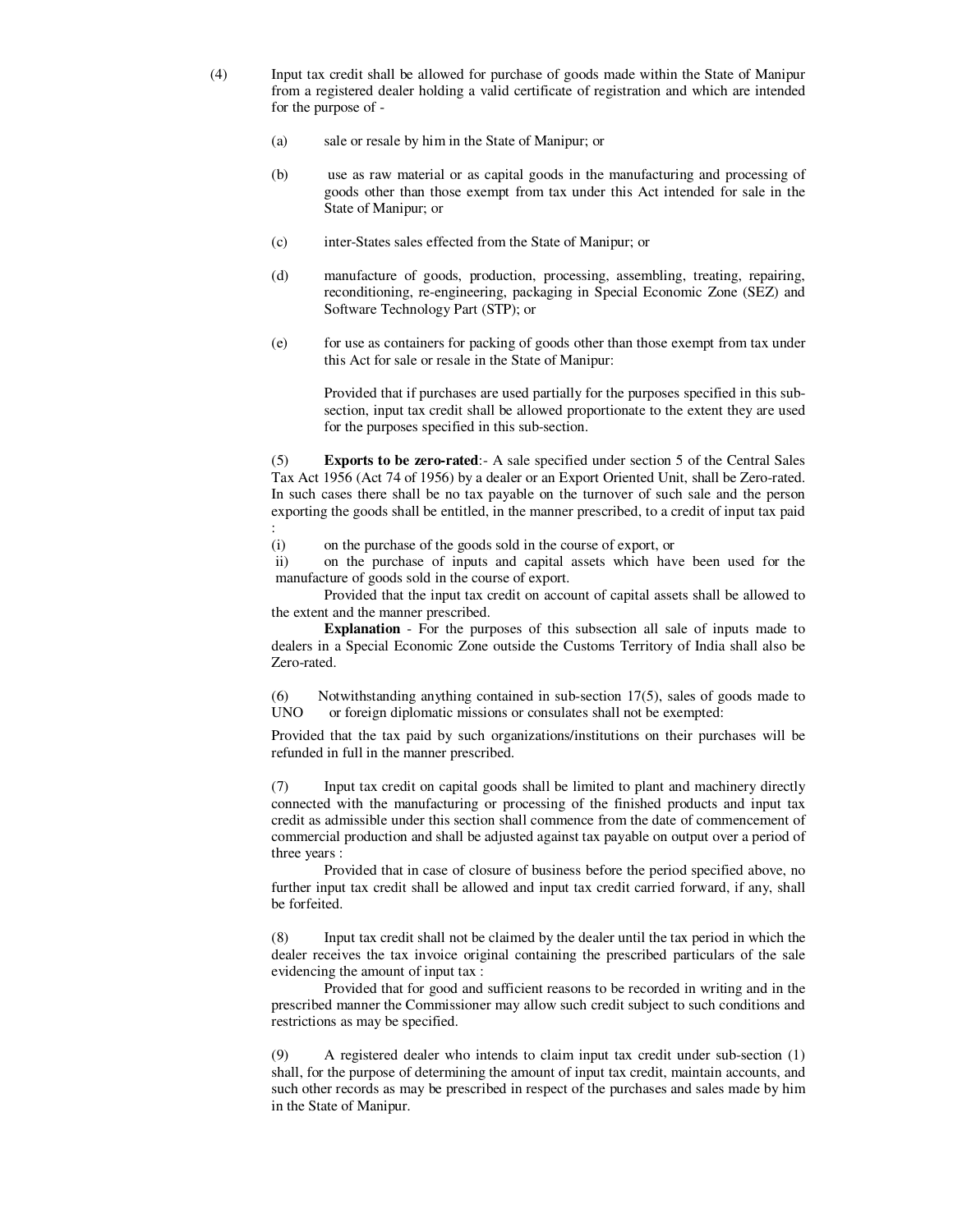(10) No input tax credit under sub-section (1) shall be claimed or be allowed to a registered dealer -

- (i) in respect of any taxable goods under this Act purchased by him from another registered dealer for resale but give away by way of free sample or gift;
- (ii) who has been permitted by the Commissioner to make payment of presumptive tax at a percentage of the turnover of sales in lieu of tax as provided under section 21 ;
- (iii) in respect of capital goods other than those directly used for manufacturing or processing of goods for sale ;
- (iv) in respect of goods brought from outside the State against the tax paid in other State;
- (v) in respect of stock of goods remaining unsold at the time of closure of business ;
- (vi) in respect goods purchased on payment of tax, if such goods are not sold because of any theft;
- (vii) where the tax invoice is
	- (a) not available with the dealer, or
	- (b) there is evidence that the same has not been issued by the selling dealer from whom the goods are purported to have been purchased;

 (viii) in respect of goods purchased from a dealer whose certificate of registration has been suspended ;

 (ix) in respect of goods used for branch transfer of stock other than by way of sale outside the State of Manipur ;

(x) in respect of sales exempt from tax as specified in Schedule-II; and

 (xi) in respect of raw materials used in manufacture or processing of goods where the finished products are dispatched for branch transfer of stock other than by way of sales :

 Provided that input tax credit may be allowed on the tax paid in excess of 4% on the raw materials used directly in the manufacture of the finished products.

 (11) If the purchase of goods intended for sale or resale or use specified under subsection (4) are not sold or resold or used because of theft, loss or destruction for any reason or if the stock of such goods remains unsold at the time of closure of business but such goods are subsequently used, fully or partly, for purposes other than those specified under the said sub-section, the input tax credit availed at the time of such purchase shall be reduced from the subsequent input tax credit and the amount of reverse tax credit in respect thereof shall be calculated in a manner that is just and reasonable.

 (12) The methods that are used by a registered dealer in a year to determine the extent to which goods are used, consumed or supplied or intended to be used, consumed or supplied, in the course of making taxable sales, shall be fair and reasonable in the circumstances. The Commissioner may, after giving sufficient reason in writing, reject the method adopted by the registered dealer and calculate the amount of input tax credit after giving the registered dealer concerned an opportunity of being heard.

 (13) Where a dealer effects any sale of such goods whether within the State or in the course of inter-State trade or commerce, as are held in stock on 01.04.2005 but which had been purchased after 01.04.2004 after paying the tax under the Manipur Sales Tax Act 1990, he shall claim and be allowed input tax credit of such tax in the manner prescribed.

## **18. Input tax credit exceeding tax liability.–**

- (1) If the input tax credit of a registered dealer (other than an exporter selling goods outside the territory of India) determined under section 17 of this Act for a period exceeds the tax liability for that period, the excess credit shall be set off against any outstanding tax, penalty or interest under this Act.
- (2) The excess input tax credit after adjustment under sub-section (1) may be carried over as an input tax credit to the subsequent period or periods.
- (3) In case where input tax credit is carried forward, a quarterly credit statement may be submitted by the dealer concerned and the claims may be reconciled accordingly.

### **19. Adjustment of input tax credit.–**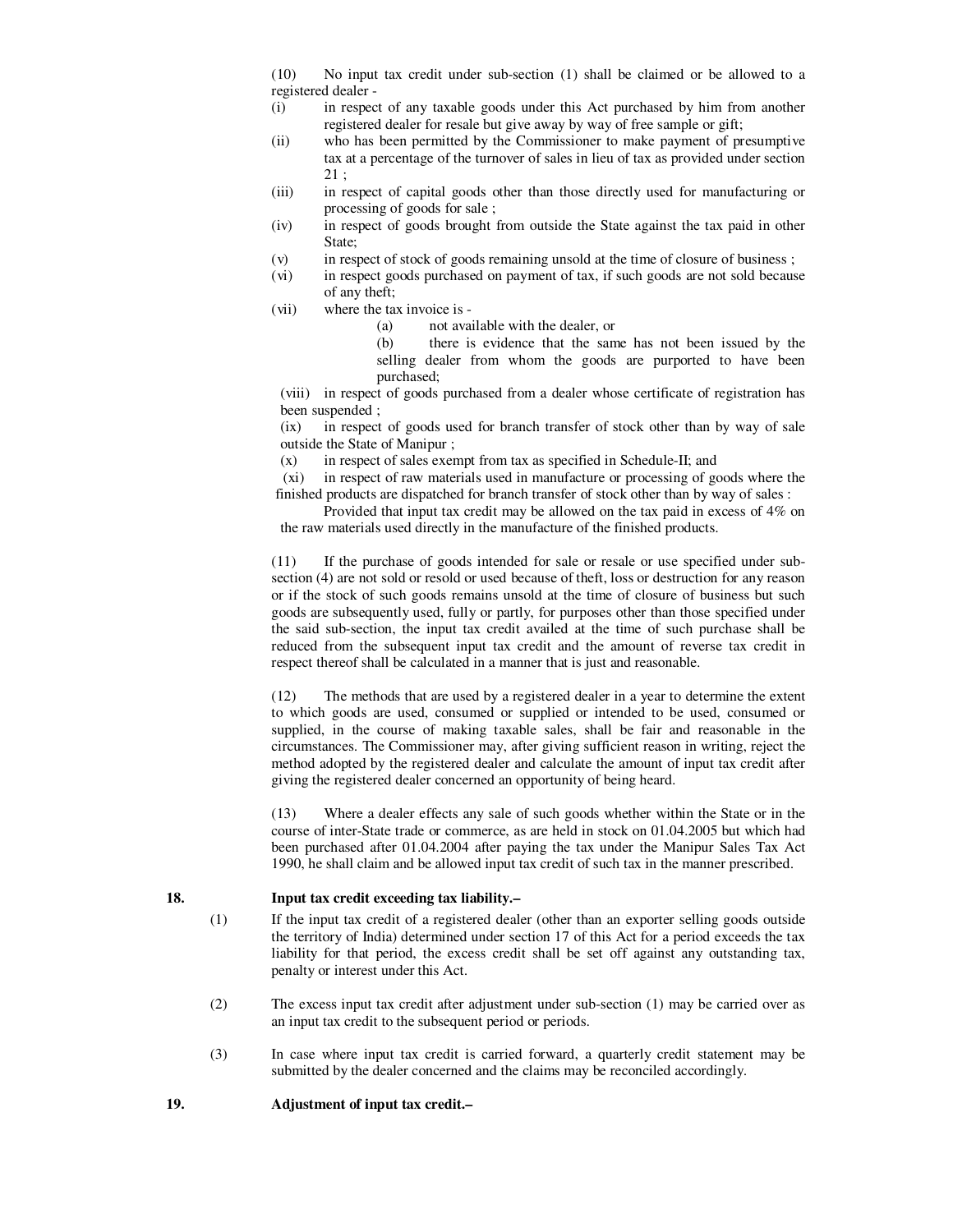Where any purchaser, being a registered dealer, has been issued with a credit note or debit note in terms of sub-section (1) or (2) of section 23 or if he returns or rejects goods purchased in terms of sub-section (3) of section 23, as a consequence of which, the input tax credit availed by him in any period in respect of which the purchase of goods relates, becomes less or excess, he shall compensate such less credit or excess credit by adjusting the amount of tax credit allowed to him in respect of the tax period in which the credit note or debit note has been issued or goods are returned subject to conditions as may be prescribed.

#### **20. Burden of proof.–**

 In respect of any sale or purchase effected by a dealer the burden of proving that he is liable to pay tax under section 9, section 10, section 11 or that he is eligible to input tax credit under section 17 shall be on him.

## **21. Levy of presumptive tax on registered retailers.–**

 All registered retailers whose gross turnover of sales does not exceed Rs.2,00,000/-, subject to such conditions and restrictions as may be prescribed shall pay, in lieu of the tax as specified under section 9 or section 10, a tax at 4% of the entire taxable turnover of such sales and purchases subject to the condition that no input tax credit shall be available to such dealers :

 Provided that payment of tax under this section shall not apply to a registered retail dealer who imports goods from outside the State for the purpose of carrying out his business :

 Provided further that a registered retail dealer may, by exercising option in the prescribed manner, elect to pay tax as specified under section 9 or section 10 of this Act in lieu of the provisions of this section.

## **22. Power of Government to amend Schedules.–**

 The Government, after giving by notification not less than 14 days notice of the intention to do so, may, by like notification, add to, amend or alter any Schedule appended to this Act.

#### **23. Credit note and Debit note.–**

 (1) Where a tax invoice has been issued and the amount shown as tax charged in the tax invoice exceeds the tax payable under this Act in respect of that sale the registered dealer making the sale shall provide the purchaser with a credit note containing the requisite particulars as may be prescribed.

 (2) Where the tax invoice has been issued and the tax payable under this Act in respect of the sales exceeds the amount of tax charged in that tax invoice the registered dealer making the sale shall provide the purchaser with a debit note containing the requisite particulars as may be prescribed.

 (3) In case of goods returned or rejected by the purchaser, a credit note shall be issued by the purchaser to the selling dealer containing the particulars as may be prescribed.

### **CHAPTER IV**

### **REGISTRATION OF DEALERS, AMENDMENT AND CANCELLATION OF REGISTRATION CERTIFICATES**

#### **24. Compulsory registration of dealers.–**

 (1) No dealer shall, while being liable to pay tax, carry on business as a dealer unless he has been registered and possesses a certificate of registration :

 Provided that a dealer liable to pay tax shall be allowed two months' time from the date from which he is first liable to pay such tax to get himself registered.

 (2) Every dealer required by sub-section (1) to be registered shall make application in this behalf in the prescribed manner to the prescribed authority and such application shall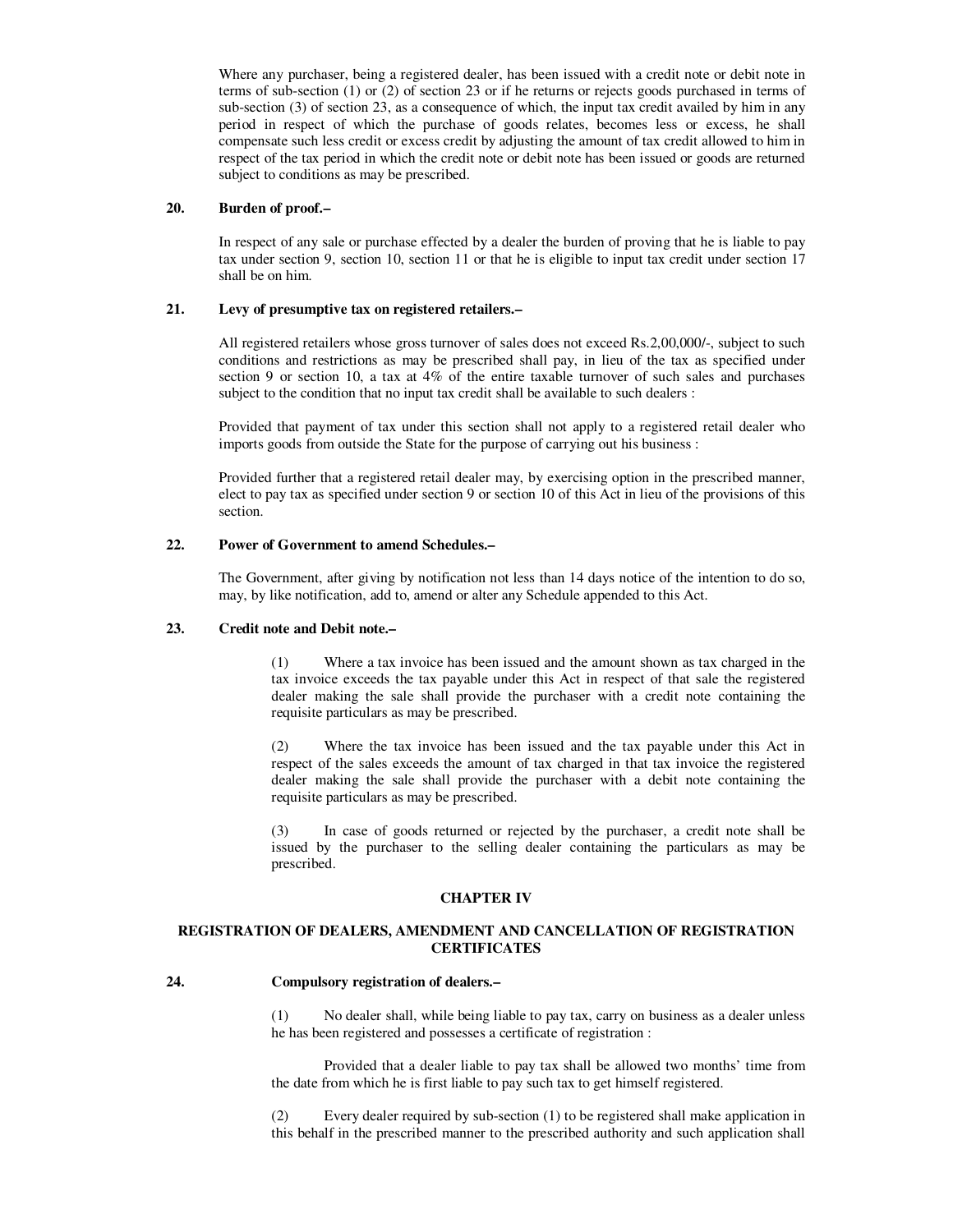be accompanied by a declaration in the prescribed form duly filled in and signed by the dealer specifying therein the class or classes of goods dealt in or manufactured by him.

 (3) If the said authority is satisfied that an application for registration is in order, he shall, in accordance with such manner, grant registration to the applicant and issue a certificate of registration in the prescribed form which shall specify the class or classes of goods dealt in or manufactured by him.

 (4) Where the application for registration is made under this section, the prescribed authority shall grant him the certificate of registration from the date of filing such application :

 Provided that the prescribed authority shall grant to such dealer the certificate of registration from the date of commencement of his liability to pay tax where the application for registration is made within thirty days of such date.

 (5) The prescribed authority may, from time to time, amend any cetificate of registration in accordance with information furnished or otherwise received, and such amendment may be made with retrospective effect in such circumstances and subject to such restrictions and conditions as may be prescribed.

(6) When-

 (a) any business in respect of which a certificate of registration has been granted to a dealer on an application made, has been discontinued; or

- (b) a dealer has ceased to be liable to pay tax; or
- (c) an incorporated body is closed down or if it otherwise ceases to exist; or

 (d) the owner of an ownership business dies leaving no successor to carry on business; or

- (e) in case of a firm or association of persons if it is dissolved; or
- (f) a person or dealer is registered by mistake; or

 (g) a dealer fails to furnish return and pay tax and interest according to such return or returns within the time extended;

the prescribed authority shall cancel the registration of such dealer.

 (7) The cancellation of registration will take effect from the end of the period in which it is cancelled unless it is to take effect from a different date as ordered by the prescribed authority.

 (8) When any dealer to whom a certificate of registration is granted, has failed to pay any tax, penalty or interest payable under this Act or has failed to furnish return, the certificate of registration of such dealer may be suspended by the appropriate Assessing Authority in the manner as may be prescribed :

 Provided that the certificate of registration of a dealer shall not be suspended if he has furnished return or returns within the date prescribed in the notice and has paid tax, penalty or interest payable under this Act by such date, as the Commissioner may extend upon an application filed by the dealer within 15 days from the date by which he is required to file such return or returns or make payments of tax, interest or penalty, as the case may be.

 (9) Suspension of certificate of registration will be withdrawn and registration certificate shall be restored on an application made by the dealer on furnishing evidence of payment of all taxes and on furnishing of overdue return or returns within 45 days from the date of suspension.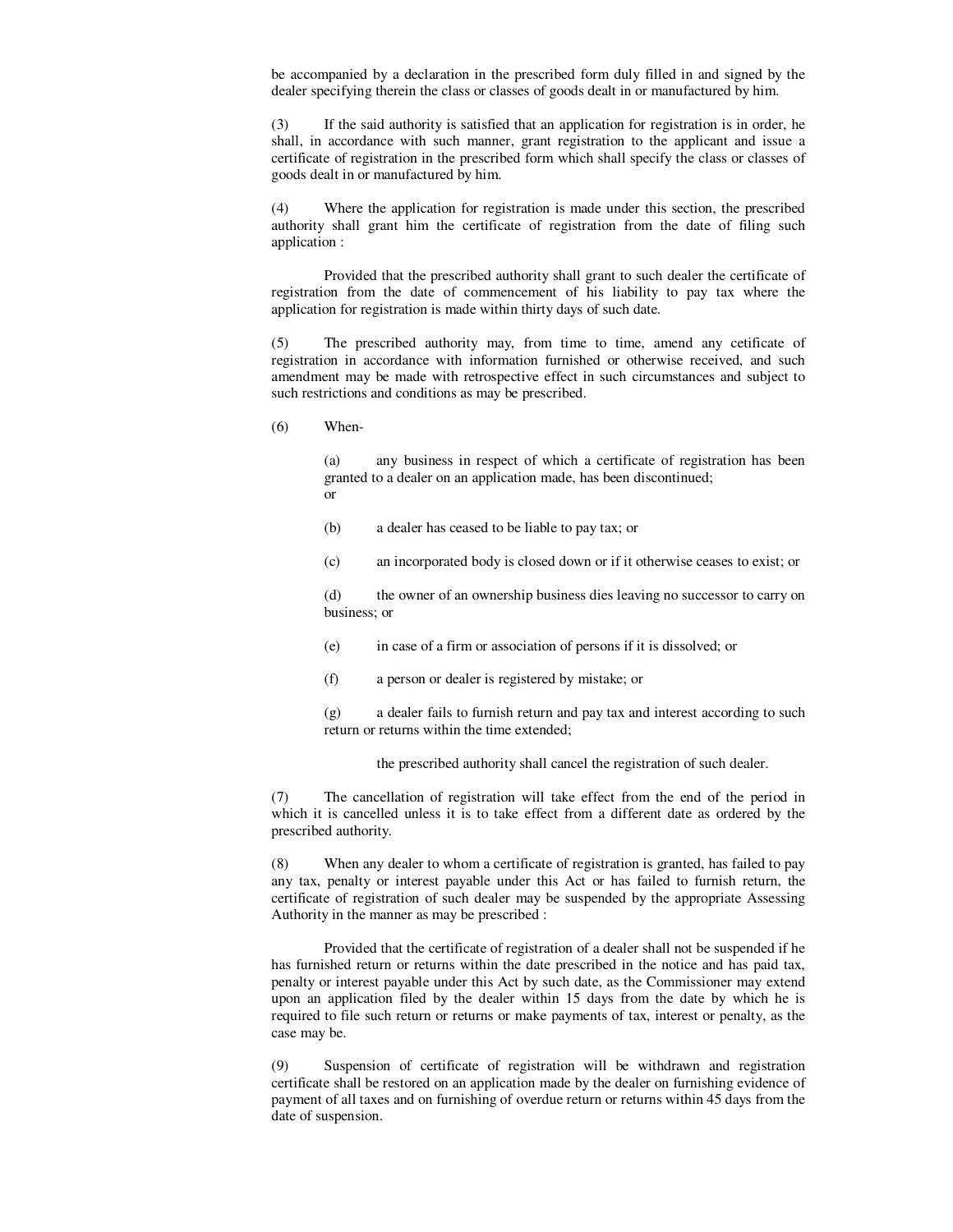(10) If certificate of registration of a dealer is suspended or if the suspension is withdrawn, the information will be made public through publication in Official Gazette and insertion of notice in newspapers.

#### **25. Voluntary registration of dealers.–**

 (1) Any dealer, whose gross turnover of sales during a period of twelve consecutive months exceeds Rs. 50,000/-, may notwithstanding that he is not liable to pay tax, apply in the prescribed manner to the prescribed authority for registration under this Act.

 (2) Every dealer who has been registered on application made under this section shall, for so long as his registration remains in force, be liable to pay tax under this Act.

 (3) The registration of a dealer on application made under this section shall be in force for a period of not less than three complete years and shall remain in force thereafter unless cancelled under the provisions of this Act.

 (4) Subject to the provisions of sub-section (3), a dealer registered on application made under this section may apply in the prescribed manner, not less than six months before the end of a year, to the authority which granted him his certificate of registration for the cancellation of such registration to take effect at the end of the year in which the application for such cancellation is made, and the said authority shall, unless the dealer is liable to pay tax under this Act cancel the registration accordingly.

 When the gross turnover of sales of any dealer registered on application made under this section has, for three successive years after the period of three years referred to in sub-section (3), failed to exceed the taxable quantum, the prescribed authority may, after giving the dealer a reasonable opportunity of being heard, cancel registration of such dealer.

#### **26. Security to be furnished in certain cases.–**

 (1) The Commissioner may, at the time of grant of certificate to a dealer, for good and sufficient reasons to be recorded in writing, require the dealer to furnish in the prescribed manner such security or such additional security as may be specified by him for securing proper and timely payment of tax or any other sum payable by him under this Act.

 (2) The Commissioner may, by order in writing and for good or sufficient reason to be recorded therein, demand from any person other than a registered dealer who imports into Manipur any consignment of goods, a reasonable security for ensuring that there is no evasion of tax.

 (3) The Commissioner may, by order in writing and for good or sufficient reasons to be recorded therein, forfeit the whole or any part of the security or additional security referred to in sub-section (1) furnished by a registered dealer or sub-section (2) furnished by any person, for -

(a) realising or recovery of tax or any other sum due, or

 (b) recovery of any financial loss caused to the Government due to negligence or default in not making proper use of or not keeping in safe custody, blanker unused prescribed forms.

 (4) Where the security furnished by a dealer, is forfeited in whole or is rendered insufficient, such dealer shall, on demand by order of the Commissioner, furnish fresh or further security of the requisite amount or shall make up the deficiency, as the case may be, in such manner and within such period as may be specified by the Commissioner.

 (5) The Commissioner may, on application by a dealer, who has furnished security as required, refund in the prescribed manner any amount of security or part thereof if such security is not required for the purposes for which it was furnished.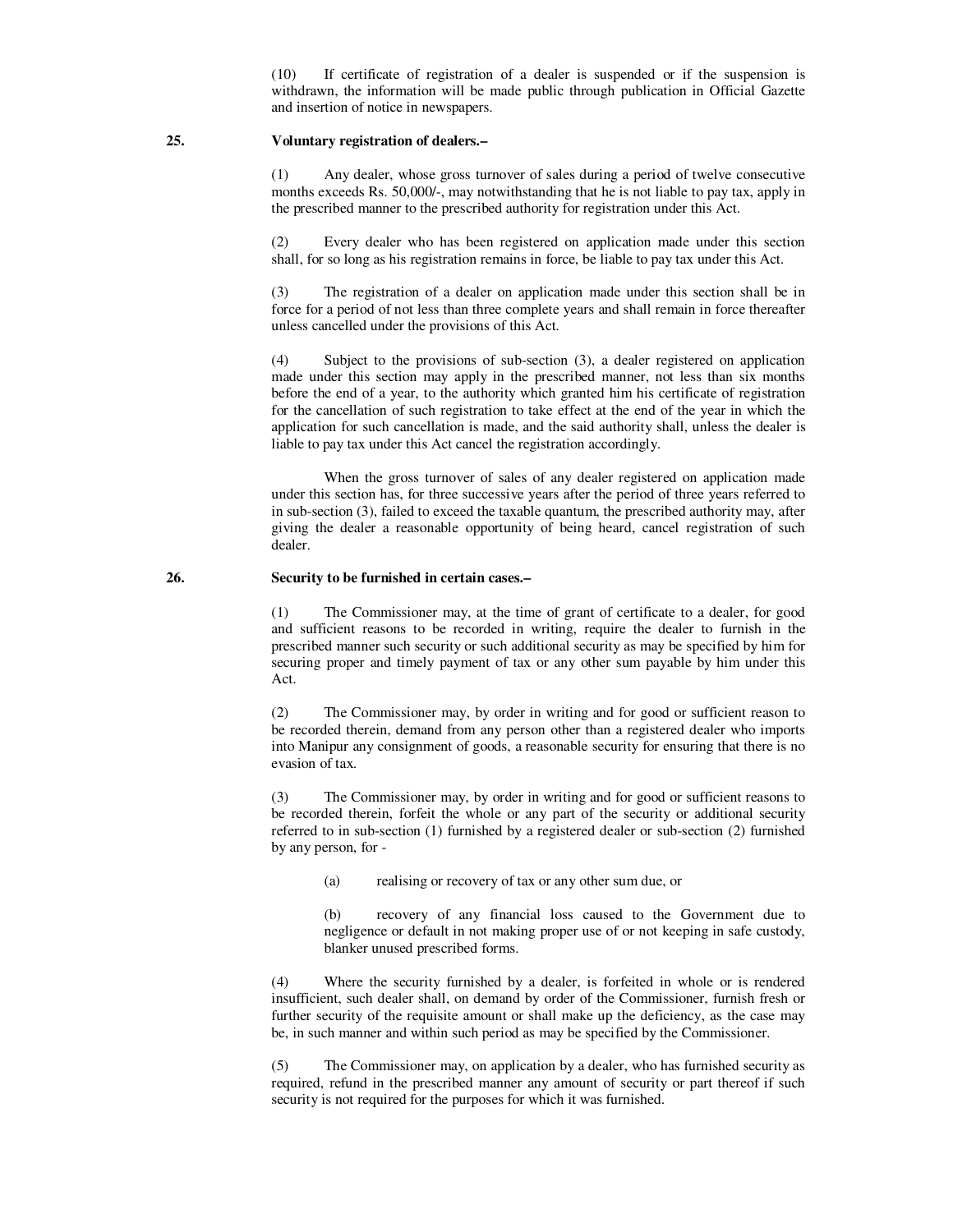(6) Security shall be furnished by a dealer, in such manner and by such time as may be specified in the order requiring or demanding to furnish such security.

 (7) No order shall be passed under this section without giving the dealer an opportunity of being heard.

## **27. Imposition of penalty for failure to get registered.–**

 (1) If a dealer, who is required to get himself registered within two months from the date from which he is first liable to pay tax, fails to get himself so registered, the prescribed authority may, after giving the dealer an opportunity of being heard, by order impose by way of penalty a sum, not less than five thousand rupees and not exceeding ten thousand rupees, for each month of default:

 Provided that no penalty shall be imposed under this sub-section in respect of the same fact for which a prosecution has been instituted and no such prosecution shall lie in respect of a fact for which a penalty has been imposed under this section.

 (2) If any penalty imposed under sub-section (1), the prescribed authority shall issue a notice in the prescribed form directing the dealer to pay such penalty by such date as may be specified in the notice, and the date to be specified shall not be less than fifteen days from the date of service of such notice and the penalty so imposed shall be paid by the dealer into a Government Treasury or Scheduled Bank by the date so prescribed :

 Provided that the prescribed authority may, for reasons to be recorded in writing, extend the date of such payment as specified in the notice in this behalf or allow such dealer to pay the penalty imposed in such number of instalments as' he may determine.

#### **CHAPTER V**

#### **RETURNS, ASSESSMENT, RECOVERY AND REFUND OF TAX**

#### **28. Periodical returns and payment of tax.–**

 (1) Every registered dealer shall furnish return in such form for such period, by such dates and to such authority, as may be prescribed:

> Provided that the Commissioner may, subject to such conditions and restrictions as may be prescribed, exempt any such dealer or class of dealers from furnishing such returns or permit any such dealer -

> > (a) to furnish them for such different periods; or

 (b) to furnish a consolidated return relating to all or any of the places of business of the dealer in the State of Manipur for the said period or for such different periods and to such authority, as he may direct.

- (2) If the Commissioner has reason to believe that the turnover of sales or the turnover of purchases of any dealer is likely to exceed or has exceeded the taxable limit as specified in sub-section (5) of section 8, he may, by notice served in the prescribed manner, require such dealer to furnish return as if he were a registered dealer but no tax shall be payable by him unless his gross turnover exceeds the taxable limits provided under subsection (5) of section 8.
- (3) If any dealer having furnished returns under sub-section (1) or sub-section (2), discovers any omission or any other error in the return so filed, he may furnish a revised return before the expiry of three months next following the last date prescribed for furnishing the original return relating to the tax period.
- (4) Every dealer required to file return under sub-section (1) or sub-section (2), shall pay the full amount of tax payable according to the return or the differential tax payable according to the revised return furnished, if any into the Government Treasury or in such other manner as may be prescribed, and shall furnish a receipt showing full payment of such amount along with the return or revised return, as the case may be.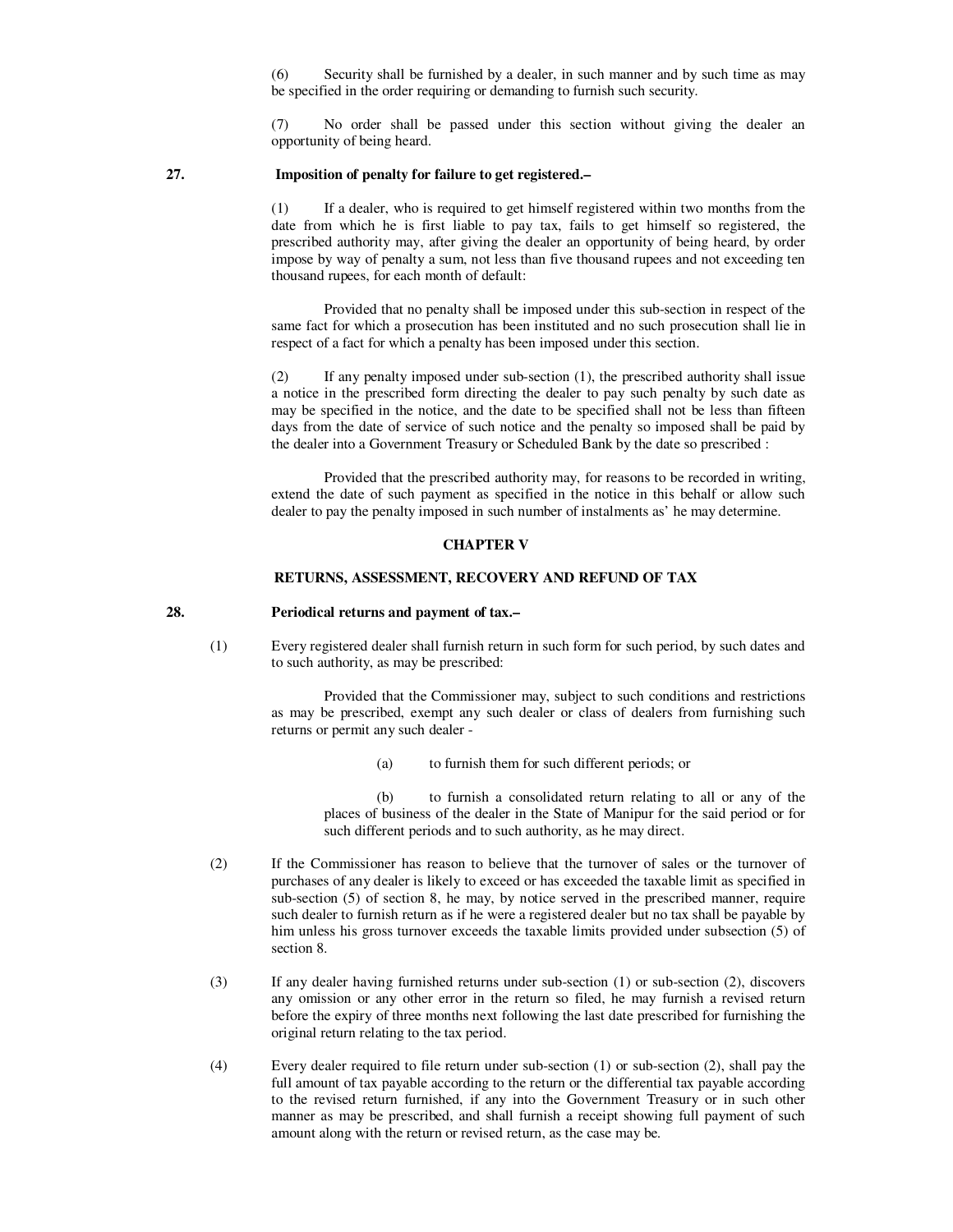(5) Every return under this section shall be signed and verified -

 (a) in case of an individual, by the individual himself, and where the individual is absent by some person duly authorised by him in this behalf;

(b) in the case of a Hindu Undivided Family, by the Karta;

 (c) in the case of a company or local authority, by the Principal Officer or Chief Executive Officer thereof;

(d) in the case of a firm, by any partner thereof not being a minor;

 (e) in the case of any other association, by the person competent to act on behalf of the association.

#### **Explanation :**

 For this purpose the expression "Principal Officer" shall have the meaning assigned to it under clause (35) of section 2 of the Income Tax Act, 1961.

 (6) Notwithstanding anything contained in this section, the government may provide by notification that, subject to such conditions as may be specified in the notification, the tax payable under this Act in respect of any sales or class of sales or either transaction shall be deducted at source and deposited by the person to whom the sale has been made in such manner as may be laid down in the notification.

## **29. Return defaults.–**

 (1) If a dealer required to file return under sub-section (1) or sub-section (2) of section 28 -

 (a) fails without sufficient cause to pay the amount of tax due as per the return for any tax period; or

 (b) furnishes a revised return under sub-section (3) of section 28 showing a higher amount of tax to be due than was shown by him in the original return; or

(c) fails to furnish return;

such dealer shall be liable to pay interest in respect of -

(a) the tax payable by him according to the return; or

 (b) the difference of the amount of tax according to the revised return; or

 (c) the tax payable for the period for which he has failed to furnish return;

 at the rate of 2% per month from the date the tax payable had become due to the date of its payment or to the date of order of assessment, whichever is earlier.

 (2) "month" shall mean thirty days and the interest payable in respect of a period of less than one month shall be computed proportionately.

 (3) If a registered dealer, without sufficient cause, fails to pay the amount of tax due and interest along with return or revised return in accordance with the provisions of subsection (1), the Commissioner may, after giving the dealer reasonable opportunity of being heard, direct him to pay in addition to the' tax and the interest payable by him a penalty, at the rate of 2% per month on the tax and interest so payable from the date it had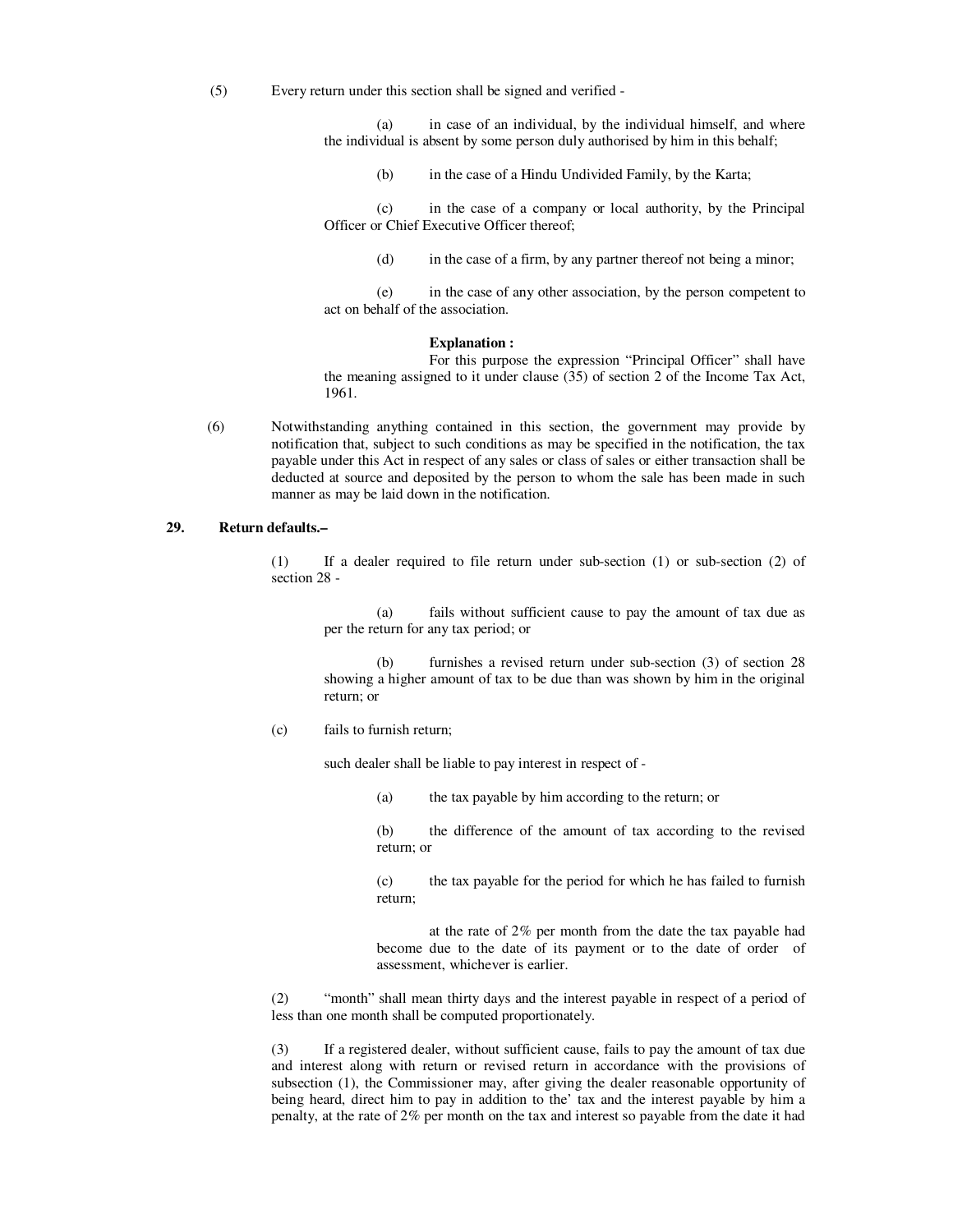become due to the date of its payment or to the date of order of assessment, whichever is earlier.

 (4) If a registered dealer or any other dealer required to furnish return under subsection (2) of section 28; without any sufficient cause -

 (a) fails to comply with the requirements of the notice issued under sub-section (2) of section 28; or

 (b) fails to furnish any return by the prescribed date as required under sub-section (2) section 28; or

 (c) being required to furnish revised return, fails to furnish the revised return by the date prescribed under sub-section (3) of section 28; or

 (d) having paid the tax payable according to a return in time, fails to furnish proof of payment made along with the return in accordance with subsection 28;

 the Commissioner may, after giving the dealer reasonable opportunity of being heard, direct him to pay in addition to any tax, interest and penalty under sub-section (3) payable or paid by him, a penalty of a sum of rupees one hundred per day of default subject to a maximum of rupees ten thousand.

 (5) Any penalty imposed under this section shall be without prejudice to any prosecution for any offence under this Act.

 (6) For the purposes of this Act, any return signed by a person who is not authorised under sub-section (5) of section 28 shall be treated as if no return has been filed.

#### **30. Collection of tax only by registered dealers.–**

 (1) No person who is not a registered dealer shall collect in respect of any sale of goods by him in the State any amount by way of tax under this Act and no registered dealer shall make any such collection except in accordance with the provisions of this Act and the Rules made thereunder and not beyond the rate specified.

 (2) Notwithstanding anything contained in sub-section (1), a registered dealer who has been permitted by the Commissioner to pay presumptive tax under section 21 shall not collect any sum by way of tax on the sale of goods during the period to which such payment relates.

#### **31. Rounding off of the amount of tax or penalty.–**

 The amount of tax or penalty payable or refundable for any period under the provisions of this Act shall be rounded off to the nearest rupee and, for this purpose, where such amount contains a part of a rupee, then, if such part is fifty paise or more, it shall be increased to one rupee and, if such part is less than fifty paise, it shall be ignored.

## **32. Scrutiny of returns.–**

 (1) Each and every return in relation to any tax period furnished by a registered dealer to whom notice has been issued by the Commissioner under section 28 shall be subject to scrutiny by the Assessing Authority to verify the correctness of calculation, application of correct rate of tax and interest and input tax credit claimed therein, and full payment of tax and interest payable by the dealer during such period.

 (2) If any mistake is detected as a result of such scrutiny made as per the provisions of sub-section (1) the Assessing Authority shall serve a notice in the prescribed form on the dealer to make payment of the extra amount of tax along with the interest as per the provisions of this Act, if it is payable by a date specified in the said notice.

#### **33. Tax audit.–**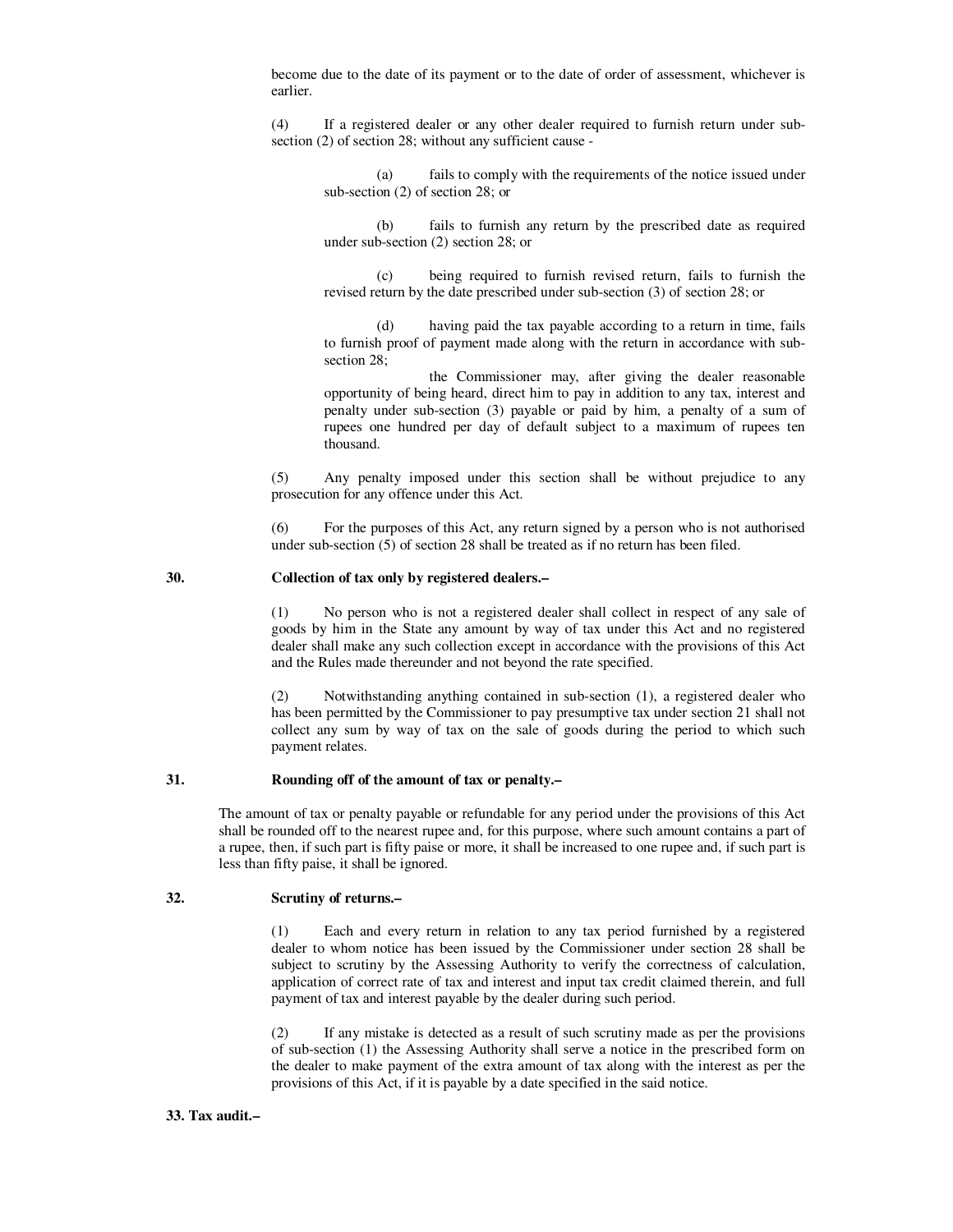(1) The Commissioner or any other tax officer as directed by him shall undertake tax audit of the records, stock in trade and the related documents of the dealer, who are selected by the Commissioner in the manner as may be prescribed for the purpose.

 (2) The tax audit shall be generally taken up in the office, business premises or warehouse of the dealer.

 (3) For the purpose of tax audit under sub-section (1) the Commissioner or any other Tax Officer directed by him shall examine the correctness of return or returns filed and admissibility of various claims including input tax credit.

### **34. Self assesment.–**

 (1) Subject to provisions of sub-section (2), the amount of tax due from a registered dealer or a dealer liable to be registered under this Act shall be assessed in the manner hereinafter provided for each tax period or tax periods during which the dealer is so liable.

 (2) Notwithstanding anything contained in this section, if a registered dealer has failed to furnish return or returns under sub-section (1) of section 28 in respect of any tax period or periods, the Commissioner shall proceed to make provisional assessment under section 35.

 (3) If a registered dealer has filed the return in respect of any tax period within the prescribed time and the return so filed is found to be in order, it shall be accepted as self assessment subject to adjustment of any arithmetical error apparent on the face of the said return.

### **35. Provisional assessment.–**

 (1) Where a registered dealer fails to furnish the return in respect of any tax period within the prescribed time, the Commissioner shall, notwithstanding anything contained in section 36, proceed to assess the dealer provisionally for the period for such default.

 (2) The provisional assessment under sub-section (1) shall be made on the basis of past return, or past records where no such returns are available, or on the basis of information received by the Commissioner and the Commissioner shall direct the dealer to pay the amount of tax assessed in such manner and by such date as may be prescribed.

 (3) If the dealer furnishes return along with evidence showing full payment of tax, interest and penalty, if any, on or before the date of payment specified under sub-section (2), the provisional assessment made under sub-section (1) shall stand revoked to the extent of the tax demanded, interest levied and penalty imposed, on the date on which such return is filed by the dealer.

 (4) Nothing contained in this section shall prevent the Commissioner from making assessment under section 36 and any tax, interest or penalty paid against provisional assessment shall be adjusted against tax, interest and penalty payable on final assessment under that section.

#### **36. Audit assessment.–**

 $(1)$  Where –

 (a) a registered dealer has failed to furnish any return under sub-section (1) of section 28 in respect of any period; or

 (b) a registered dealer is selected for audit assessment by the Commissioner on the basis of any criteria or on random basis; or

 (c) the Commissioner is not satisfied with the correctness of any return filed under section 28, or bona fides of any claim of exemption, deduction, concession, input tax credit or genuineness of any declaration, evidence furnished by a registered dealer in support thereof; or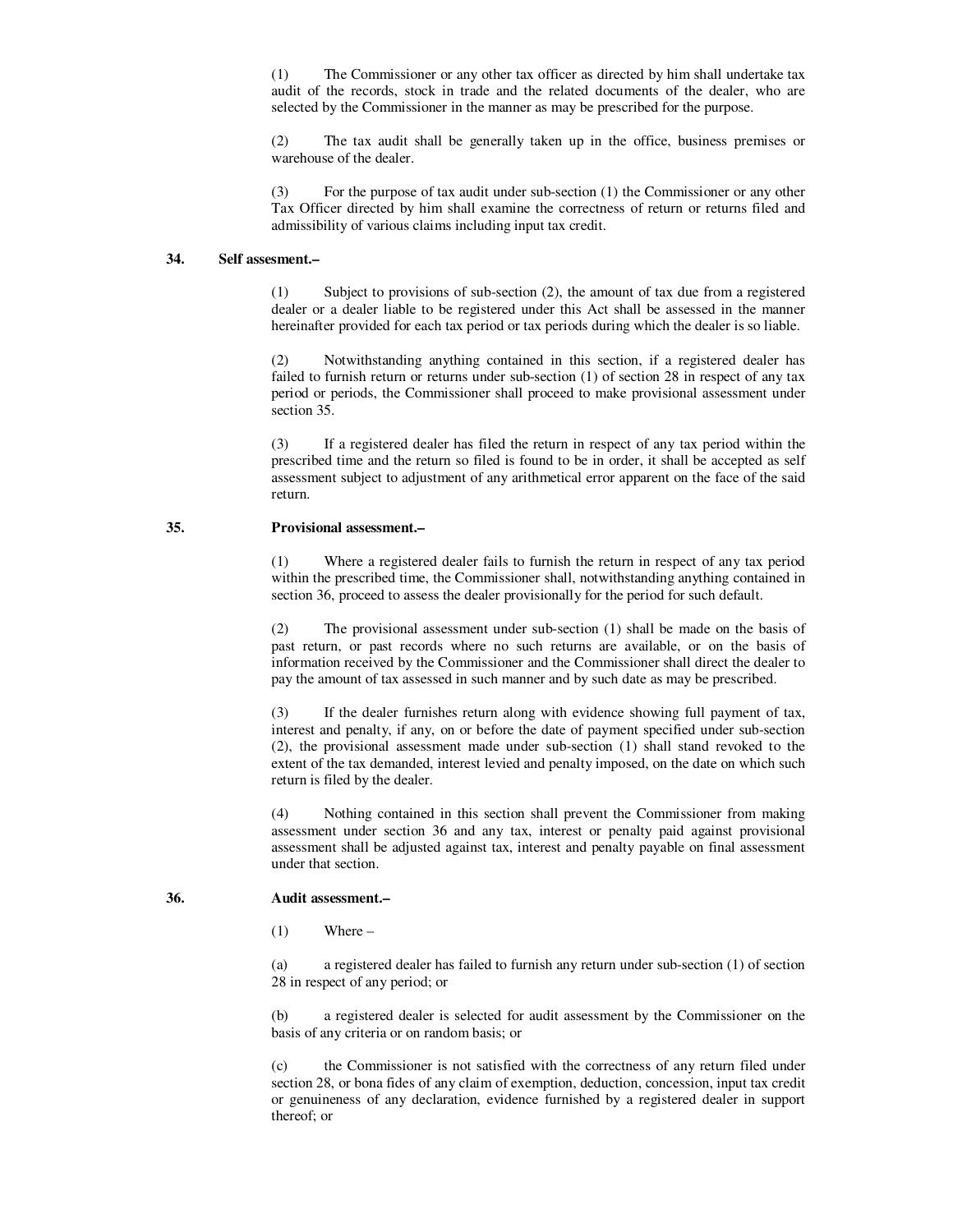(d) the Commissioner has reasons to believe that detailed scrutiny of the case is necessary;

 the Commissioner may, notwithstanding the fact that the dealer may already have been assessed under section 35, serve on such dealer in the prescribed manner a notice requiring him to appear on a date and place specified therein, which may be in the business premises or at a place specified in the notice, to either attend and produce or cause to be produced the books of account and all evidence on which the dealer relies in support of his returns including tax invoice, if any, or to produce such evidence as specified in the notice.

 (2) The dealer shall provide full cooperation and assistance to the Commissioner to conduct the proceedings under this section at his business premises.

 (3) If proceedings under this section are to be conducted at the business premises of the dealer and it is found that the dealer or his authorised representative is not available or not functioning in such premises, the Commissioner shall assess to the best of his judgement the amount of tax due from him.

 (4) If the Commissioner is prevented from conducting the proceedings under this section, the Commissioner may demand, a sum equal to the amount of tax so assessed, by way of penalty.

 (5) The Commissioner shall, after considering all the evidence produced in course of the proceedings or collected by him either-

(a) confirm the order of assessment passed under section 34; or

 (b) set aside the order of assessment passed under section 34 and assess the amount of tax due from the dealer; or

 (c) assess the amount of tax due from the dealer, if no assessment has been made under section 35 :

 Provided that if the Commissioner proposes to rely on any evidence collected by him, the dealer shall be afforded an opportunity of being heard before any adverse inference is drawn.

(6) If any dealer -

or

 (a) has not furnished returns in respect of any period by the prescribed date; or

(b) has furnished incomplete and incorrect returns for any period;

 (c) has failed to comply with any notice under sub-section (1) or subsection (3); or

 (d) has failed to maintain accounts in accordance with the provisions of this Act or has not regularly employed any method of accounting;

 the Commissioner shall assess to the best of his judgement the amount of tax due from such dealer.

 (7) If the Commissioner is satisfied that the dealer, in order to evade or avoid payment of tax -

 (a) has failed to furnish without reasonable cause, returns in respect of any period by the prescribed date; or

(b) has furnished incomplete and incorrect returns for any period; or

(c) has availed tax credit to which he is not entitled to; or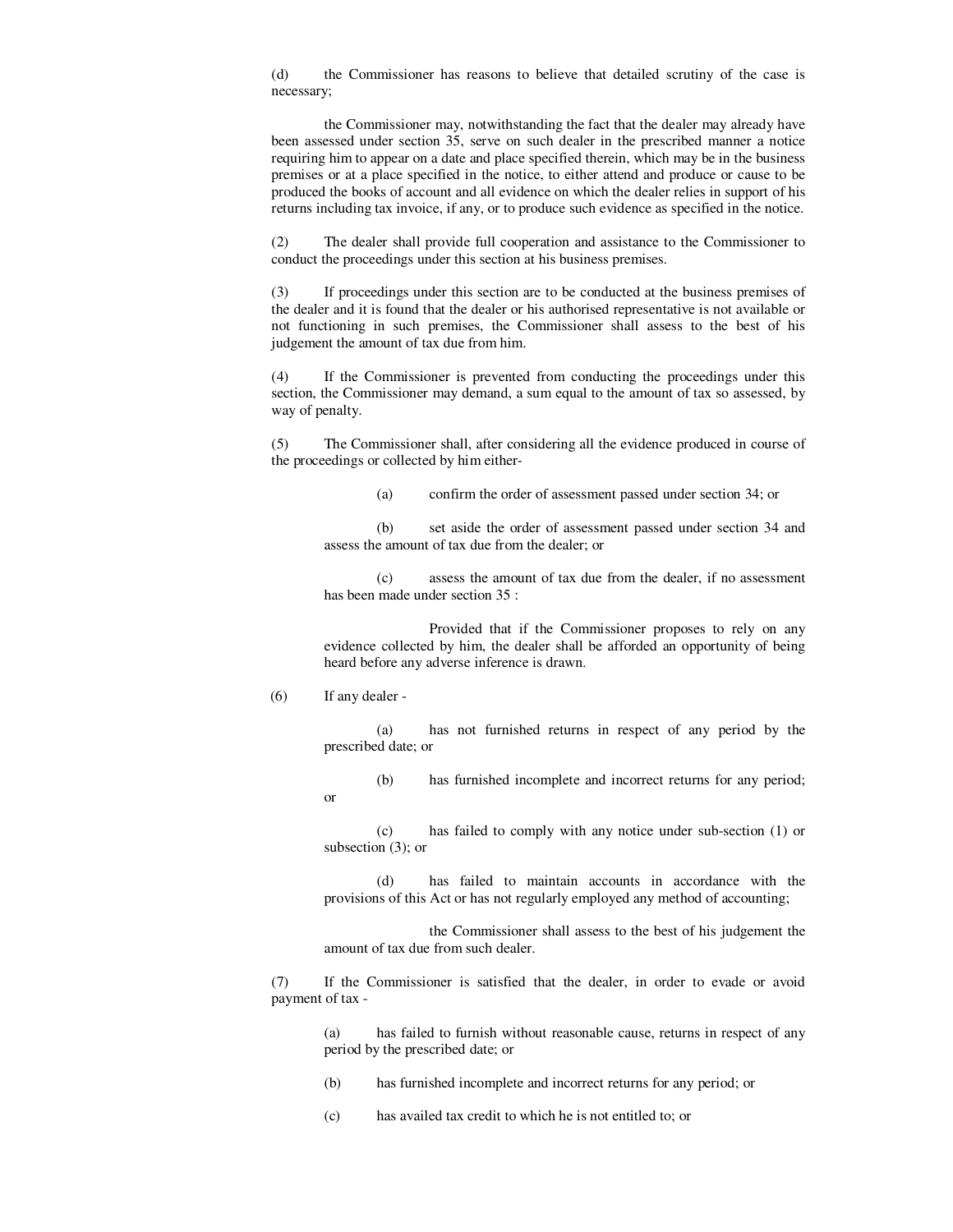(d) has employed such method of accounting which does not enable the Commissioner to assess the tax due from him;

 he shall, after giving the dealer reasonable opportunity of being heard, direct that the dealer shall pay, by way of penalty a sum equal to twice the amount of additional tax assessed on account of the said reasons under this section.

#### **37. Assessment of dealers who fails to get himself registered.–**

 (1) If the Commissioner, upon information which has come into his possession, is satisfied that any dealer who has been liable to pay tax under this Act, in respect of any period, has failed to get himself registered, the Commissioner shall proceed in such manner as may be prescribed to assess to the best of his judgement the amount of tax due from the dealer in respect of such period and all subsequent periods and in making such assessment he shall give the dealer reasonable opportunity of being heard.

 (2) The Commissioner may, if he is satisfied that the default was without reasonable cause, direct that the dealer shall pay, by way of penalty, in addition to the amount of tax so assessed, a sum equal to the amount of tax assessed or a sum of rupees ten thousand whichever is more

### **38. No assessment after five years.–**

 (1) No assessment under section 35 or 36 shall be made after the expiry of five years from the end of the tax period to which the assessment relates:

 Provided that in case of offence under this Act for which proceeding for prosecution has been initiated, the limitation as specified in this subsection shall not apply.

Any assessment made or penalty imposed under this Chapter shall be without prejudice to prosecution for any offence under this Act.

#### **39. Turnover escaping assessment.–**

 (1) Where after a dealer is assessed under section 34 or section 35 for any year or part thereof, the Commissioner has reason to believe that the whole or any part of the turnover of the dealer in respect of any period has–

- (a) escaped assessment; or
- (b) been under-assessed ; or
- (c) been assessed at a rate lower than the rate of which it is assessable;
- (d) been wrongly allowed any deduction therefrom; or
- (e) been wrongly allowed any credit therein;

 the Commissioner may, serve a notice on the dealer and after giving the dealer reasonable opportunity of being heard and making such enquiries as he considers necessary, proceed to assess to the best of his judgement, the amount of tax due from the dealer in respect of such turnover, and the provisions of this Act shall, so far as may be, apply accordingly.

 (2) No order of assessment and reassessment shall be made under sub-section (1) after the expiry of five years from the end of the year in respect of which or part of which the tax is assessable.

#### **40. Exclusion of time period for assessment.–**

 In computing the period of limitation specified for assessment or reassessment, as the case may be, the time during which any assessment or reassessment proceeding remained stayed under the order of a competent court shall be excluded.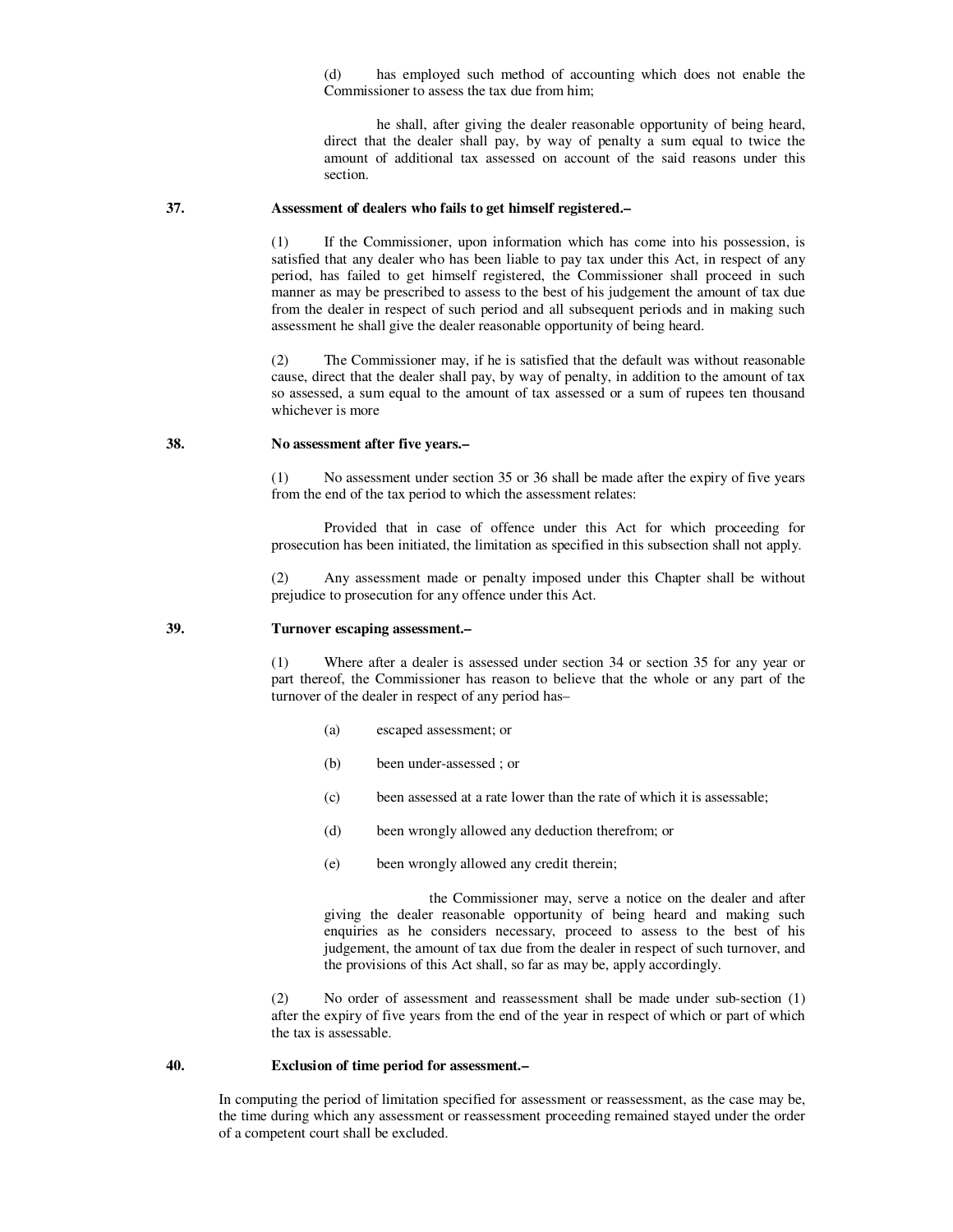#### **41. Power of reassessment in certain cases.–**

 (1) Where any order passed by the Commissioner in respect of a dealer for any period is found to be erroneous or prejudicial to the interest of revenue in the light of any judgement or order of any Court or Tribunal, which has become final, then notwithstanding anything contained in this Act, the Commissioner may proceed to reassess the tax payable by the dealer in accordance with such judgement or order, at any time within a period of three years from the date of the judgement or order.

 (2) Where any Court or Tribunal passes an order in appeal or revision to the effect that any tax assessed under this Act or the Central Sales Tax Act, 1956 should have been assessed under the provision of a law other than that under which it was assessed, then in consequence of such order or finding or direction contained in such order, such turnover and part thereof, may be assessed or reassessed, as the case may be, to a tax at any time within five years from the date of such order, notwithstanding any limitation period which would otherwise be applicable to, the assessment or reassessment made.

### **42. Payment and recovery of tax, penalty and interest.–**

 (1) Tax shall be paid in the manner herein provided and at such intervals as may be prescribed.

 (2) A registered dealer furnishing returns under sub-section (1) of section 28 shall pay into Government treasury, in such manner and at such interval as may be prescribed, the amount of tax due from him for the period covered under the return along with the amount of penalty or interest or both payable by him under section 28 and shall furnish a receipt from the Treasury showing the payment of such amount.

 (3) A registered dealer furnishing a revised return in accordance with the sub-section (3) of section 28, which shows that a greater amount of tax is due than was paid or payable in accordance with the original return, shall furnish along with the return a receipt showing payment of the differential amount in the manner provided in sub-section (2).

(4) The amount of tax due shall be deemed as follows :-

(a)(i) where returns have been filed without full payment of tax due; or

 (ii) tax assessed under section 34, section 35 and section 36 less the sum already paid in respect of such period together with interest, if any, required to be paid and the penalty, if any, imposed to be paid under sub-section (7) of section 36 or sub-section (1) of section 37;

 (b) the amount of penalty imposed under any provision of this Act not covered under sub clause (ii) of clause (a); or

(c) any other dues under this Act.

 (5) Where a dealer fails to make payment of the tax assessed or interest levied or penalty imposed on him or any other amount due from him under this Act within thirty days of the date of service of the notice of demand, the Commissioner shall, after giving the dealer reasonable opportunity of being heard, direct that such dealer shall, in addition to the amount due, pay, by way of penalty, a sum equal to  $2\%$  of such amount of tax, penalty, interest or any other amount due, for every month, for the period for which payment has been delayed by him after the date on which such amount was due to be paid.

 (6) The amount that remains unpaid after the due date of payment in pursuance of the notice issued under sub-section (5) shall be recovered as arrears of land revenue.

 (7) Where in pursuance of sub-section (6), any proceedings for the recovery as an arrears of land revenue of any tax, penalty, interest or part thereof or any other amount remaining unpaid, have been commenced and the amount of tax, penalty, interest or any other amount is subsequently enhanced or reduced as a result of any assessment made or order passed in the appeal, revision or rectification under this Act, the Commissioner may,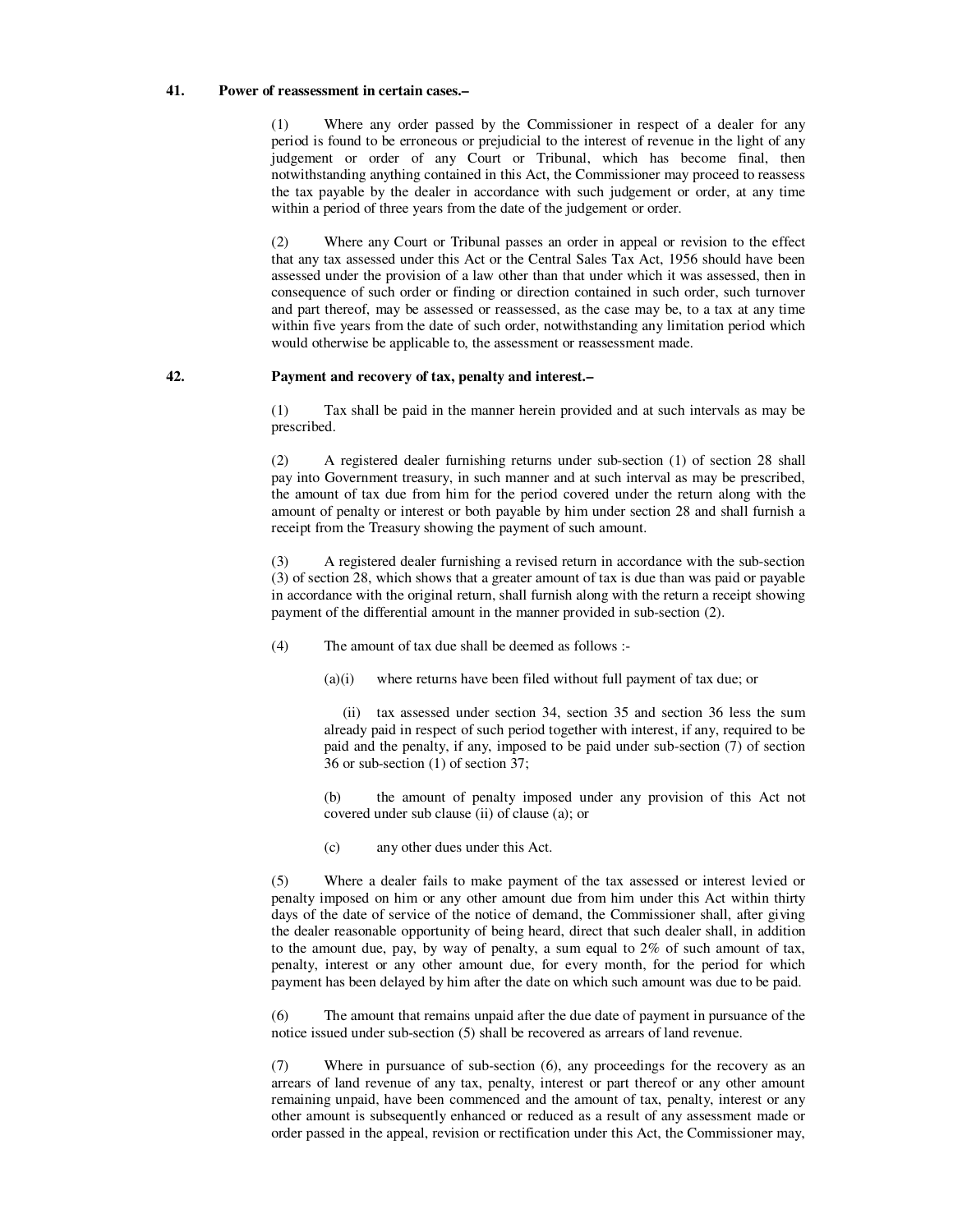in such manner and within such period as may be prescribed, inform the dealer and the authority by whom or under whose order the recovery is to be made and thereupon such proceeding may be continued as if the amount of tax, penalty, interest or any other amount as modified, enhanced or reduced, had been substituted for the tax, penalty, interest or any other amount which was to be covered under sub-section (6).

### **43. Special mode of recovery.–**

 (1) Notwithstanding anything contained in any law or contract to the contrary, the Commissioner may at any time or from time to time, by notice in writing (a copy of which shall be forwarded to the dealer at his last known address) require any person who holds or may subsequently hold any money for, or on account of such dealer, to pay into Government Treasury in the manner specified in the notice, either forthwith or upon the money becoming due or being held, or at or within the time specified in the notice (not being before the money becomes due or is held), so much of the money as is sufficient to pay the amount of tax due from the dealer or penalty or both, as the case may be, under this Act, or the whole of the money when it is less than that amount.

 (2) The notice under sub-section (1) may, from time to time, be amended or revoked by a further notice by the Commissioner who may also extend the time for making such payment in pursuance of the notice.

 (3) Any person making any payment in compliance with a notice issued under subsection (1) shall be deemed to have made the payment under the authority of the dealer and the receipt from the Government Treasury shall construe a good and sufficient discharge of the liability of such person to the dealer to the extent of the amount specified in the receipt.

 (4) Any person discharging liability to the dealer after service on him the notice issued under sub-section (1) shall, if the liability is discharged in any manner other than that required under the said notice, be personally liable to the State Government to the extent of the liability discharged or to the extent of the liability of the dealer for tax or penalty, or both, whichever is less.

 (5) Where a person on whom a notice is served under sub-section (1) proves to the satisfaction of the Commissioner that the money demanded or any part thereof was not due to the dealer, or that he did not hold any money for or on account of the dealer, at the time the notice was served on him, or that the money demanded or any part thereof is not likely to become due to the dealer or be held for or on account of the dealer, then such person shall not be liable to pay into Government Treasury any such money or part thereof.

 (6) Any amount of money which a person is required to pay under sub-section (1) or for which he is personally liable under sub-section (4) shall, if it remains unpaid, be recoverable in the same manner as provided under sub-section (6) of section 42 :

 Provided that nothing in this section shall operate to affect any action taken or prevent any action that may be or is being taken under section 42 for recovery of the amount due from the dealer.

### **44. Collection of tax by dealer.–**

(1) If any person,-

 (a) not being a dealer liable to pay tax under this Act, collects any sum by way of tax; or

 (b) being a registered dealer, collects any amount by way of tax in excess of the tax payable by him;

 shall be liable, in addition to the tax for which he may be liable, to a penalty of an amount equal to twice the sum so collected by way of tax.

 (2) If the Commissioner in the course of any proceeding under this Act or otherwise has reason to believe that any person has become liable to a penalty, or forfeiture, or both,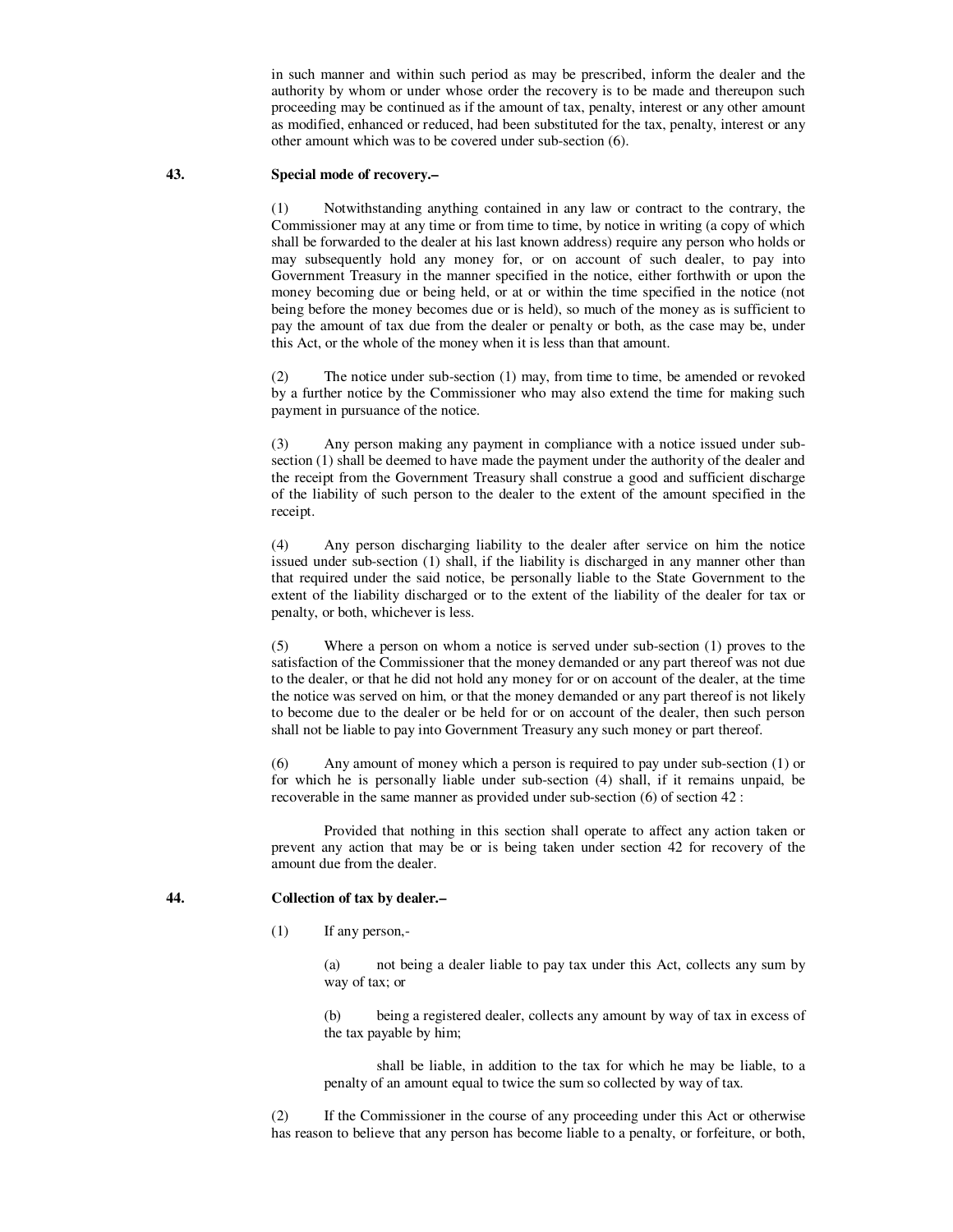under sub-section (1), he shall serve on such person a notice in the prescribed form requiring him to appear and show cause as to why a penalty or forfeiture or both of any sum as provided under sub-section (1) should not be imposed on him.

 (3) The Commissioner shall thereupon hold an inquiry as he deems necessary and shall make such order as he deems fit.

#### **45. Sales not liable to tax.–**

 (1) Notwithstanding anything contained in this Act, a Value Added Tax shall not be imposed under this Act -

 (i) where such sale or purchase takes place outside the State of Manipur; or (ii) where such sale or purchase takes place in the course of inter-state trade and commerce; or

 (iii) where such sale or purchase takes place in the course of import of goods into the territory of India or export of goods out of the territory of India.

(2) For the purpose of this section whether a sale or purchase takes place -

(i) outside the State of Manipur; or

(ii) in the course of inter-state trade and commerce; or

 (iii) in the course of import of goods into the territory of India or export of goods out of the territory of India,

 shall be determined in accordance with the provisions of section 3, section 4, and section 5 of the Central Sales Tax Act, 1956.

### **46. Tax to be first charge on property.–**

 Notwithstanding anything to the contrary contained in any law for the time being in force, any amount payable by a dealer under this Act on account of tax, penalty or interest or any amount which a person is required to pay under this Act shall be a first charge on the property of the dealer or such person.

### **47. Period of limitation for recovery of tax.–**

 Notwithstanding anything contained in any law for the time being in force, no proceeding for recovery of any amount under sub-section (1) (b) of section 44 shall be initiated after the expiry of five years from the date of the relevant assessment:

 Provided that when an appeal or revision has been filed, the period of limitation shall run from the date on which the amount due is finally determined.

#### **48. Refund.–**

 (1) Subject to other provisions of this Act and the Rules made thereunder, the Commissioner shall refund to a dealer the amount of tax, penalty and interest, if any paid by such dealer in excess of the amount due from him.

 (2) Where any refund is due to any dealer according to return furnished by him for any period, such refund may provisionally be adjusted by him against the tax due or tax payable as per the returns filed under section 28 for any subsequent period in the year:

 Provided that, the amount of tax or penalty, interest or sum forfeited or all of them due from, and payable by the dealer on the date of such adjustment shall first be deducted from such refund before adjustment.

### **49. Provisional refund.–**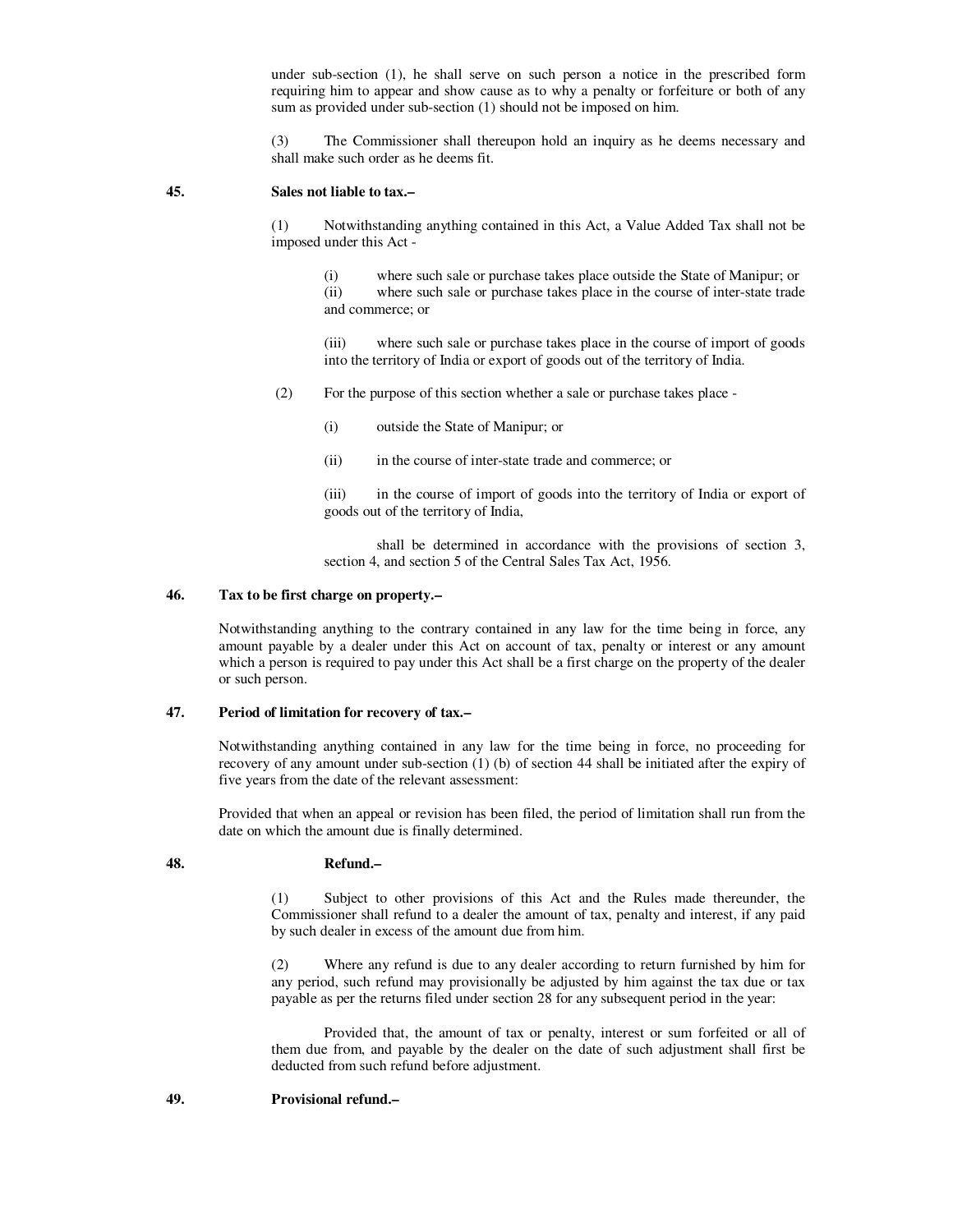(1) If a registered dealer has filed any return as required under this Act and the return shows any amount to be refundable to the dealer on account of sales in course of export out of the territory of India, then the dealer may apply in the manner and form prescribed to the Commissioner for grant of provisional refund pending audit and investigation to establish the correctness of the claim and consequent assessment, if any.

 (2) Subject to the provisions of sub-section (3), the Commissioner may require the dealer to furnish a Bank Guarantee or other security as may be prescribed for an amount equal to the amount of refund and on receipt of such guarantee or other security, the Commissioner shall grant the dealer a provisional refund that may be determined as refundable.

 (3) The Commissioner may direct the assessment under section 39 of such dealer in respect of the year containing the period covered by the said return to be taken up as early as practicable and adjust the grant of provisional refund against tax due, if any, as a result of that assessment.

 (4) If, on assessment, the provisional refund granted under sub-section (2) is found to be in excess, then the excess shall be recovered as if it is tax due from the dealer under this Act.

 (5) Interest will be charged on such excess refund amount at the rate of 2% per month from the date of grant of provisional refund till the date of assessment.

### **50. Interest.–**

 (1) A registered dealer entitled to refund in pursuance of any order under this Act (including assessment under section 34, section 35 or section 36) or in pursuance of any order by any Court, shall be entitled to receive, in addition to the refund, simple interest at the rate of 8% per annum for the period commencing after 90 (ninety) days of the application claiming refund in pursuance to such order till the date on which the refund is granted.

 (2) The interest shall be calculated on the amount of refund due after deducting therefrom any tax, interest, penalty or any other dues under this Act.

 (3) If, as a result of any order passed under this Act, the amount of such refund is enhanced or reduced such interest shall be enhanced or reduced accordingly.

 (4) When a dealer is in default or is deemed to be in default in making the payment under section 34, section 35 and section 36 be liable to pay simple interest on such amount at the rate of two percent per month from the date of such default for so long as he continues to make default in the payment of the said tax.

 (5) Where as a result of any final order the amount of tax (including any penalty) due or in default is wholly reduced, the amount of interest, if any, paid shall be refunded, or if such amount is modified, the interest due shall be calculated accordingly.

 (6) Where any amount of tax payable is enhanced by any such order, interest shall be payable on the amount by which the tax is enhanced after the expiry of a period of three months from the date of the order.

 (7) Where the realisation of any amount remains stayed by the order of any court or authority and such order is subsequently vacated, interest shall be payable also for any period during which such order remained in operation.

(8) The interest payable under this Act shall be deemed to be tax due under this Act.

#### **51. Power to withhold refund in certain cases.–**

 (1) Where an order giving rise to a refund is the subject matter of an appeal or further proceeding or where any other proceeding under this Act is pending, and Commissioner is of the opinion that the grant of such refund is likely to adversely affect the revenue and that it may not be possible to recover the amount later, the Commissioner may withhold the refund till such time as he may determine.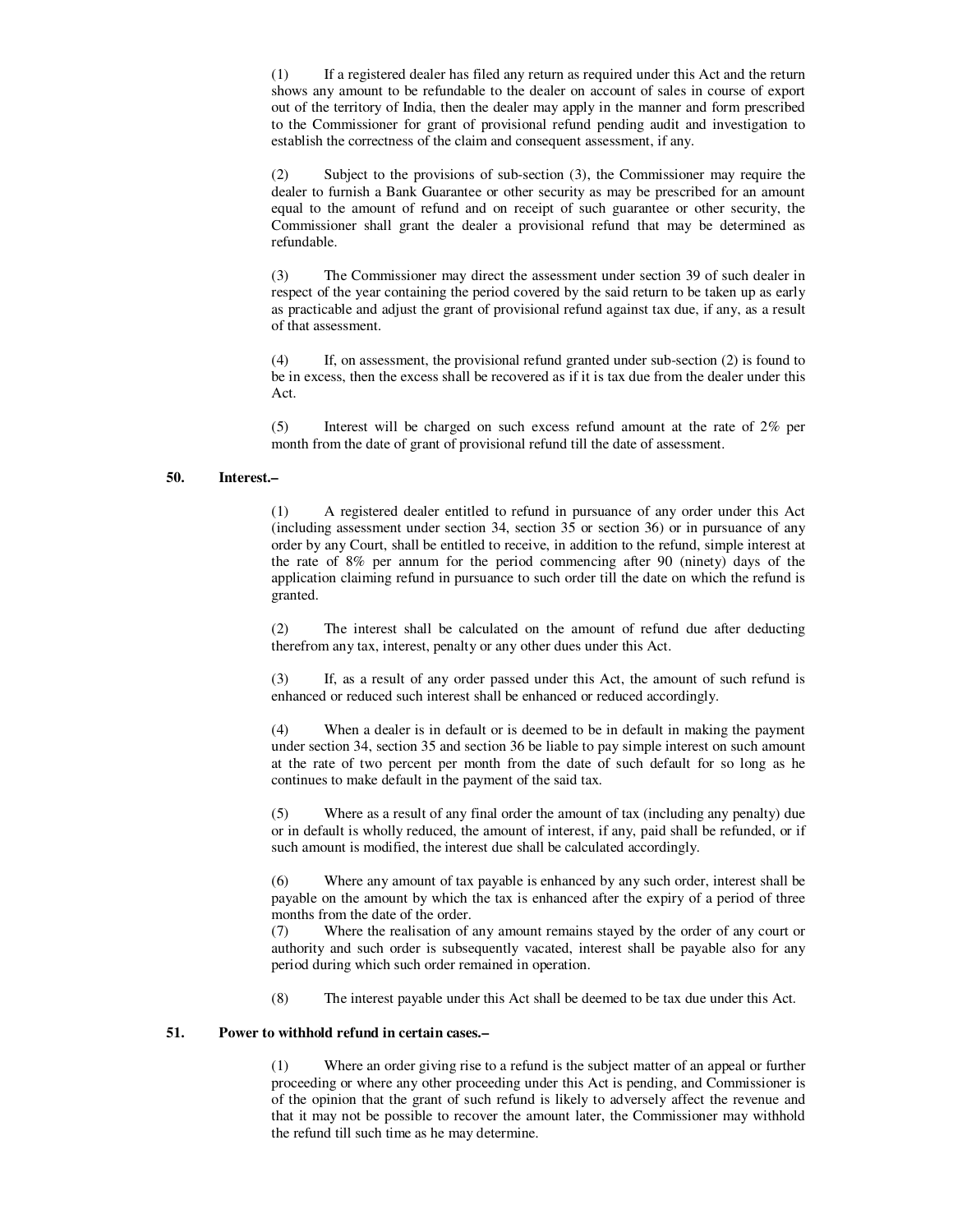(2) Where a refund is withheld under sub-section (1) the dealer shall be entitled to interest as provided under sub-section (1) of section 50 if as a result of the appeal or further proceeding or any other proceeding he becomes entitled to the refund.

# **52. Exemption of certain sales and purchases.–**

 (1) Subject to such conditions as it may impose, the Government may, if it is necessary so to do in the public interest, by notification in the Official Gazette, exempt any sales or purchases made to or by a class of dealers or persons specified in the said notification from payment of the whole or any part of any tax payable under the provisions of this Act and any notification issued under this section may be issued so as to be retrospective to any date not earlier than the 1st April, 2004 and such exemption shall take effect from the date of the publication of the notification in the Official Gazette or such other earlier or later date as may be mentioned therein.

 (2) Where any dealer or person has purchased any goods under a declaration or certificate given by him under any notification issued under this section and -

(a) any of the conditions subject to which such exemption was granted, or

 (b) any of the recitals or the conditions of the declaration or certificate, are not complied with for any reason whatsoever, then without prejudice to the other provisions of this Act, such dealer or person shall be liable to pay tax on the sale price of the goods at the rate set out against each of such goods in the Schedule notwithstanding that such dealer or person was not liable to pay tax under any other

 provisions of this Act and accordingly the dealer or the person who has become liable to pay tax under this sub-section shall file a return in the prescribed form to the prescribed authority within a prescribed time and shall include the sale price of such turnover in his return, and pay the tax in the prescribed manner. The tax due from any such dealer or person shall be assessed and recovered as if the person or dealer is a dealer liable to be proceeded against under the provisions of this Act.

 (3) If the Commissioner has reason to believe that any person or dealer is liable to pay tax under sub-section (2), the Commissioner shall, after giving him a reasonable opportunity of being heard, assess the amount of tax so due.

# **53. Composition of tax.–**

 (1) The Government may by a notification published in the Official Gazette provide for a scheme of composition subject to such conditions and restrictions as may be provided therein, of tax payable by those dealers who are engaged in the business of selling at retail any goods or merchandise.

 (2) For the purpose of this section a dealer will be considered to be engaged in the business of selling at retail if 9/10th of his turnover of sales consists of sales made to persons who are not dealers and if any question arises, as to whether any particular dealer is a retailer, then the officer in charge of the case shall refer the question to the Deputy Commissioner who shall, after hearing the dealer if necessary, decide the question.

 (3) Nothing in this section will apply to a dealer who is a manufacturer or who is an importer or who has purchased any goods from a registered dealer whose sales of the said goods are not liable to tax under the provisions of this Act.

# **CHAPTER VI**

# **ACCOUNTS AND RECORDS**

### **54. Maintenance of accounts and records etc.–**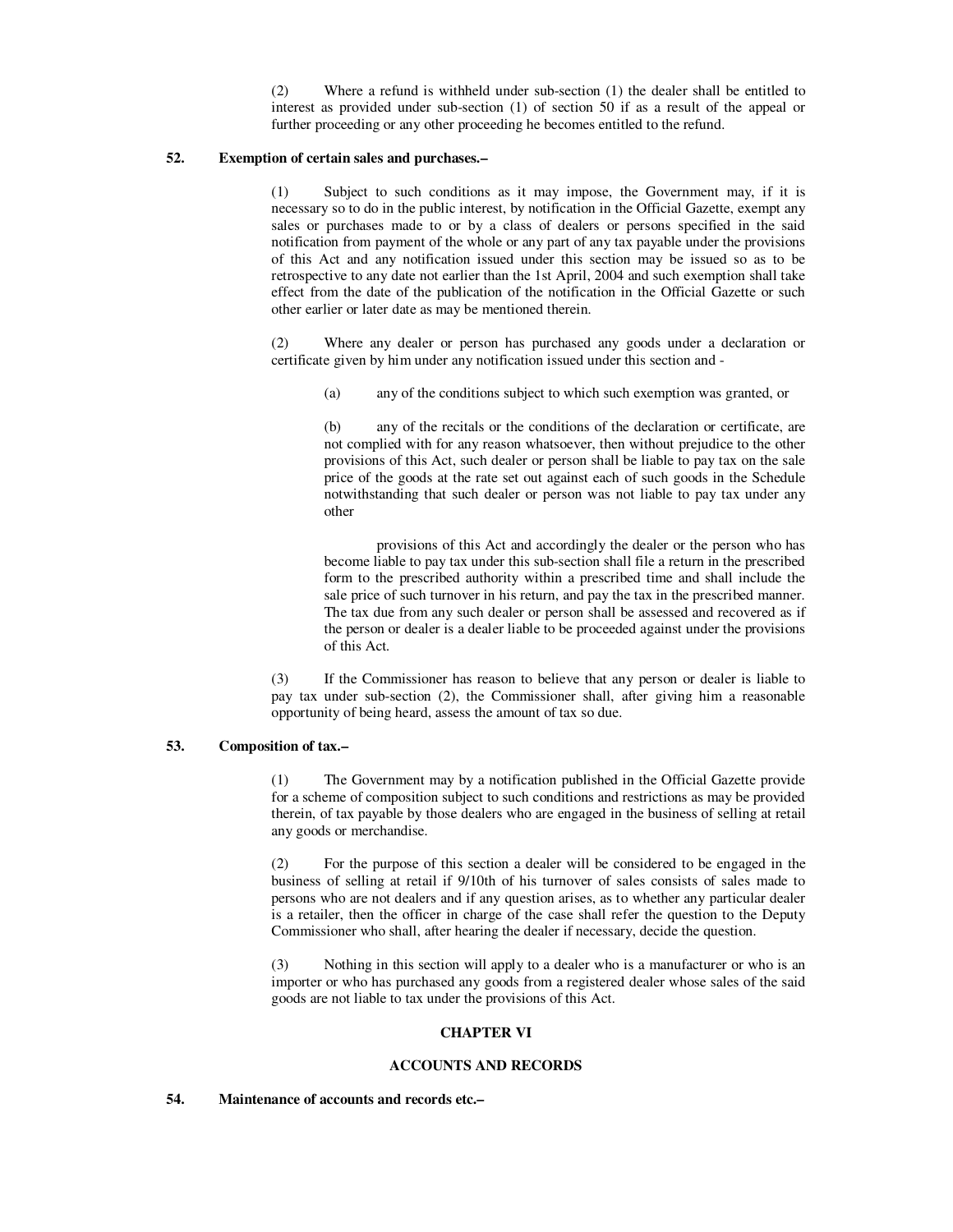(1) Every registered dealer or a dealer to whom a notice has been served to furnish return under sub-section (2) of section 28 shall maintain a true and up to date account of the value of goods purchased or manufactured and sold by him or goods held by him in stock, and, in addition to the books of account that a dealer maintains and keeps for the purpose referred to in this sub-section, he shall maintain and keep such registers and accounts in such form in the manner prescribed.

 (2) Every registered dealer or dealer referred to in sub-section (1) shall keep at his place of business all accounts, registers and documents maintained in the course of business.

 (3) Where a dealer as referred to in sub-section (1) has established branch offices of the business in the State other than the principal place of business, the relevant accounts, registers and documents in respect of each such branch shall, without prejudice to the provisions of sub-section (5), be kept by him at such branch.

 (4) If the Commissioner is of the opinion that the accounts maintained by any dealer or class of dealers do not sufficiently enable him to verify the returns referred to in subsection (1) of section 28 or the assessment can not be made on the basis thereof, he may by an order, require such dealer or class of dealers, to keep such accounts, in such form and in such manner as he may, subject to rules made under this Act, direct.

 (5) If the Commissioner is satisfied that any dealer is not in a position to maintain accounts in accordance with the provisions of sub-section (1), he may, for reasons to be recorded in writing, exempt such dealer from the operation of the provisions of the said sub-section.

### **55. Tax Invoice.–**

 (1) Every registered dealer making a taxable sale to another dealer, whether registered or not, shall provide that purchaser at the time of sale with a tax invoice containing such particulars as specified in sub-section (4), and retain a copy thereof.

(2) The tax invoice shall not be issued by a dealer in the following circumstances -

 (a) a retail registered dealer is paying presumptive tax in lieu of Value Added Sales Tax; or

- (b) the sale in the course of export out of the territory of India; or
- (c) the sale in the course of inter-State trade and commerce; or
- (d) the sale of goods exempt from tax.
- (3) Not more than one tax invoice shall be issued for each taxable sale.

 (4) The tax invoice issued under sub-section (1) shall contain the following particulars on the original as well as copies thereof -

 (a) the words 'Tax Invoice' in bold letter at the top of any prominent place;

 (b) the name, address and registration certificate number of the selling registered dealer;

 (c) the name, address and registration certificate number of the purchasing registered dealer;

 (d) an individual serialised number and the date on which the tax invoice is issued;

 (e) description, quantity, volume and value of goods sold and amount of tax charged thereon indicated separately;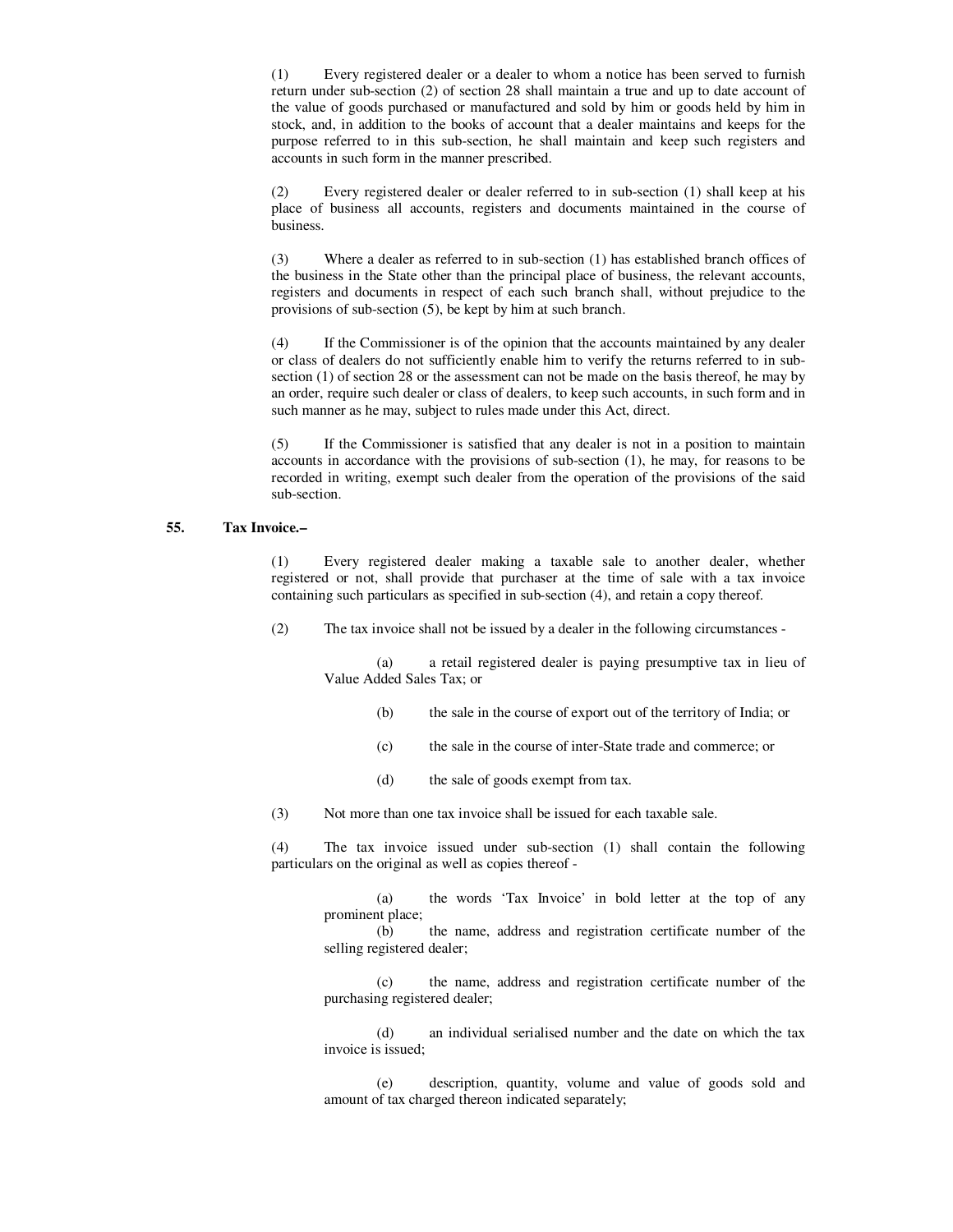(f) signature of the selling dealer or his manager or agent, duly authorised by him;

 (g) the name and address of the printer, and first and last serial number of tax invoices printed and supplied by him to the dealer.

 (5) Except when tax invoice is issued under sub-section (l), if a registered dealer sells any goods exceeding such amount in value as may be prescribed, in any one transaction to any person, he shall issue to the purchaser a retail invoice and retain a copy thereof.

 (6) The retail invoice shall contain the following particulars on the original as well as copies thereof -

> (a) the words "Retail Invoice" in bold letters at the top of a prominent place;

> (b) the name, address and registration certificate number of the selling registered dealer;

> (c) in case the sale in in course of export out of the territory of India, the name, address and registration number, if any, of the purchasing dealer/foreign buyer and the type of statutory form, if any, against which the sale has been made;

> (d) an individual serialised number and the date on which the retail invoice is issued;

> (e) description, quantity, volume and value of goods sold inclusive of tax charged thereon;

> (f) signature of the selling dealer or his manager or agent, duly authorised by him;

> (g) the name and address of the printer and first and last serial number of retail invoices printed and supplied by him to the dealer.

 (7) Tax invoice shall be issued in triplicate. The original and the first copy shall be issued to the purchaser or the person taking delivery of the goods, as the case may be, and the second copy shall be retained by the selling dealer.

 (8) Retail invoice shall be issued in duplicate. The original shall be issued to the purchaser and the duplicate copy shall be retained by the selling dealer.

 (9) Every dealer referred to in sub-section (1) shall preserve books of account including tax invoices and retail invoices until the expiry of five years after the end of the year to which they relate or for such other period as may be prescribed or until the assessment reaches its finality whichever is later.

 (10) Where such dealer is party to any appeal, or revision under this Act he shall retain, until the appeal or revision is finally disposed of, every record and accounts that pertain to the subject matter of the appeal or revision.

# **56. Electronic record.–**

 Every dealer who maintains the records electronically shall retain them in electronically readable format for the period specified in section 55.

### **57. Requirement to provide information.–**

 Notwithstanding anything contrary to the provisions of this Act, the Commissioner may, for any purpose related to the administration or enforcement of the provisions of this Act, by notice, require any person to provide within such reasonable time as is stipulated in the notice, any information or additional information including a return under this Act, or any document including electronic records.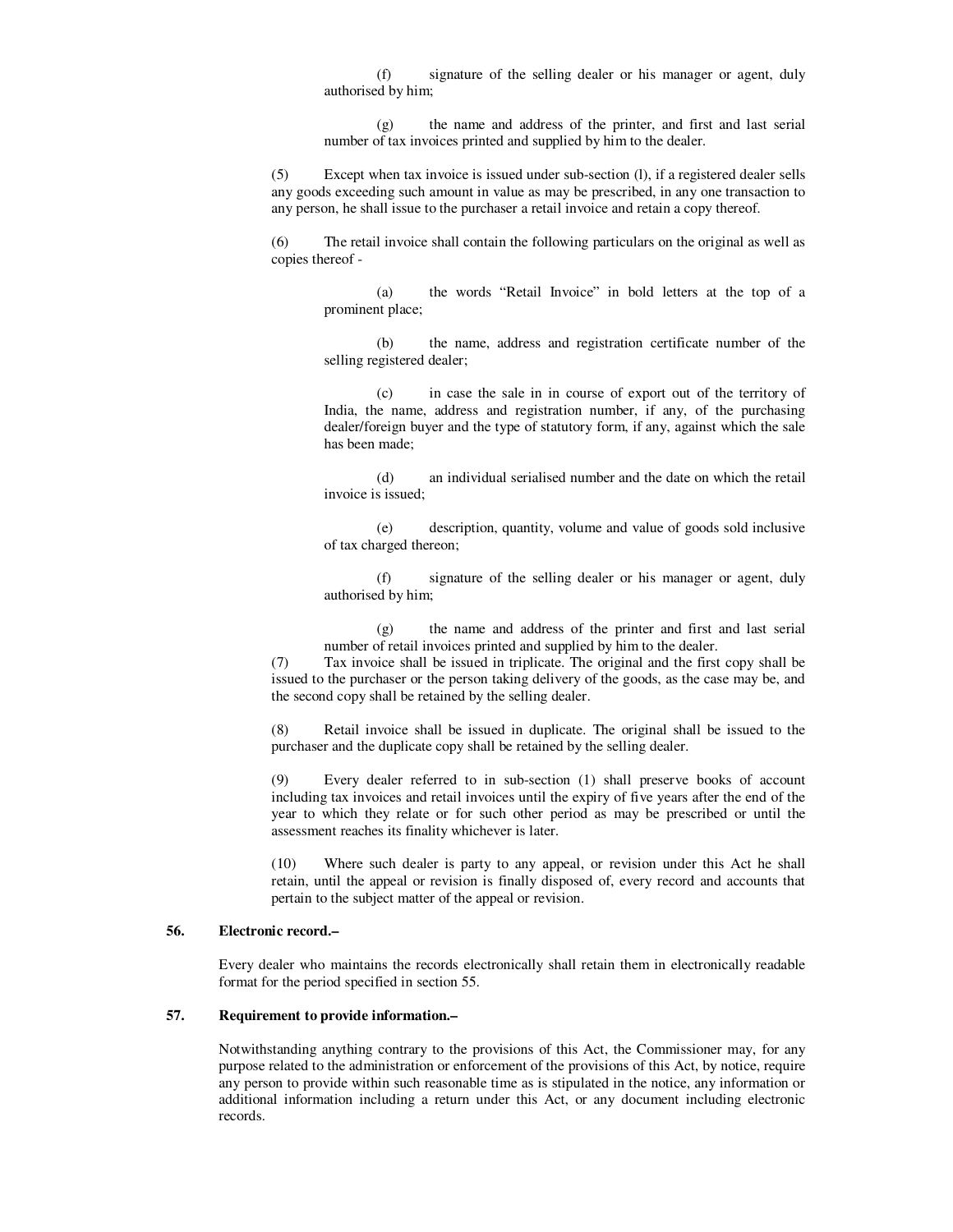#### **58. Audit of Accounts.–**

 (1) Where in any particular year, the gross turnover of a dealer exceeds Rs. 20,00,000/- or such other amount as the Commissioner may, by a notification in the Official Gazette specify, then such dealer shall get his accounts, in respect of that year audited by an accountant within six months from the end of that year and obtain a report of such audit in the prescribed form duly signed and verified by such accountant and setting forth such particulars as may be prescribed.

 (2) A true copy of such report shall be furnished by such dealer to the Commissioner by the end of the month after expiry of the period of six months during which the audit would have been completed.

 (3) If any dealer liable to get his accounts audited under sub-section (1) fails to get his accounts audited and furnish a true copy of the audit report within the time specified in sub-section (2), the Commissioner shall, after

 giving the dealer a reasonable opportunity of being heard, impose on him, in addition to any tax payable, a sum by way of penalty equal to 0.1% of the turnover as he may determine to the best of his judgment in respect of the said period.

#### **Explanation :**

 For the purpose of this section, "Accountant" means a Chartered Accountant within the meaning of the Chartered Accountant Act, 1949 and includes a person who by virtue of the provisions of subsection (2) of section 226 of the Companies Act, 1956, is entitled to be appointed to act as an auditor of Companies registered under the said Act.

## **59. Dealer to declare the name of his business manager.–**

 (1) Every dealer, who is liable to pay tax, and who is a Hindu Undivided Family or an association of persons, club or society, firm or company, or who is engaged in business as the guardian or trustee or otherwise on behalf of another person, shall within the period prescribed, furnish a declaration in the manner prescribed stating the name of the person or persons who shall be deemed to be manager or managers of such dealer's business for the

purposes of this Act.

 (2) Such declaration shall be furnished at the time of registration, wherever applicable and shall be revised from time to time.

 (3) The statement furnished under this sub-section shall also contain the name and address with designation in relation to the business of such persons who are authorized to receive notice and other documents under this Act and such receipt of notice and other documents shall be binding on the dealer.

## **CHAPTER VII**

## **LIABILITY IN SPECIAL CASES**

## **60. Liability to pay tax in case of death, partition, dissolution, transfer, etc.–**

(1) Where a dealer, liable to pay tax under this Act, dies then,–

if the business carried on by the dealer is continued after his death by his legal representative or any person, such legal representative or other person shall be liable to pay tax including any penalty, sum forfeited and interest due from such dealer under this Act or under any earlier law, in the like manner and to the same extent as the deceased dealer, and

 (b) if the business carried on by the dealer is discontinued whether before or after his death, his legal representative shall be liable to pay out of the estate of the deceased, in the like manner and to the same extent as the deceased dealer would have been liable to pay, if he had not died, the tax including any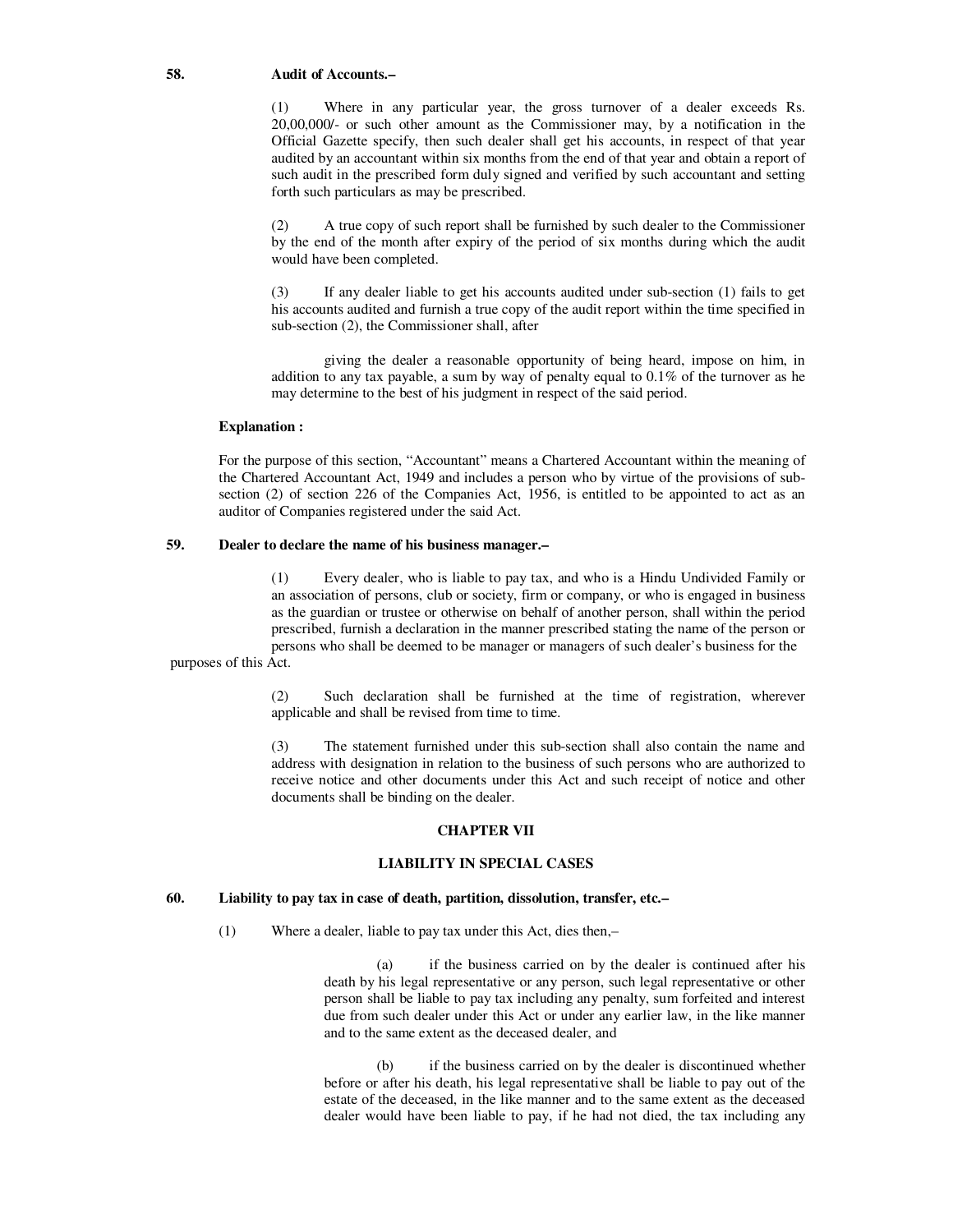penalty, sum forfeited and interest due from such dealer under this Act, or under any earlier law,

 whether such tax including any penalty, sum forfeited and interest had been assessed before his death but has remained unpaid, or is assessed after his death.

 (2) Where a dealer, liable to pay tax under this Act, is a Hindu Undivided Family (HUF) and the joint family property is partitioned amongst the various members or group of members, then each member or group of members shall be jointly and severally liable to pay the tax including any penalty, sum forfeited and interest due from the dealer under this Act or under any earlier law, up to the time of the partition, whether such tax including any penalty, sum forfeited and interest has been assessed before partition but has remained unpaid, or is assessed after partition.

 (3) Where a dealer liable to pay tax under this Act, is a firm, and the firm is dissolved, then every person who has a partner shall be jointly and severally liable to pay to the extent to which he is liable under section 62, the tax including any penalty, sum forfeited and interest due from the firm under this Act or under any earlier law, up to the time of dissolution, whether such tax including any penalty, sum forfeited and interest has been assessed before such dissolution but has remained unpaid or is assessed after dissolution.

 (4) Where a dealer, liable to pay tax under this Act, transfers or otherwise disposes of the business in whole or in part, or effects any change in the ownership thereof, in consequences of which he is succeeded in the business or part thereof by any other person, the dealer and the person succeeding shall jointly and severally be liable to pay the tax including any penalty, sum forfeited and interest due from the dealer under this Act or under any earlier law, up the time of such transfer, disposal or change, whether such tax including any penalty, sum forfeited and interest has been assessed before such transfer, disposal or change but has remained unpaid, or is assessed thereafter.

(5) Where the dealer, liable to pay tax under this Act, -

 (a) is the guardian of a ward on whose behalf the business is carried out by the guardian, or

 (b) is trustee who carries on the business under a trust for the beneficiary, then,

 if the guardianship or the trust is terminated, the ward or, as the case may be, the beneficiary shall be liable to pay the tax including any penalty, sum forfeited and interest due from the dealer up to the time of the termination of the guardianship or trust, whether such tax including any penalty, sum forfeited and interest has been assessed before the termination of the guardianship or trust, but has remained unpaid, or is assessed thereafter.

 (6) Where a dealer is liable to pay tax under this Act, is succeeded in the business by any person in the manner described in clause (a) of sub-section(l) or in sub-section (4) then such person shall be liable to pay tax on the sales or purchases of goods made by him on and after the date of such succession and shall (unless he already holds a certificate of registration) within sixty days thereof apply for registration.

#### **61. Certain agents liable to tax for sales on behalf of principal.–**

 (1) Where any person sells or purchases any taxable goods on behalf of his principal then such person and his principal shall be both jointly and severally liable to pay taxes on the turnover of such sales or purchases.

 (2) If the principal, on whose behalf the commission agent has sold or purchased any goods, shows to the satisfaction of the Commissioner that the tax has been paid by such commission agent on such goods under sub-section (1), the principal shall not be liable to pay the tax again in respect of the same transaction.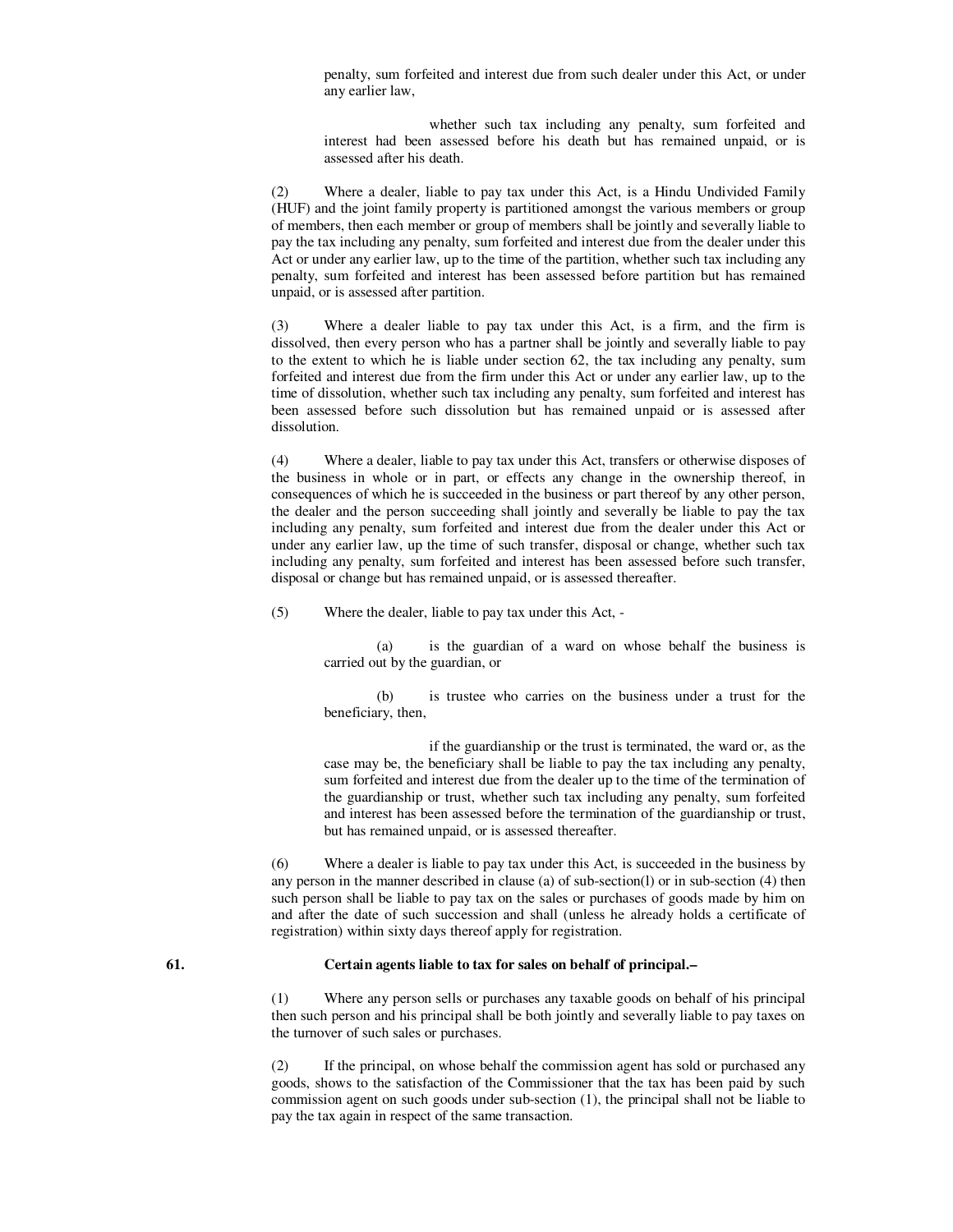(3) Where a manager or agent of a non-resident dealer sells or purchases any goods on behalf of a non-resident dealer in the State, then the non-resident dealer and the manager or agent residing in the State, shall be jointly and severally liable to pay tax on the turnover of such sales or purchases:

 Provided that, if the non-resident dealer shows to the satisfaction of the Commissioner that the tax payable in respect of such sale or purchase has been paid by the manager or agent residing in the State, then the nonresident dealer shall not be liable to pay in respect of the same transaction.

### **62. Liability of Partners.–**

 (1) Notwithstanding anything contained in the Indian Partnership Act, 1932 or any contract to the contrary, where any firm is liable to pay tax under this Act, the firm and each of the partners of the firm shall be jointly and severally liable for such payment and accordingly any notice or order under this Act may be served on any person who was a partner during the relevant time whether or not the firm has been dissolved and all the provisions of this Act shall apply accordingly.

Where any such partner retires from the firm, he shall be liable to pay the tax, penalty, sum forfeited and interest remaining unpaid at the time of his retirement and any such amount due up to the date of retirement though un-assessed at that date.

# **63. Amalgamation of Companies.–**

 (1) When two or more companies are to be amalgamated by the order of a Court or of the Central Government, or the Government and the order is to take effect from a date earlier to the date of the order and any two or more such companies have sold or purchased any goods to or from each other in the period commencing on the date from which the order is to take effect and ending on the date of the order, then such transaction of sale and purchase will be included in the turnover of the sales or of purchases of the respective companies and will be assessed to tax accordingly.

 (2) Notwithstanding anything contained in the said order, for all of the purposes of this Act, the said two or more companies will be treated as distinct companies and will be treated as such for all periods up to the date of the said order and the registration certificates of the said companies will be cancelled, where necessary, with effect from the date of the said order.

 (3) Words and expressions used in this section, but not defined, will have the respective meanings to them in the Companies Act 1956.

### **CHAPTER VIII**

### **INSPECTION OF ACCOUNTS, DOCUMENTS, SEARCH OF PREMISES AND ESTABLISHMENT OF CHECK POSTS**

## **64. Production and inspection of accounts and documents and search of premises.-**

 (1) The Commissioner may, subject to such conditions as may be prescribed, require any dealer to produce before him any accounts or documents, or to furnish any information, relating to stock of goods, sales, purchases, deliveries of goods, payments made or received by the dealer, or any other information relating to his business, as may be necessary for the purpose of this Act.

 (2) All accounts, registers and documents relating to stock of goods, sales, purchases, deliveries of goods, payments made or received by any dealer and all goods and cash kept in any place of business of any dealer, shall at all reasonable time be open to inspection by the Commissioner, and the Commissioner may take or cause to be taken such copies or extracts of the said accounts, registers, documents and such inventory of the goods and cash found as appear to him necessary for the purpose of this Act.

 (3) If the Commissioner has reasons to believe that any dealer has evaded or is attempting to evade the payment of any tax due from him, he may, for reasons to be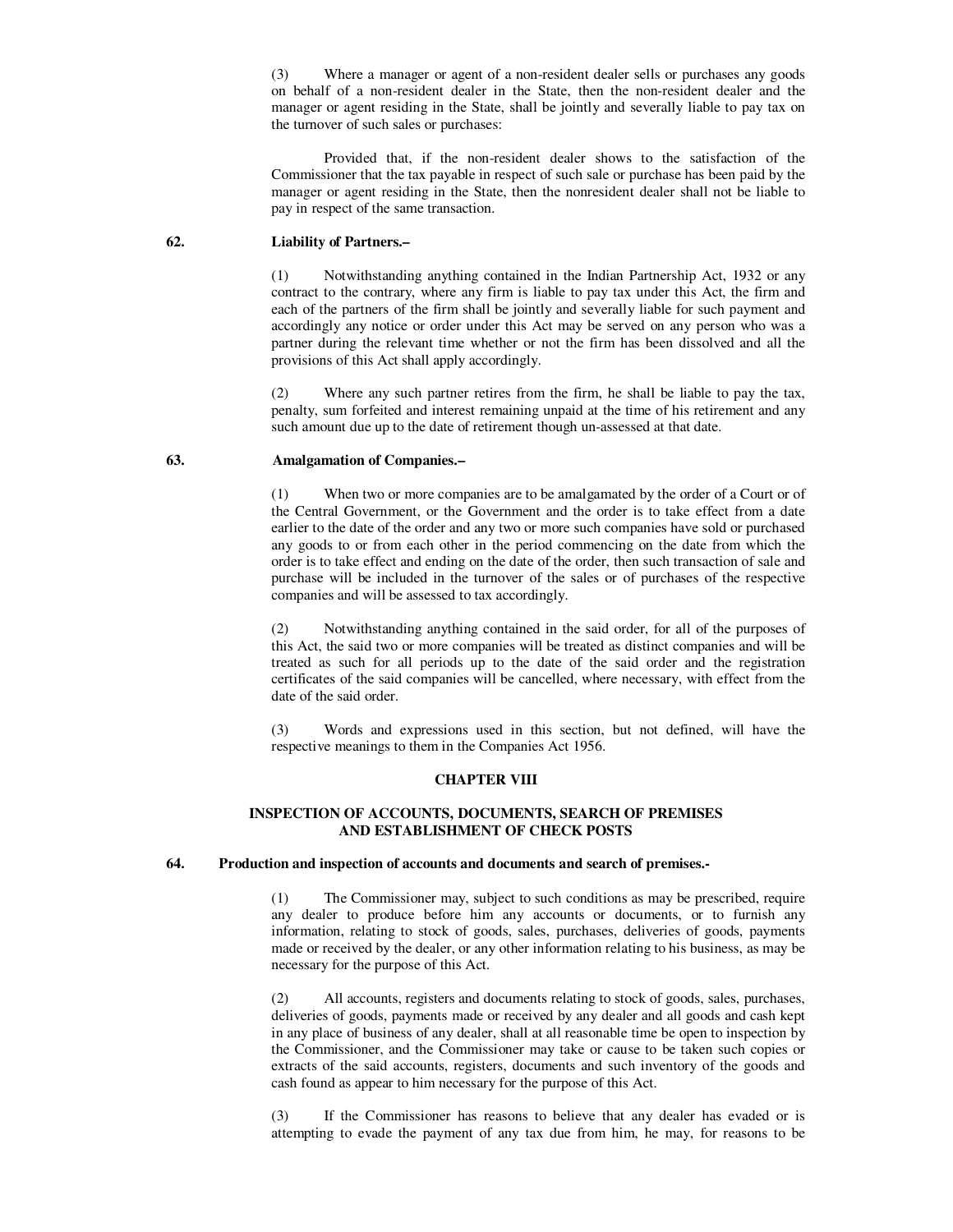recorded in writing, seize such accounts, registers or documents of the dealer as may be necessary, and shall grant a receipt for the same, and shall retain the same for so long as may be necessary in connection with any proceedings under this Act or for the prosecution, under any law.

 (4) For the purposes of sub-section (2) or sub-section (3) the Commissioner may enter and search any place of business of any dealer or any other place where the Commissioner has reason to believe that the dealer keeps or is for the time being keeping any account, registers or documents of his business or stock of goods relating to his business.

 (5) Where any book of accounts, other documents, money or goods are found on the possession or control of any person in the course of any search, it shall be presumed, unless the contrary is proved, that such books of accounts, other documents, money or goods belong to such .person.

### **65. Survey.–**

 (1) With a view to identify dealers who are liable to pay tax under this Act, but have remained unregistered, the Commissioner shall from time to time cause a survey of such unregistered dealers.

 (2) For the purpose of the survey, the Commissioner may, by general or special notice, require any dealer or class of dealers to furnish the names, addresses and such other particulars as he may find necessary relating to the persons and dealers who have purchased any goods from or sold any goods to such dealer or class of dealers during any given period.

 (3) For the purposes of survey, the Commissioner may call for details and particular regarding the services provided by public utilities and financial institutions including banking companies which he is of the opinion will be relevant and useful for the purposes of the survey. He may from time to time cause the results of the survey to be published in any manner that he thinks fit.

 (4) The Commissioner may, for the purposes of the survey, enter any place where a person is engaged in business but is unregistered or has not applied for grant of the certificate of registration, whether such place will be principal place of business or not of such business and require any proprietor, employee or any other person who may at that time and place be attending in any manner to, or helping in, the business,-

to afford him the necessary facility to inspect such books of accounts or other documents as he may require and which may be available at such place,

 (ii) to afford him the necessary facility to check or verify the cash, stock or other valuable article or thing which may be found therein, and

 (iii) to furnish such information as he may require as to any matter which may be useful for, or relevant to any proceedings under this Act.

#### **Explanation -**

 For the purposes of this sub-section, a place where the person is engaged in business will also include any other place in which the person engaged in business or the said employee or other person attending or helping in business states that any of the books of accounts or other documents or any part of the cash, stock or other valuable article or thing relating to the business are or is kept.

 (5) The Commissioner shall enter the place where the person is carrying on business only during the hours at which such place is open for business and in case of any other place only after sunrise and before sunset. The Commissioner may, make or cause to be made extracts or copies from books of accounts and other documents inspected by him, make an inventory of any cash, stock or other valuable article or thing checked or verified by him, and record the statement of any person which may be useful for, or relevant to, any proceedings under this Act.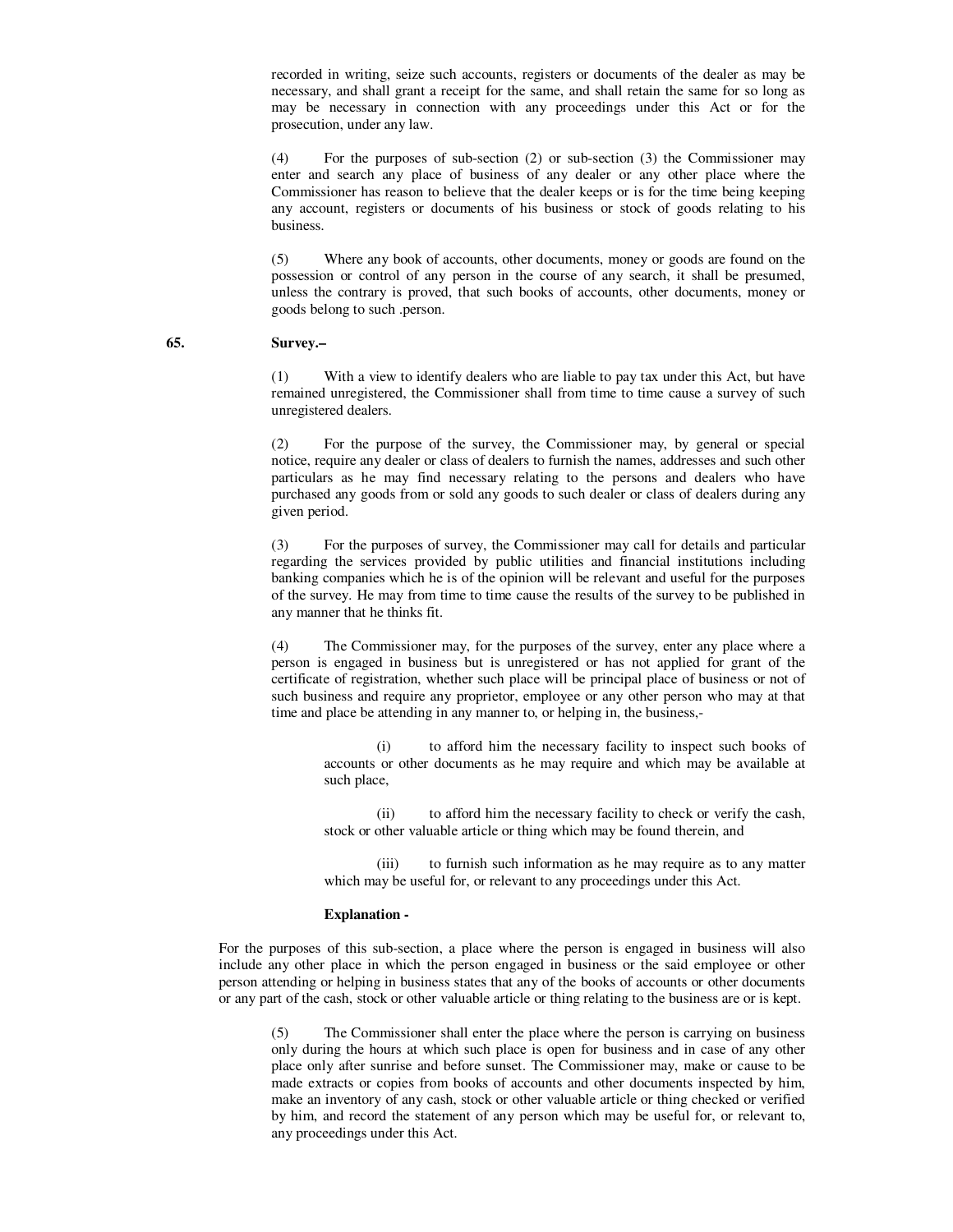(6) The Commissioner, in exercise of the powers under this section shall, under no circumstances, remove or cause to be removed from the place where he has entered, any books of accounts and other documents or any cash, stock or other valuable article or thing.

### **66. Establishment of check posts for inspection of goods in transport.–**

 (1) The Government may, with a view to prevent or check avoidance or evasion of tax, by notification in the Official Gazette, direct the establishment of the check post or barrier at such places as may be specified in the notification and every officer who exercises powers and discharges his duties at such check post by way of inspection of documents produced and goods being moved, shall be in charge.

(2) The driver or person in charge of vehicle or carrier of goods in movement shall-

 (a) carry with him the records of the goods including challans, bills of sale or dispatch memos and prescribed declaration form or way bill duly filled in and signed by the consignor of the goods carried;

 (b) stop the vehicle or carrier at every check post set up under subsection (1) or at any other place by an officer authorized by the Commissioner in this behalf;

 (c) produce all the documents including the prescribed way bill relating to the goods before the officer in charge of the check post or the authorized officer;

(d) give all the information in his possession relating to the goods;

 (e) allow the inspection of the goods for search of the vehicle by the officer in charge of the check post or any authorized officer.

 (3) Where any goods are in movement within the territory of the State of Manipur, an officer empowered by the State Government in this behalf may stop the vehicle or the carrier or the person carrying such goods, for inspection, at any place within his jurisdiction and provisions of subsection (2) shall mutatis mutandis apply.

 (4) Where any goods in movement are without documents or are not supported by documents as referred to in sub-section (2), or documents produced appear to be false or forged, the officer in charge of the check post or the officer empowered under sub-section  $(3)$ , may –

 (a) direct the driver or the person in charge of the vehicle or carrier or the goods not to part with the goods in any manner including by transporting or rebooking, till a verification is done or an enquiry is made, which shall not take more than seven days;

 (b) seize the goods for reasons to be recorded in writing and shall give receipt of the goods to the person from whose possession or control they are seized.

 (5) The officer in charge of the check post or the officer empowered under subsection (3), after having given the person in charge of the goods a reasonable opportunity of being heard and after having held such enquiry as he may deem fit, shall impose, for possession or movement of goods, whether seized or not, in violation of the provisions of clause (a) of sub-section (2) or for submission of false or forged documents or way bill, a penalty equal to the amount of five times of the tax, leviable on such goods, or twenty percent (20%) of the value of goods, whichever is higher.

 (6) During the pendency of the proceeding under sub-section (5) if any one prays for being impleaded as a party to the case on the ground of involvement of his interest therein, the said officer in charge or the empowered officer on being satisfied may permit him to be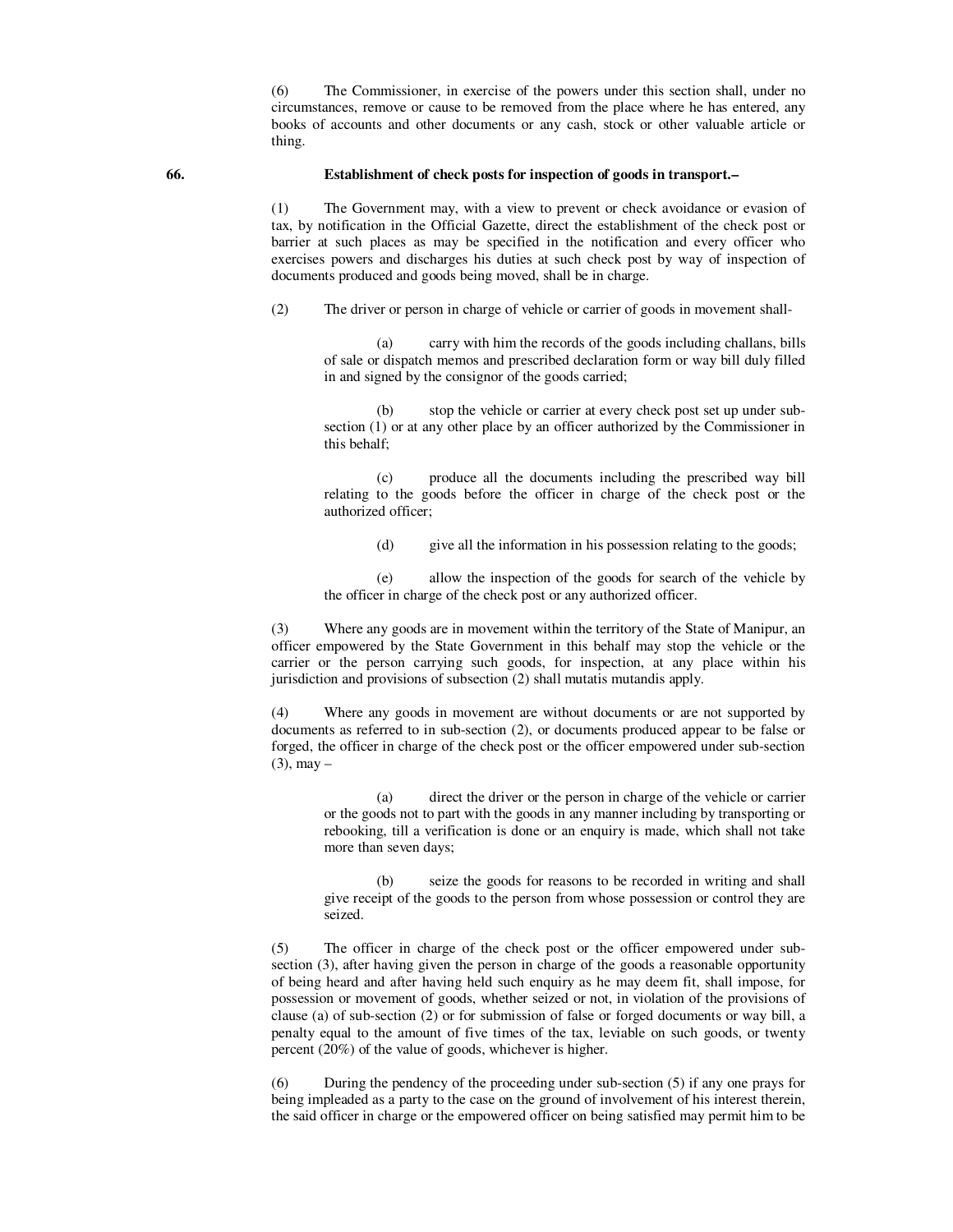included as a party to the case; and thereafter, all provisions of this section shall be mutatis mutandis apply to him.

 (7) The officer in charge of the check post or the officer empowered under sub section (3) may release the goods to the owner of the goods or to any person duly authorised by such owner on payment of the penalty imposed under sub-section (5).

 (8) Where the driver or person in charge of the vehicle or the carrier is found guilty for violation of the provisions of sub-section (2), the officer in charge of the check post or the officer empowered under sub section (3) may detain such vehicle or carrier after affording him an opportunity of being heard to such driver or person in charge of the vehicle or the carrier and impose a penalty on him as provided under sub section (5).

 (9) Where a transporter, while transporting goods, is found to be in collusion with dealer to avoid or evade tax, the officer in charge of the check post or the officer empowered under sub-section (3), shall detain the vehicle or carrier of such transporter and after affording him an opportunity of being heard with prior approval in writing of the Commissioner, the officer in charge of the check post or the officer empowered may confiscate such vehicle or carrier along with the goods.

#### **67. Automation.–**

 (1) The Government shall endeavour to introduce and establish an automated data processing system for complementing the purposes of the Act and for incidental and allied matters.

 (2) In order to make effective the said system, the State Government may from time to time make resolutions for regulating the interactions between the dealers, authorities appointed or constituted under this Act and the Government Treasury.

 (3) The regulations shall be published in the Official Gazette and may be made retrospective to any date not earlier than 1st April, 2004.

#### **68. Power to collect statistics.–**

 (1) If the Commissioner considers that for the purposes of the better administration of this Act it is necessary so to do, he may by notification in the Official Gazette, direct that statistics be collected relating to any matter dealt with, by or in connection to this Act.

 (2) Upon such direction being made, the Commissioner or any person or persons authorized by him in this behalf may, by notification in the Official Gazette and if found necessary by notice in any newspapers or in such other manner as in the opinion of the Commissioner or the said person is best calculated to bring the notice to the attention of dealers and other person or persons, call upon all dealers or any class of dealers or persons to furnish such information or returns as may be stated therein relating to any matter in respect of which statistics are to be collected. The form in which, the persons to whom or, the authorities to which, such information or returns should be furnished, the particulars which they should contain, and the intervals in which such information or returns should be furnished, shall be such as may be prescribed.

 (3) Without prejudice to the generality of the foregoing provisions, the Government may by rules provide that every registered dealer or, as the case may be, any class of registered dealer shall furnish, in addition to any other returns provided for elsewhere, an annual return in such form, by such date and to such authority as may be prescribed and different provisions may be made for different classes of registered dealers.

#### **69. Disclosure of information by a public servant.–**

 (1) All particulars contained in any statement made, return furnished or accounts or documents produced in accordance with the Act, or in any record of evidence given in the course of any proceedings under this Act (other than proceeding before a Criminal Court), or in any record of any assessment proceeding, or any proceeding relating to the recovery of a demand, prepared for the purposes of this Act shall, save as provided in sub-section (3), be treated as confidential; and notwithstanding anything contained in the Indian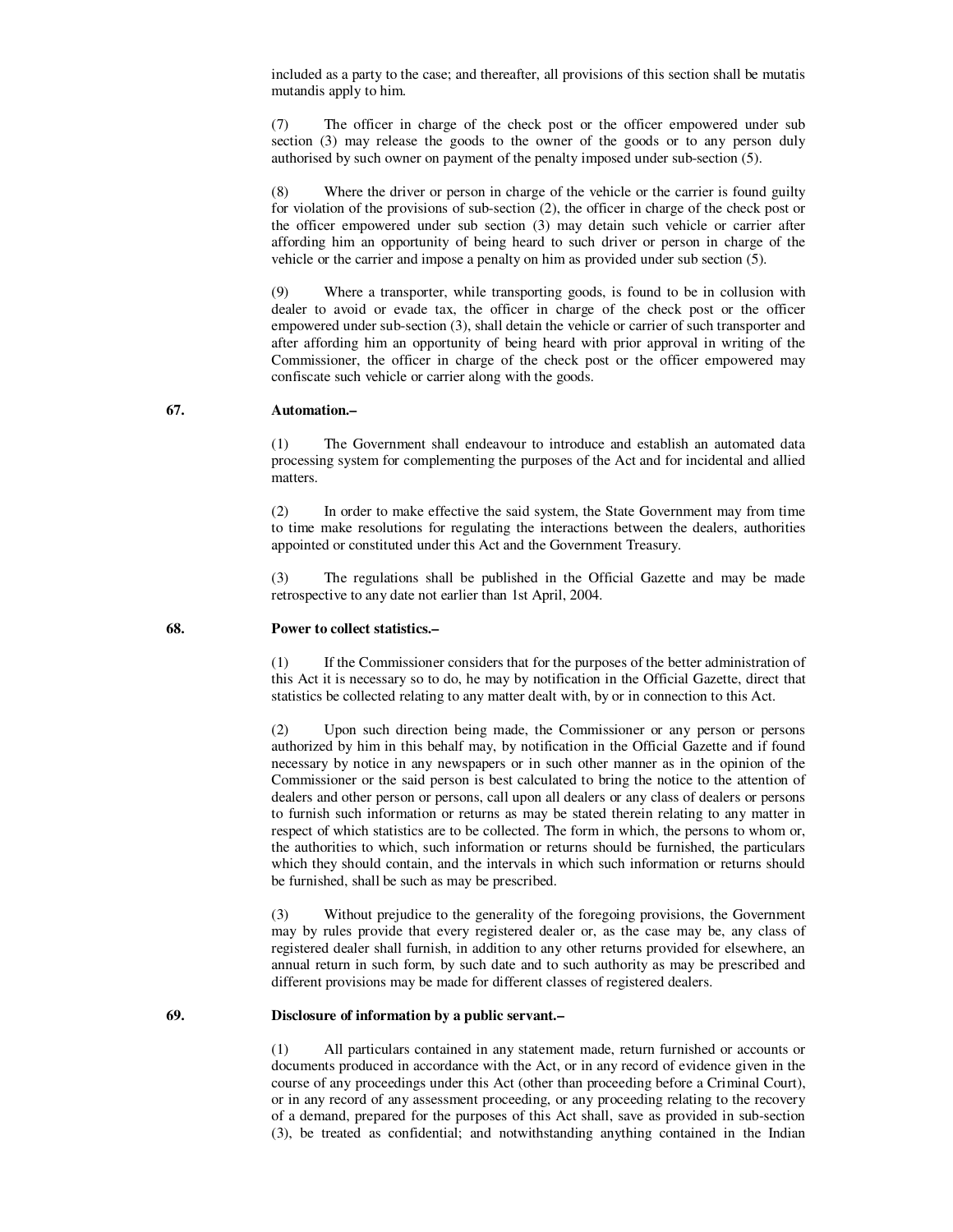Evidence Act, 1872, no court shall save as aforesaid, be entitled to require any servant of the Government to produce before it any such statement, return, account, document or record or any part thereof, or to give evidence before it in respect thereof.

 (2) If, save as provided in sub-section (3), any servant of the Government discloses any of the particulars referred to in sub-section (1), he shall, on conviction, be punished with imprisonment which may extend to six months or with fine or with both :

 Provided that no persecution shall be instituted under this section except with the previous sanction of the State Government.

(3) Nothing contained in this section shall apply to the disclosure.-

 (a) of any such particulars in respect of any such statement, return, accounts, documents, evidence, affidavit or deposition, for the purpose of any prosecution under the Indian Panel Code or the Prevention of Corruption Act, 1947, or this Act or any other law for the time being in force; or

 (b) of any such particulars to the State Government or to any person acting in the execution of this Act; or

 (c) of any such particulars when such disclosure is occasioned by the lawful employment of any process for the service of any notice or the recovery of any demands; or

 (d) of any such particulars to a Civil Court in any suit, to which the Government is a party, which relates to any matter arising out of any proceeding under this Act; or

 (e) of any such particulars to any officer appointed to audit receipts or refunds of the tax imposed by this Act; or

 (f) of any such particulars where such particulars are relevant to any inquiry into the conduct of an official including the Commissioner under the Commission of Enquiry Act, 1952 (60 of 1952) or to any officer appointed to hold such inquiry when exercising the functions in relation to any matter arising out of such inquiry; or

 (g) of such facts to an officer of the Central Government or any State Government as may be necessary for the purpose of enabling that Government to levy or realize any tax or duty imposed by it; or

 (h) of any such particulars to the Director, Economics and Statistics Department, Government of Manipur or any officer serving under him or to any person or persons authorized under sub-section (2) of section 68 as may be necessary for enabling the Director or such person or persons to carry on their official duties;

 (i) of any such particulars to an officer of the Central Government or any State Government as may be necessary for the administration of any law in force in India.

### **70. Disclosure of information required under section 68 and failure to furnish information or return under that section.–**

 (1) No information of any individual return or part thereof, with respect to any matter given for the purposes of section 68 shall, without the previous consent in writing of the owner for the time being or his authorized agent, be published in such manner as to enable any particulars to be identified as referring to a particular dealer and no such information shall be used for the purpose of any proceedings under the provisions of this Act.

 (2) Except for the purposes of prosecution under this Act or any other Act, no person who is not engaged in the collection or compilation or computerization of statistics for the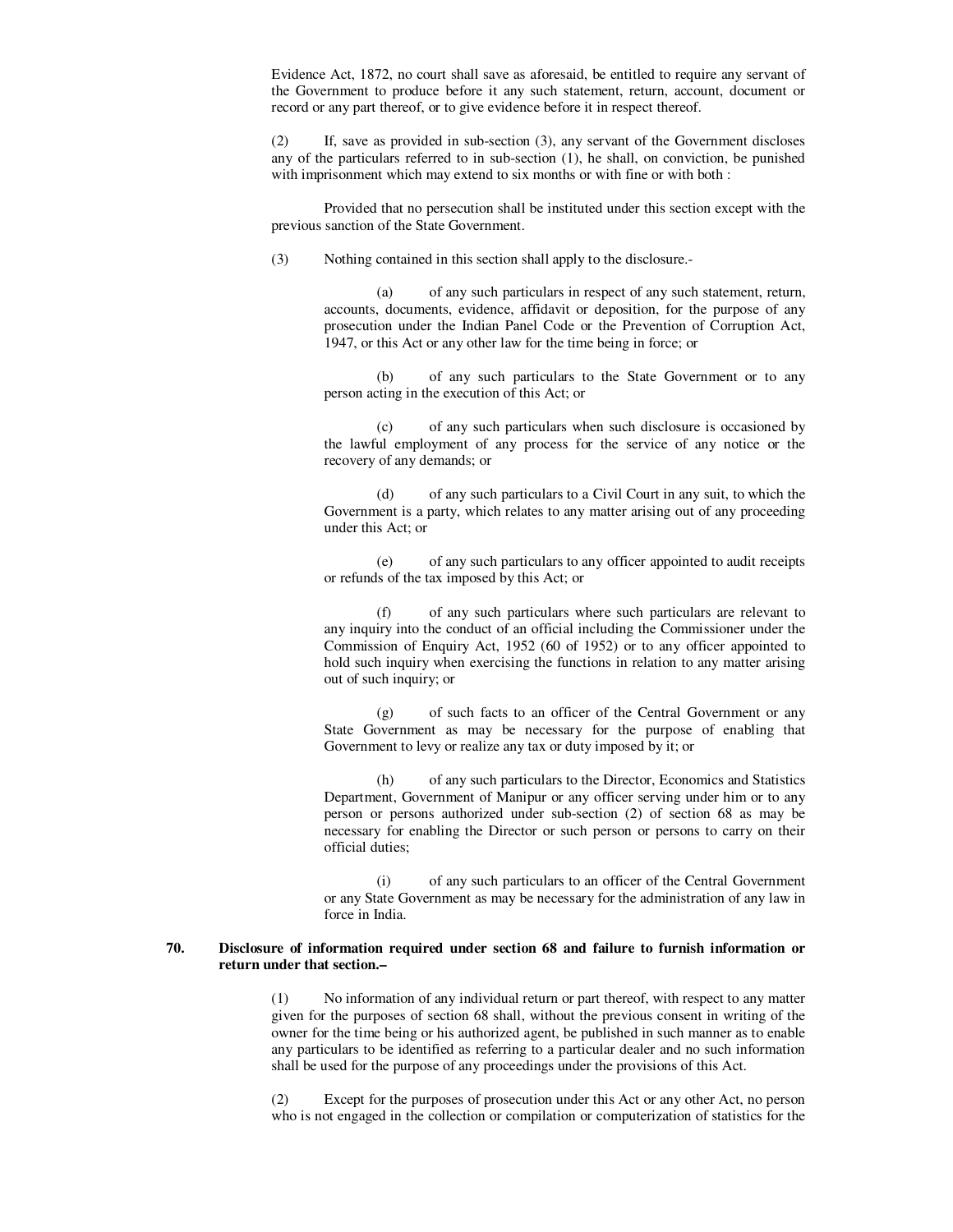purposes of administration of this Act, shall be permitted to see or have access to any information or any individual return referred to in that section.

 (3) If any person required to furnish any information or return under section 68.–

 (a) willfully refuses or without lawful excuse neglects to furnish such information or return; or

 (b) willfully furnishes or causes to be furnished any information or return which he knows to be incorrect or false;

 he shall on conviction be punished with fine which may extend to one thousand rupees and in case of continuing offence to a further fine which may extend to one hundred rupees for each day after the first day during which the offence continues.

 (4) If any person engaged in connection with the collection of statistics under section 68 or compilation or computerization thereof willfully discloses any information or the contents of any returns given or made under that section, otherwise than in execution of his duties under that section or for the purposes of the prosecution of an offence under this Act or under any other Act, he shall on conviction be punished with imprisonment for a term which may extend to six months or with fine which may extend to one thousand rupees, or with both.

 (5) Nothing in this section will apply to publication of any information relating to a class of dealers or class of transactions, if in the opinion of the Commissioner, it is desirable in the public interest, to publish such information.

### **71. Publication and disclosure of information respecting dealers and other persons in public interest.–**

 Notwithstanding anything contained in section 69 or 70, if the State Government is of the opinion that it is necessary or expedient in the public interest to publish or disclose the names of any dealers or other persons and any particulars relating to any proceedings under this Act in respect of such dealers and persons, it may publish or disclose or cause to be published or disclosed such names and particulars in such manner as it thinks fit.

#### **Explanation :**

 In the case of a firm, company or other association of persons, the names of the partners of the firm, the directors, managing agents, secretaries, treasurers or managers of the company or the members of the association, as the case may be, may also be published or disclosed, if, in the opinion of the Government, the circumstances of the case justify it.

# **CHAPTER IX**

## **APPEAL AND REVISION**

### **72. First appeal.–**

 (1) Any person objecting to an order affecting him passed under the provisions of this Act by an assessing authority may appeal to the Appellate Authority as may be prescribed within thirty days from the date of receipt of order by him.

 (2) Where the Appellate Authority is satisfied that the person assessed has reasonable cause for not preferring to file an appeal within the time specified in sub-section (1) it may accept an appeal, provided it is within one year.

 (3) The appeal shall be in the prescribed form and specify in detail the grounds upon which it is made.

 (4) In the case of an appeal against an assessment, the Appellate Authority shall consider it only if-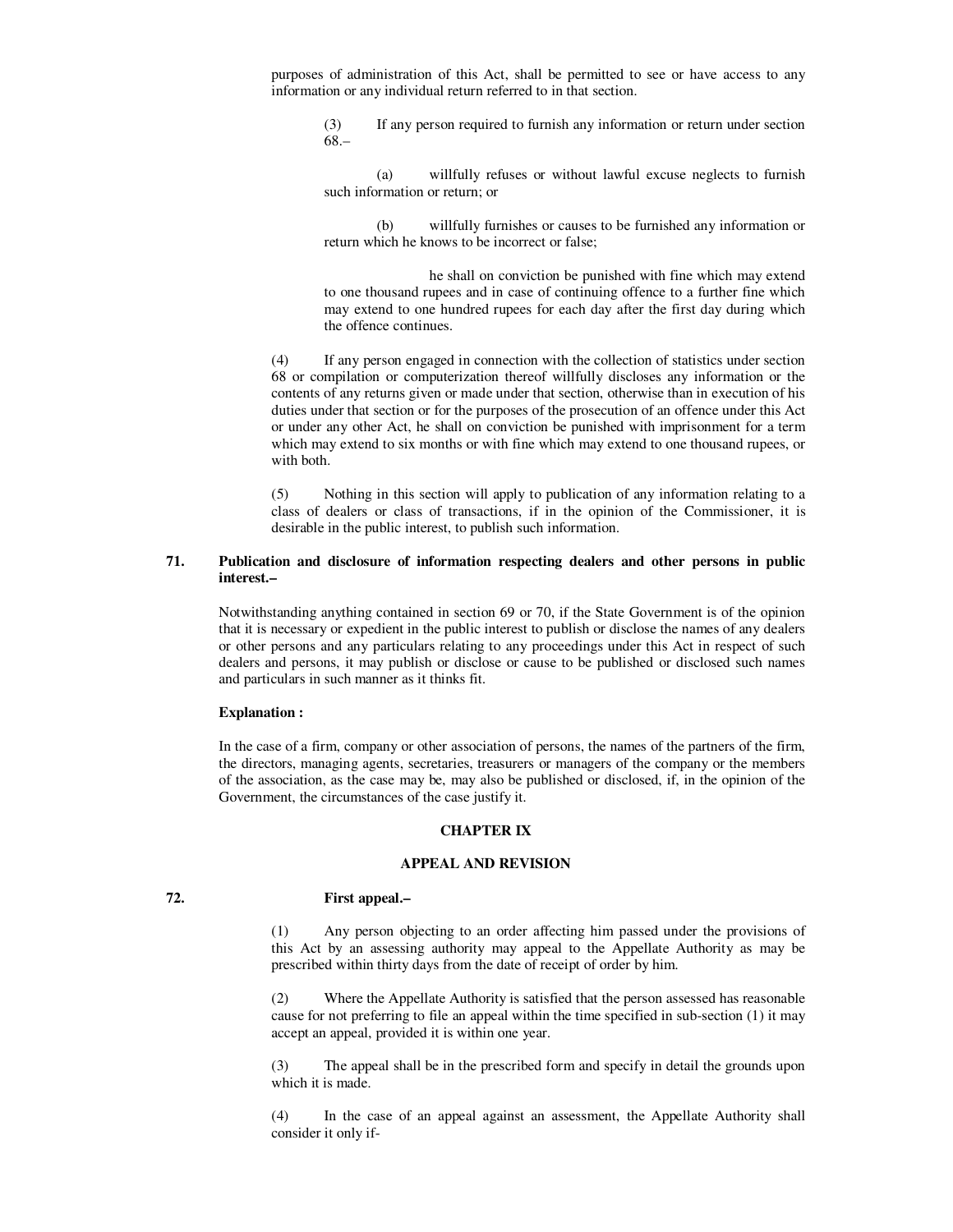- (a) the person has paid the tax due as per turnover returned by him,
- or
- (b) paid the tax which is not disputed by him :

 Provided that, on application made by the Appellant in this behalf, the Appellate Authority may, for good and sufficient reasons to be recorded in writing, exempt him from the operation of the provisions of this subsection.

 (5) The appellant shall serve a copy of the appeal memo to the authority against whose order the appeal is filed.

 (6) After considering the appeal and after affording an opportunity of hearing, the Appellate Authority may allow it in whole or part and amend the assessment or the decision objected to accordingly, or remands it for fresh disposal or dismisses the appeal or enhance the assessment or penalty or other amount:

 Provided that before making an enhancement the appellant shall be given an opportunity of being heard on the proposal of enhancement.

 (7) The Appellate Authority shall serve the appeal decision to the appellant with a notice, setting forth the reasons for the decision.

#### **73. Appeal to the Appellate Tribunal.–**

 (1) A person dissatisfied with the decision of the Appellate Authority may, within sixty days after being served with notice of the decision,–

(a) file a second appeal before the Appellate Tribunal, and

 (b) serve a copy of the notice of appeal on the Commissioner as well as authority whose original order is under second appeal before the Appellate Tribunal.

 (2) The Appellate Tribunal may admit an appeal after expiry of sixty days if it is satisfied that the appellant had sufficient reason for not filing the appeal within the time specified in sub-section (1), provided it is within one year.

 (3) In deciding, an appeal, the Appellate Tribunal shall make an order after affording an opportunity to the dealer or other person and the Commissioner-

 (a) affirming, reducing, increasing, or varying the assessment or other order under appeal,

 (b) remitting the assessment of other order under appeal for reconsideration by the Appropriate Authority concerned with such directions as it may deem fit,

 (c) a copy of such order shall be served on the Commissioner/prescribed authority.

 (4) The Appellate Tribunal shall serve the appellant with notice, in writing, of the appeal decision setting forth the reasons for decision:

 Provided that before increasing the tax or other amount the dealer shall be given an opportunity of being heard on the proposal of increasing the liability.

### **74. Appeal by Commissioner to Appellate Tribunal.–**

The Commissioner or any officer empowered by him on this behalf if he objects to an order passed by the Appellate Authority may appeal to the Appellate Tribunal within a period of sixty days from the date on which the order was communicated to him.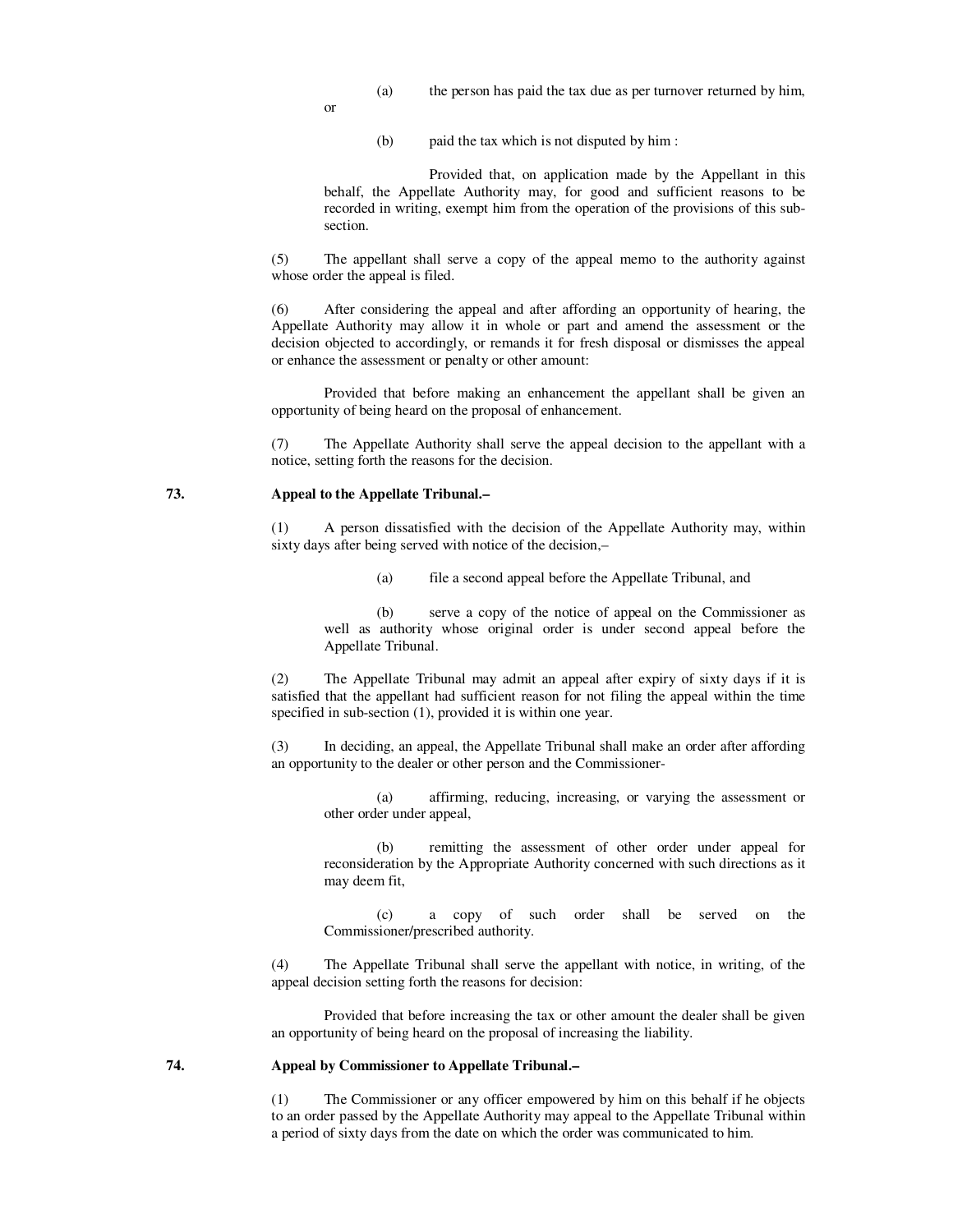(2) The Appellate Tribunal may, on the application either by the appellant or by the respondent made within one year from the date of receipt of the order under sub-section (4) of section 73 review any order passed by it on the basis of the facts which were not before it when the order was passed.

### **75. Revision to High Court.–**

 (1) An assessee who is dissatisfied with the decision of the Appellate Tribunal may, within sixty days after being notified of the decision, file a revision with the High Court and the assessee so appealing shall serve a copy of the notice of revision on the respondent to the proceeding.

 (2) A revision to the High Court may be made on question of law or an erroneous decision or failure to decide a question of law that will be raised in the revision.

 (3) The Commissioner shall also be made a party to the proceedings before the High Court where appeal is filed by the dealer or other person.

 (4) The High Court may on application either by the petitioner or by the respondent review any order passed by it provided such application is made within one year from the date of receipt of the judgement.

### **76. Hearing of revision and review by the High Court.–**

 A revision or review application presented before the High Court under section 75 shall be heard by the bench consisting of not less two judges.

### **77. Revision by Commissioner.–**

 The Commissioner may, on his own motion, call for and examine the record of any proceeding under this Act and if he considers that any order passed therein by any officer other than first Appellate Authority and the Appellate Tribunal, is erroneous in so far as it is prejudicial to the interest of the revenue, after giving the assessee an opportunity of being heard, he may pass such order as he deems fit:

 Provided that the commissioner shall not pass any order under this section after the expiry of five years from the date of such order.

## **78. Burden of proof.–**

 The burden of proving that any turnover of goods is exempt from tax or that thereas no liability or obligation under this Act shall be on the person objecting.

### **79. Power to rectify error apparent on the record.–**

 (1) An assessing, appellate or revising authority including the Appellate y Tribunal may, on an application or otherwise at any time within three years from the date of any order passed by it, rectify any error apparent on the face of the record:

 Provided no such rectification which has the effect of enhancing the liability to pay tax or penalty or penal interest shall be made unless such authority has given notice to the person affected and has allowed him a reasonable opportunity of being heard.

 (2) Where such rectification has the effect of enhancing the tax liability or penalty, the Assessing Authority shall give the dealer or other person a notice of assessment or penalty and the dealer or other person shall pay the tax in the manner prescribed and when such rectification has the effect of reducing the tax liability or penalty the Assessing Authority shall issue refund of the excess tax or penalty paid, if any.

# **CHAPTER-X**

#### **OFFENCES AND PENALTIES**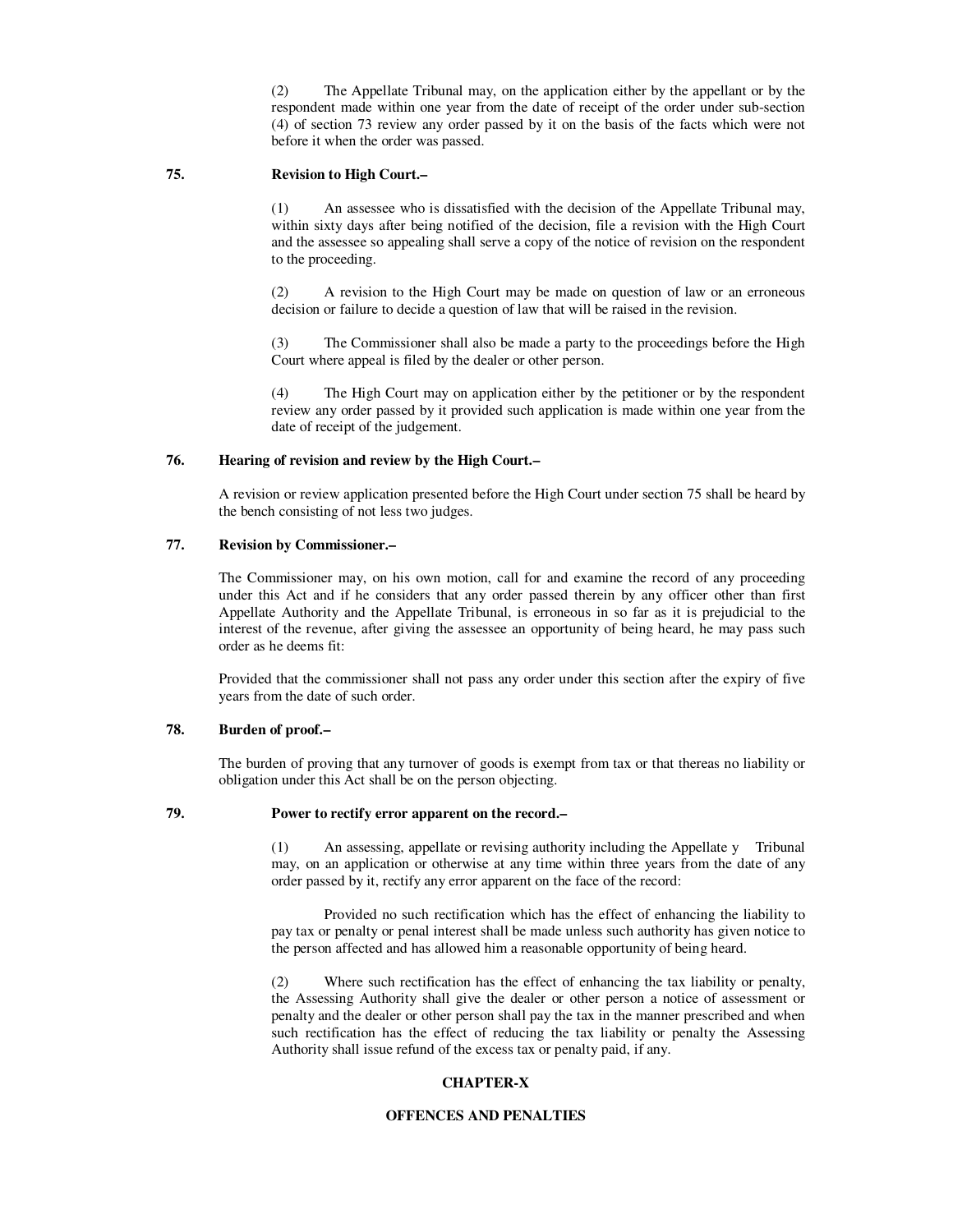#### **80. Offences and penalties.–**

 (1) Whoever, not being a registered dealer falsely represents that he is or was a registered dealer at the time when he sells or buys goods shall, on conviction, be punished with rigorous imprisonment for a term which shall not be less than six months but which may extend to three years and with fine.

(2) Whoever, knowingly furnishes a false return shall, on conviction, be punished–

in case where the amount of tax, which could have been evaded if the false return had been accepted as true, exceeds Rs. 10,000/-with rigorous imprisonment for a term which shall not be less than six months but which may extend to three years and with fine;

 (ii) in any other case, with rigorous imprisonment for a term, which shall not be less than three months but which may extend to one year and with fine.

 (3) Whoever, knowingly produces before the Commissioner, false bill, cashmemorandum, voucher, declaration, certificate or other document for evading tax payable under this Act shall on conviction, be punished-

 (i) in case where the amount of tax which could have been evaded, if the documents referred to above had been accepted as true, exceeds Rs. 30,000/- in one event, with rigorous imprisonment for a term which shall not be less than six months but which may extend to three years and with fine;

 (ii) in any other case, with rigorous imprisonment for a term which shall not be less than three months but which may extend to one year and with fine.

 (4) Whoever, knowingly keeps false account of the value of the goods bought or sold by him in contravention of the provisions of the this Act, shall, on conviction, be punished with rigorous imprisonment for a term which shall not be less than three months but which may extend to one year and with fine.

 (5) Whoever, knowingly produces false accounts, registers or documents or knowingly furnishes false information, shall, on conviction, be punished-

 (i) In case where the amount of tax which could have been evaded, if the accounts, registers or documents or information referred to above had been accepted as true, exceeds Rs. 50,000 during the period of a year, with rigorous imprisonment for a term which shall not be less than six months but which may extend to three years and with fine;

 (ii) In any other case, with rigorous imprisonment for a term which shall not be less than three months but which may extend to one year and with fine.

 (6) Whoever, issues to any person certificate or declaration under this Act, rules or notifications or a false bill, cash-memorandum, voucher, delivery challan, lorry receipt or other document which he knows or has reason to believe to be false, shall, on conviction, be punished with rigorous imprisonment for a term which shall not be less than six months but which may extend to three years and with fine.

(7) Whoever,–

 (i) wilfully attempts, in any manner whatsoever, to evade any tax leviable under this Act, or

 (ii) wilfully attempts, in any manner whatsoever, to evade any payment of any tax, penalty or interest or all of them under this Act, shall, on conviction, be punished-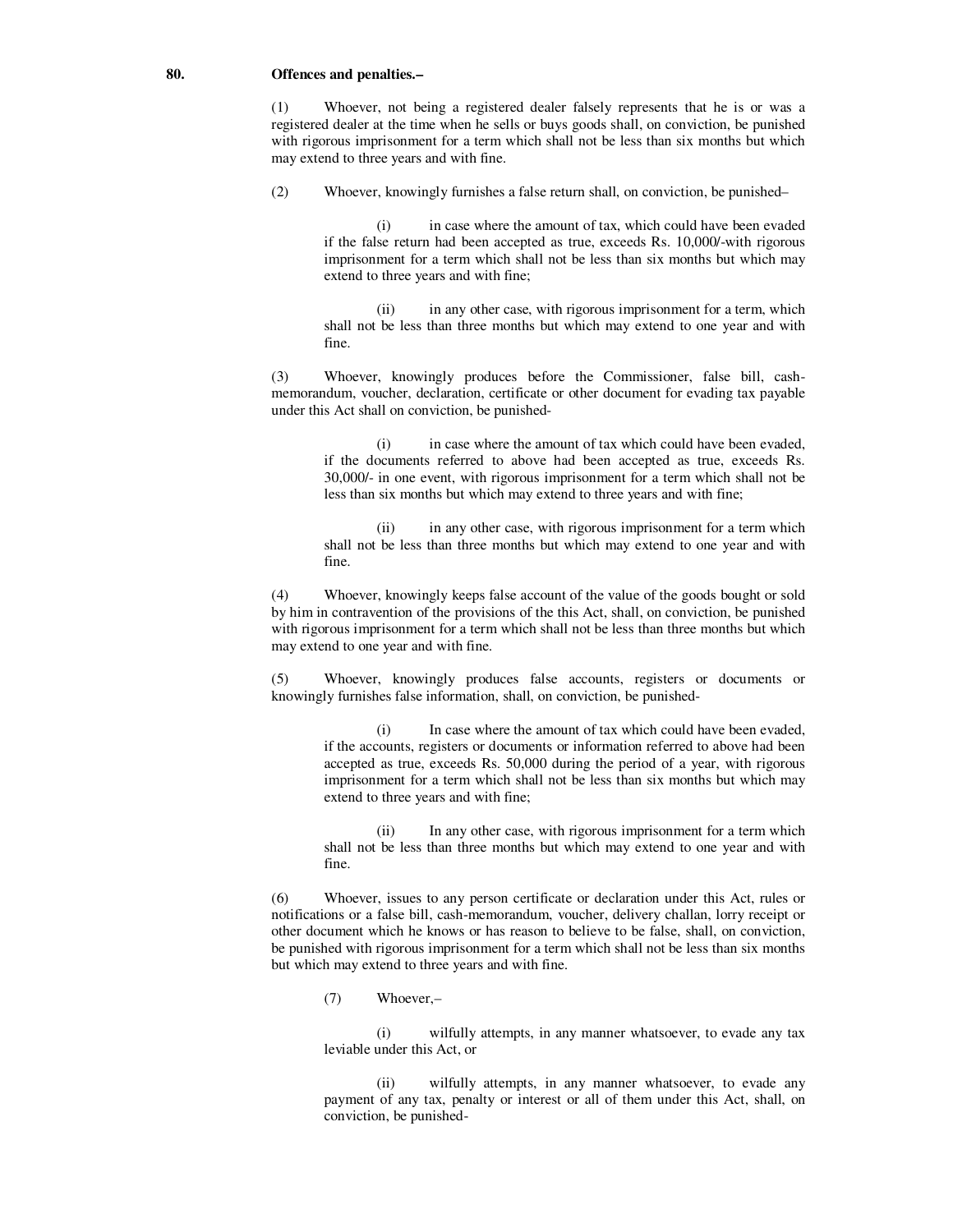(a) in case where the amount involved exceeds Rs. 50,000 during the period of a year, with rigorous imprisonment for a term which shall not be less than six months but which may extend to three years and with fine;

 (b) in any other case, with rigorous imprisonment for a term which shall not be less than three months but which may extend to one year and with fine.

 (8) Whoever aids or abets or induces any person in commission of any act specified in sub-sections (1) to (7) shall, on conviction, be punished with rigorous imprisonment which shall not be less than three months but which may extend to one year and with fine.

(9) Whoever-

 (a) is engaged in business as a dealer without being registered in wilful contravention of section 68, or

 (b) fails without sufficient cause to furnish any returns as required by section 68 by the date and in the manner prescribed, or

 (c) fails without sufficient cause, when directed to keep any accounts or record, in accordance with the provisions of this Act, or

 (d) fails without sufficient cause to comply with any requirements made under section 64, or

 (e) voluntarily obstructs any officer making inspection or search or seizure under section 64

 shall, on conviction, be punished with imprisonment for a term which may extend to one year and with fine.

 (10) Whoever fails, without sufficient cause, to furnish any return by the date and in the manner prescribed under this Act, shall on conviction, be punished with simple imprisonment for a term which may extend to one year and with a fine, which shall not be less than,-

 (i) rupees two thousand, if the tax due for the period covered by the return does not exceed Rs. 20,000/-;

 (ii) rupees five thousand, if the tax due for a period covered by the return exceeds rupees twenty thousand but does not exceed Rs.1,00,000/-;

 (iii) rupees ten thousand, if the tax due for the period covered by the return exceeds Rs.1,00,000/-.

 (11) Whoever commits any of the acts specified in sub-sections (1) to (10) and the offence is a continuing one under any of the provisions of these sub-sections, shall, on conviction, be punished with daily fine not less than rupees one hundred during the period of the continuance of the offence, in addition to the punishments provided under this section.

 (12) Notwithstanding anything contained in sub-sections (1) to (11), no person shall be proceeded against these sub-sections for the acts referred to therein if the total amount of tax evaded or attempted to be evaded is less than Rs. 200 during the period of a year.

 (13) Where a dealer is accused of an offence specified in sub-sections (1) to (11) the person deemed to be the manager of the business of such dealer shall also be deemed to be guilty of such offence, unless he proves that the offence was committed without his knowledge or that he exercised all due diligence to prevent the commission thereof.

#### **81. Offence by companies.–**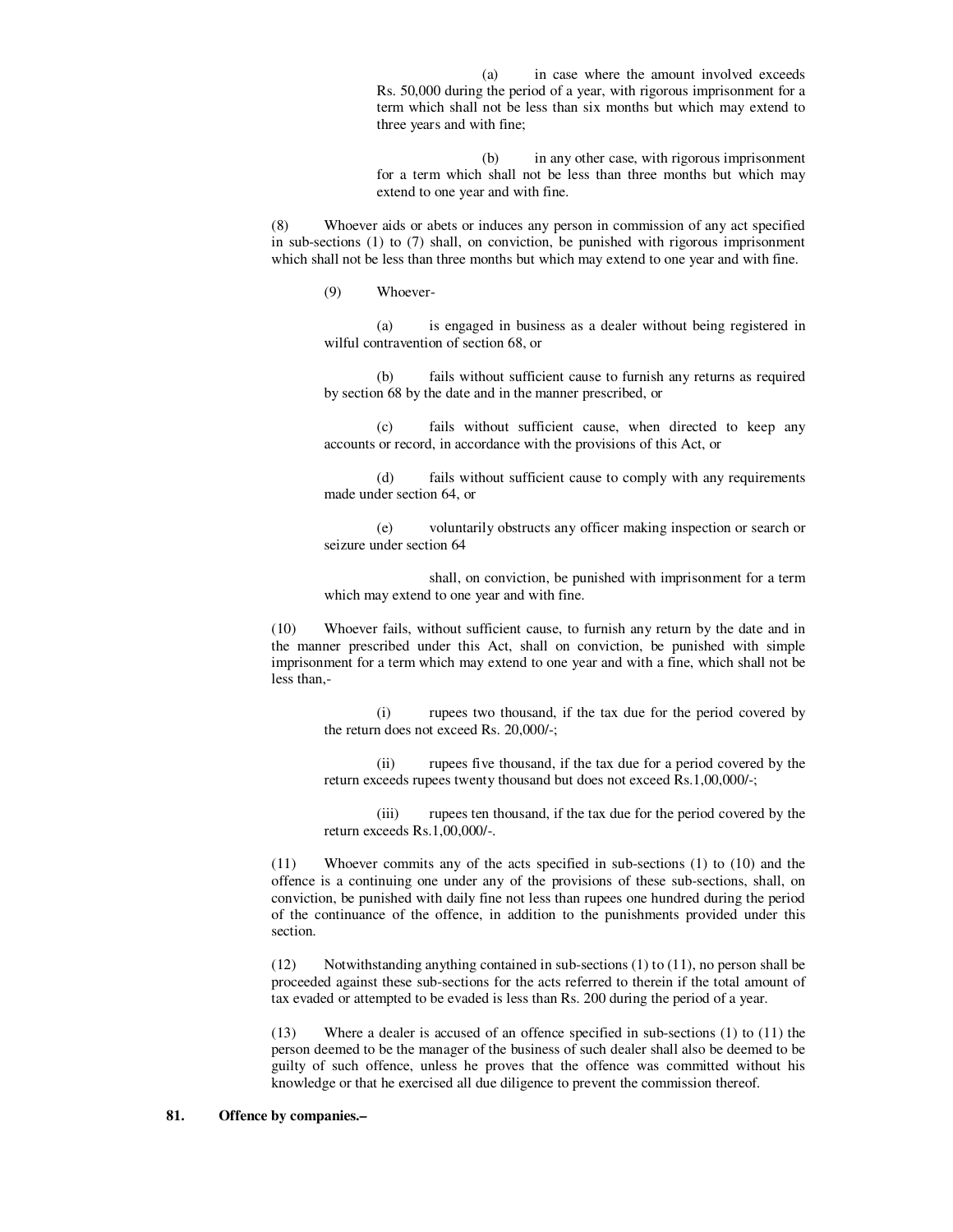(1) Where an offence under this Act or the rules has been committed by a company, every person who at the time the offence was committed, was in charge of, and was responsible to, the company for the conduct of the business of the company, as well as the company shall be deemed to be guilty of the offence and shall be liable to be proceeded against and punished accordingly:

 Provided that, nothing contained in this sub-section shall render any such person liable to any punishment provided in this Act if he proves that the offence was committed without his knowledge or that he exercised all due diligence to prevent the commission of such offence.

 (2) Notwithstanding anything contained in sub-section (1), where an offence under this Act has been committed by a company and it is proved that the offence has been committed with the consent or connivance of, or is attributable to any neglect on the part of, any director, manager, secretary

 or other officer of the company, such director, manager, secretary or other officer shall also be deemed to be guilty of that offence and shall be liable to be proceeded against and punished accordingly.

#### **Explanation –**

For the purpose of this section –

 (a) 'company' means a body corporate, and includes a firm or other association of individuals; and

(b) 'director' in relation of a firm means a partner in the firm.

 (3) Where an offence under this Act has been committed by a Hindu Undivided Family, the Karta thereof shall be deemed to be guilty of the offence and shall be liable to be proceeded against and punished accordingly:

 Provided that nothing contained in this sub-section shall render the Karta liable to any punishment if he proves that the offence was committed without his knowledge or that he had exercised all due diligence to prevent the commission of such offence:

 Provided further that, where an offence under this Act has been committed by a Hindu Undivided Family and it is proved that the offence has been committed with the consent or connivance of, or is attributable to any neglect on the part of, any adult member of the Hindu Undivided Family, such member shall also be deemed to be guilty of that offence and shall be liable to be proceeded against and punished accordingly.

# **82. Cognizance of offences.–**

 (1) Notwithstanding anything contained in the Code of Criminal Procedure, 1973, all offences punishable under this Act or rules made thereunder shall be cognizable and bailable.

 (2) No court shall take cognizance of any offence under this Act or rules made thereunder except with the previous sanction of the Commissioner, and no court inferior to that of a Chief Judicial Magistrate shall try any such offence.

#### **83. Investigation of offences.–**

 (1) Subject to conditions, if any, as may be prescribed, the Commissioner may authorize, either generally or in respect of a particular case or class of cases, any officer or person subordinate to him to investigate all or any of the offences punishable under this Act.

 (2) Every officer so authorized shall, in the conduct of such investigation, exercise the power conferred by the Code of Criminal Procedure, 1973

 upon an officer in charge of a police station for the investigation of a cognizable offence.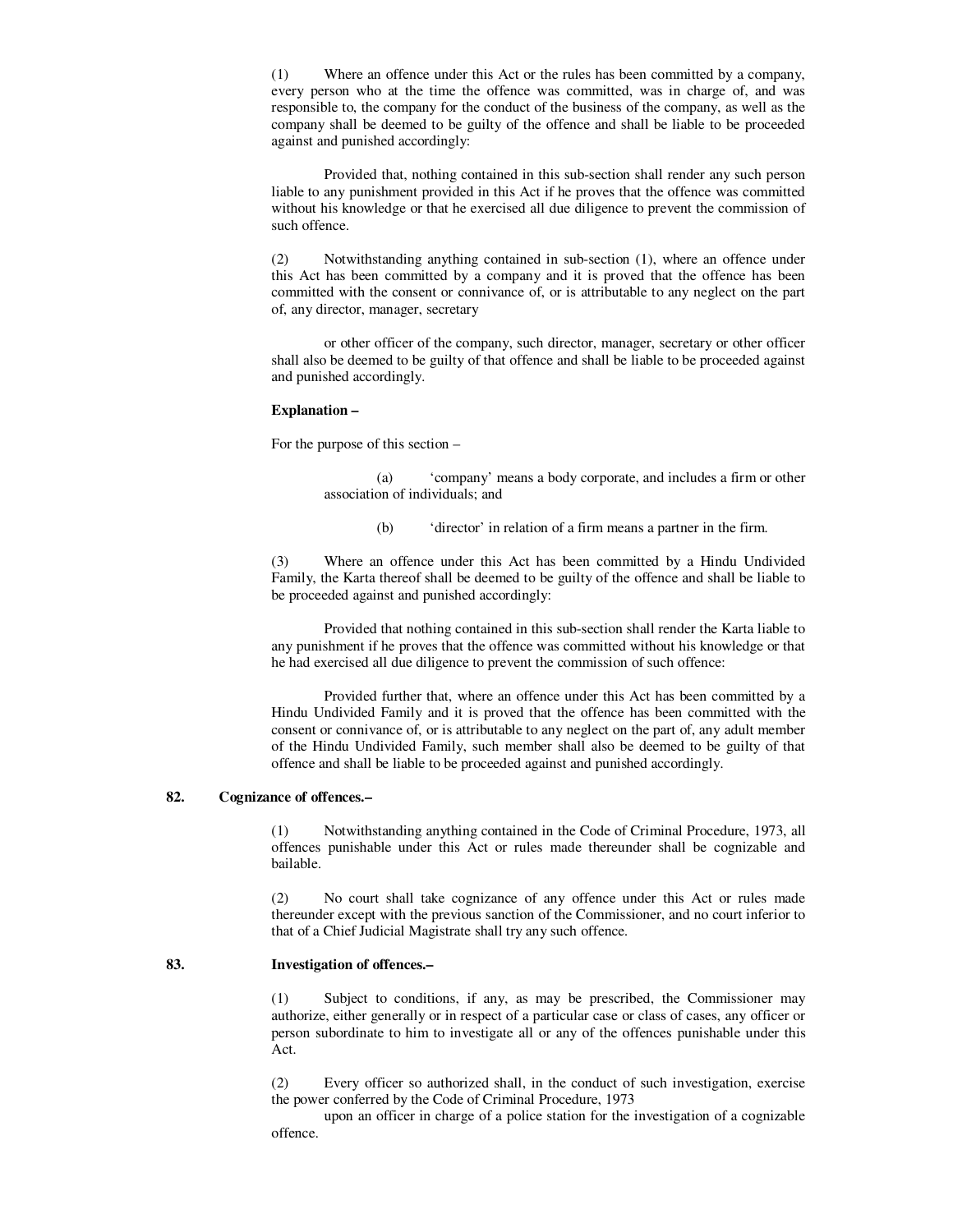#### **84. Compounding of offences.–**

 (1) Notwithstanding anything contained in the Code of Criminal Procedure, 1973 the Commissioner may, either before or after the institution of proceedings of any offence punishable under section 80 or under any rules made under this Act, accept from any person charged with such offence by way of composition of the offence charged under sub-sections (1), (2), (3), (4), (5), (6), (7) or clauses (a), (b), (c), (d), (e) of sub-section (9) or sub-section (10) of section 80 not exceeding double the amount of tax which would have been payable on the sale or purchase turnover to which the offence relates, whichever is greater.

 (2)On payment of such sum as may be determined by the Commissioner under subsection (1), no further proceedings shall be taken against the accused person in respect of the same offence and any proceeding, if already taken, shall stand abated.

 (3) Such compounding of offences shall be communicated to the assessing authority in whose jurisdiction the relevant proceedings lie.

### **CHAPTER - XI**

#### **MISCELLANEOUS**

### **85. Court fee on appeal and certain other applications.–**

Notwithstanding anything contained in the Court Fee Act, 1870.

 (1) subject to the provisions of the clause (2), any application not otherwise provided for when presented to the prescribed authority for the prescribed purpose or when presented to the Appellate Tribunal shall be charged with a court fee of such value not exceeding Rs. 100/- as may be prescribed; and

 (2) an appeal preferred under section 76 shall be charged with a court fee of such value not exceeding Rs. 1,000/- as may be prescribed if the amount in dispute, exceeds Rs. 1,00,000/- and any other appeal shall be charged with a court fee of such value not exceeding Rs. 100/- as may be prescribed.

## **86. Application of sections 4 and 12 of Limitation Act.–**

 In computing the period of limitation under Chapter IX, the provisions of sections 4 and 12 of the Limitation Act, 1963 shall, so far as may be, apply.

# **87. Appearance before any authority in proceedings.–**

 (1) Any person who is entitled or required to attend before any authority including the Appellate Tribunal in connection with any proceeding under this Act, otherwise than when required to attend personally for examination on oath or affirmation, may attend -

(a) by a relative or a person regularly employed by him, or

 (b) by a legal practitioner, or Chartered Accountant who is not disqualified by or under sub-section (2), or

 (c) by a sales tax practitioner who possesses the prescribed qualifications and is entered in the list which the Commissioner shall maintain in that behalf, and who is not disqualified by or under sub-section (2), or

 (d) by any person who, immediately before the commencement of this Act was a sales tax practitioner under any earlier law,

 only if such relative or person employed or legal practitioner or Chartered Accountant, or sales tax practitioner is authorized by such person in the prescribed form, and such authorization may include the authority to act on behalf of such person in such proceedings.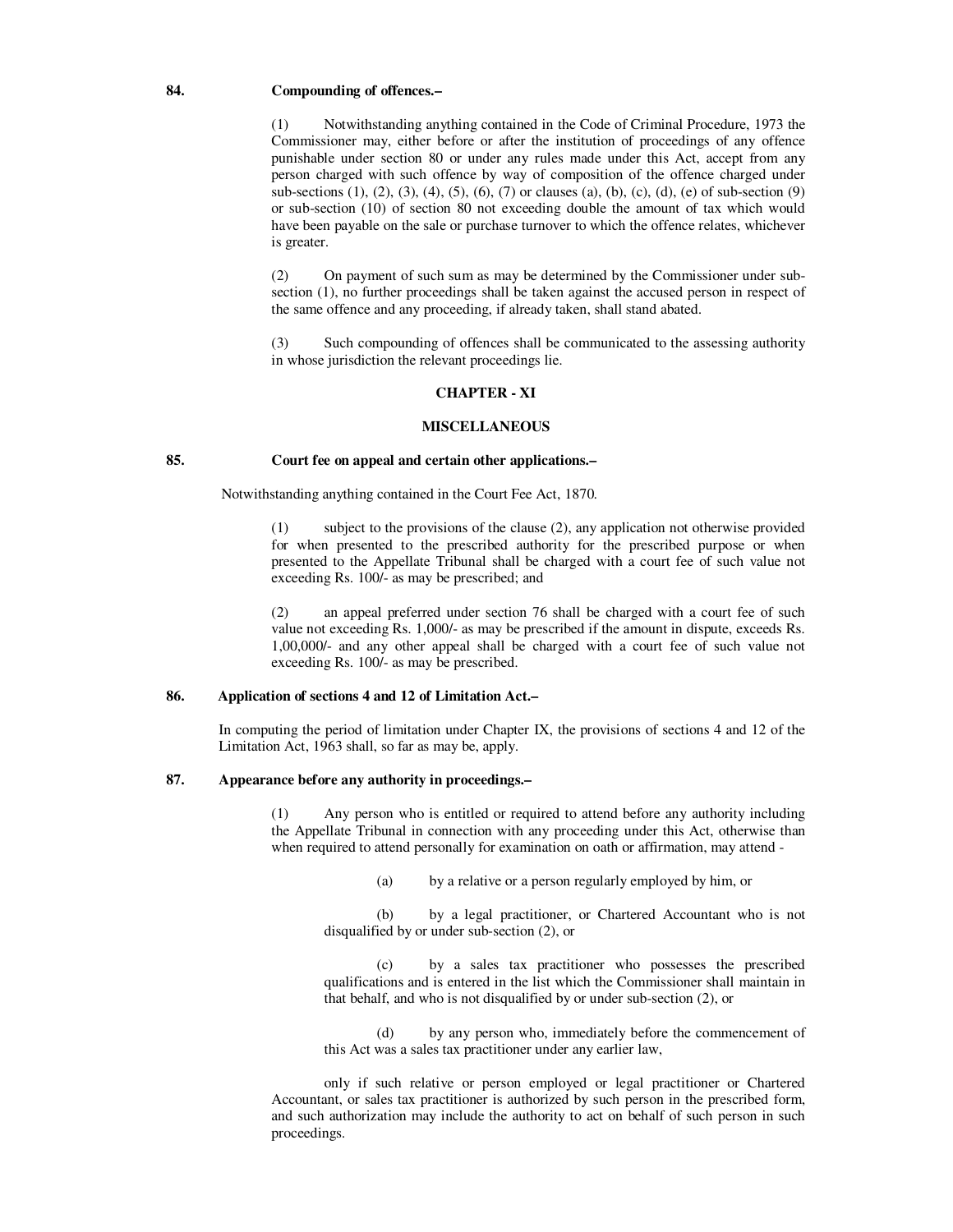(2) The Commissioner may, by order in writing and for reasons to be recorded therein, disqualify for such period as is stated in the order from attending before any such authority, any legal practitioner. Chartered Accountant, or sales tax practitioner -

 (i) who has been removed or dismissed from Government service or

 (ii) who being a sales tax practitioner, a legal practitioner or a Chartered Accountant is found guilty of misconduct in connection with any proceedings under this Act by the Commissioner or by an authority, if any, empowered to take disciplinary action against the member of the profession to which he belongs.

 (3) No order of disqualification shall be made in respect of any particular person unless he is given a reasonable opportunity of being heard.

 (4) Any person against whom any order of disqualification is made under this section may, within one month of the date of communication of such order, appeal to the Tribunal to have the order cancelled or modified. The order of the Commissioner shall not take effect until one month of the making thereof or when an appeal is preferred until the appeal is decided.

 (5) The Commissioner may, at any time suo motu or on an application made to him in this behalf, revoke or modify any order made against any person

 under sub-section (2) and thereupon such person shall cease to be disqualified subject to such conditions or restrictions that may be contained in such order.

### **88. Declaration of stock of goods held on the appointed day.–**

 The Commissioner may, by notification in the Official Gazette, require that any class of registered dealers as may be specified in the notification declare such details regarding the stock of goods held by them on the day immediately preceding the appointed day (the date on which this Act comes into force) in such manner and with such particulars and to such authority.

#### **89. Bar to certain proceedings.–**

 Save as is provided in Chapter IX (Appeal and Revision), no order passed or proceedings taken under this Act, the rules or notification by any authority appointed or constituted under this Act, shall be called in question in any Court, and save as is provided in the said Chapter, no appeal shall lie against any such order.

#### **90. Power to make rules.–**

 (1) Without prejudice to any power to make rules contained elsewhere in this Act, the State Government may make rules generally to carry out the purposes of this Act and such rules may include rules for levy of fees for any of the purposes of this Act.

 (2) In making any rules the State Government may direct that a breach thereof shall be punishable with fine not exceeding two thousand rupees, and when the offence is a continuing one, with a daily fine not exceeding one hundred rupees during the continuance of the offence.

 (3) Every rule made under this section shall be laid as soon as may be after it is made before the House of the State Legislature while it is in the session for a total period of thirty days which may be comprised in one session or in two successive sessions, and if, before the expiry of the session in which, it is so laid or the session immediately following, the House agrees in making any modification in the rule or the House agrees that the rule should not be made, such rule shall, thereafter, have effect only in such modified form or be of no effect, as the case may be, however, any such modification or annulment shall be without prejudice to the validity of anything previously done under that rule.

#### **91. Transitional provisions.–**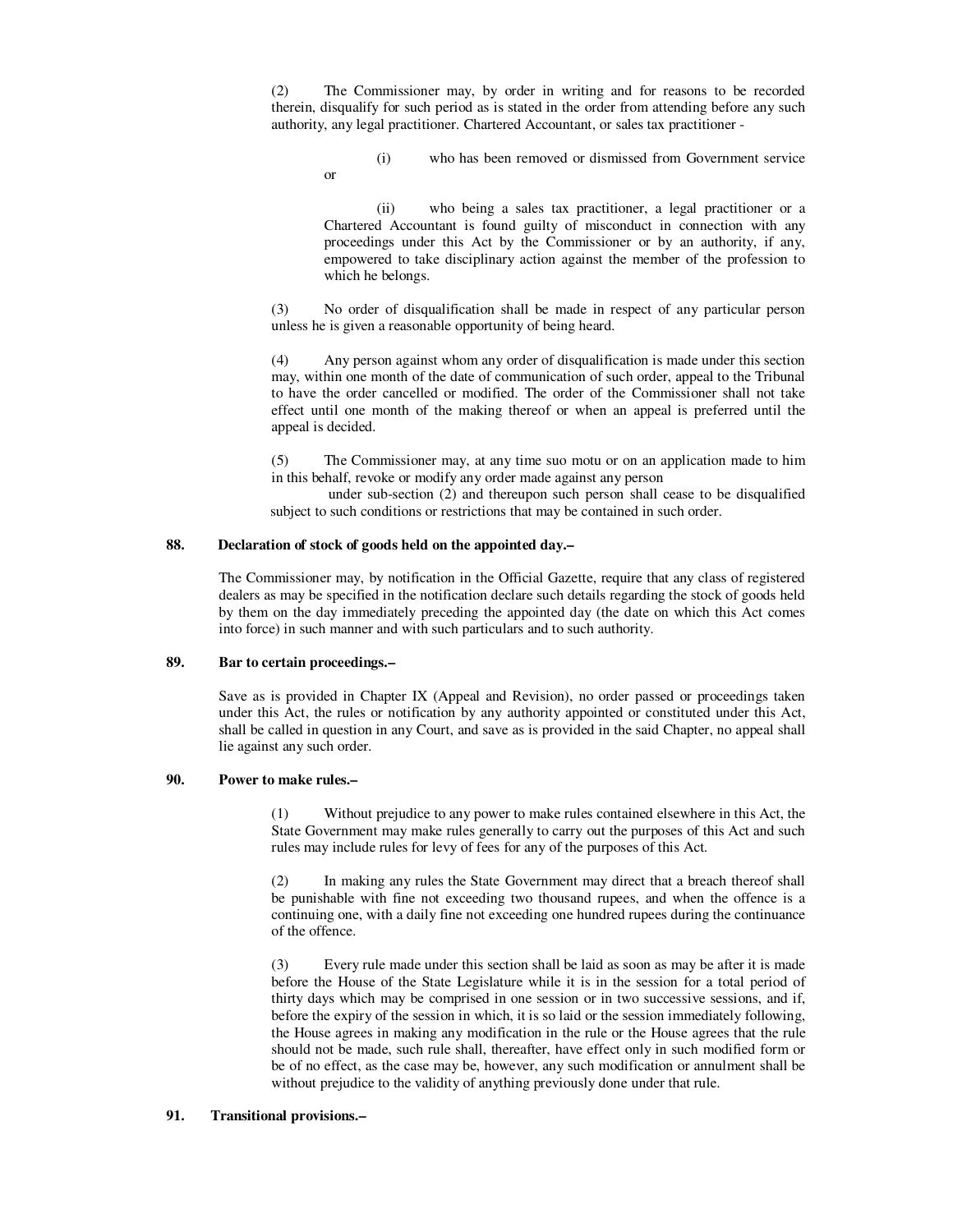(1) A registered dealer who would have continued to be so liable to pay tax under the repealed Act and who makes an application for registration in terms of this Act, shall be deemed to be a registered dealer till a fresh registration is granted to him under this Act.

(2) Notwithstanding anything contained elsewhere in this Act -

 (a) Any person appointed as the Commissioner, and all persons appointed to assist the Commissioner, under the repealed Act and continuing in the office immediately before the appointed day, shall, on and from the appointed day, be deemed to have been appointed under this Act and shall continue in office as such.

 (b) Any dealer liable to furnish return under the repealed Act immediately before the appointed day shall, notwithstanding that a period in respect of which he is so liable to furnish return commences on and day before such appointment day and ends on any day after such appointed day, furnish such return in respect of tax payable for sales or purchases made up to the day immediately before such appointed day and pay tax in accordance with the provisions of repealed Act and shall furnish a separate return in respect of the remaining part of the period which commences on such appointed day and pay tax due on such return for sales or purchases made on and from such appointed day in accordance with the provisions of this Act;

 (c) Any order delegating any power under any Act or the rules made thereunder by the Commissioner to any person appointed, by any designation, to assist him before the appointed day shall, from such appointed day, continue in force until the Commissioner amends, varies or rescinds such order after such appointed day under this Act;

 (d) Any dealer, who is no longer liable to pay tax under the repealed Act and whose account, registers or documents has been seized under that Act, shall continue to be retained in accordance with provision of that Act on or after appointed day;

 (e) All forms, prescribed under the repealed rules and continuing in force before the appointed day shall, with effect from such appointed day, continue in force and shall be used mutatis mutandis for the purpose for which they were being used before such appointed day until the State Government directs, by notification, the discontinuance of the use of such forms from such date specified in this behalf;

 (f) All rules, regulations, notifications or orders made or issued under any of the repealed Act and continuing in force on the day immediately before the appointed day shall continue to be in force on or after such appointed day in so far as they are not inconsistent with the provisions of this Act or the rules made thereunder until they are repealed or amended;

 (g) Any way bill obtained or obtainable by the dealer from any prescribed authority or any declaration furnished or to be furnished by or to the dealer under the Act so repealed or the rules made thereunder in respect of any sale of goods before the appointed day shall be valid of any period before such appointed day, under the repealed Act if made before such appointed day and pending on such appointed day or if made on such appointed day, shall be disposed of in accordance with the provisions of the repealed Act;

 (h) The Commissioner or any other authority to whom power in this behalf has been delegated by the Commissioner under the repealed Act may, on his own motion, review or revise any order passed before the appointed day in accordance with the provision of that Act;

 (i) Any application for the way bill, for the transport of the goods into the State, pending on the day immediately before the appointed day, shall be deemed to have been made under this Act and shall be disposed of in accordance with the provisions of this Act;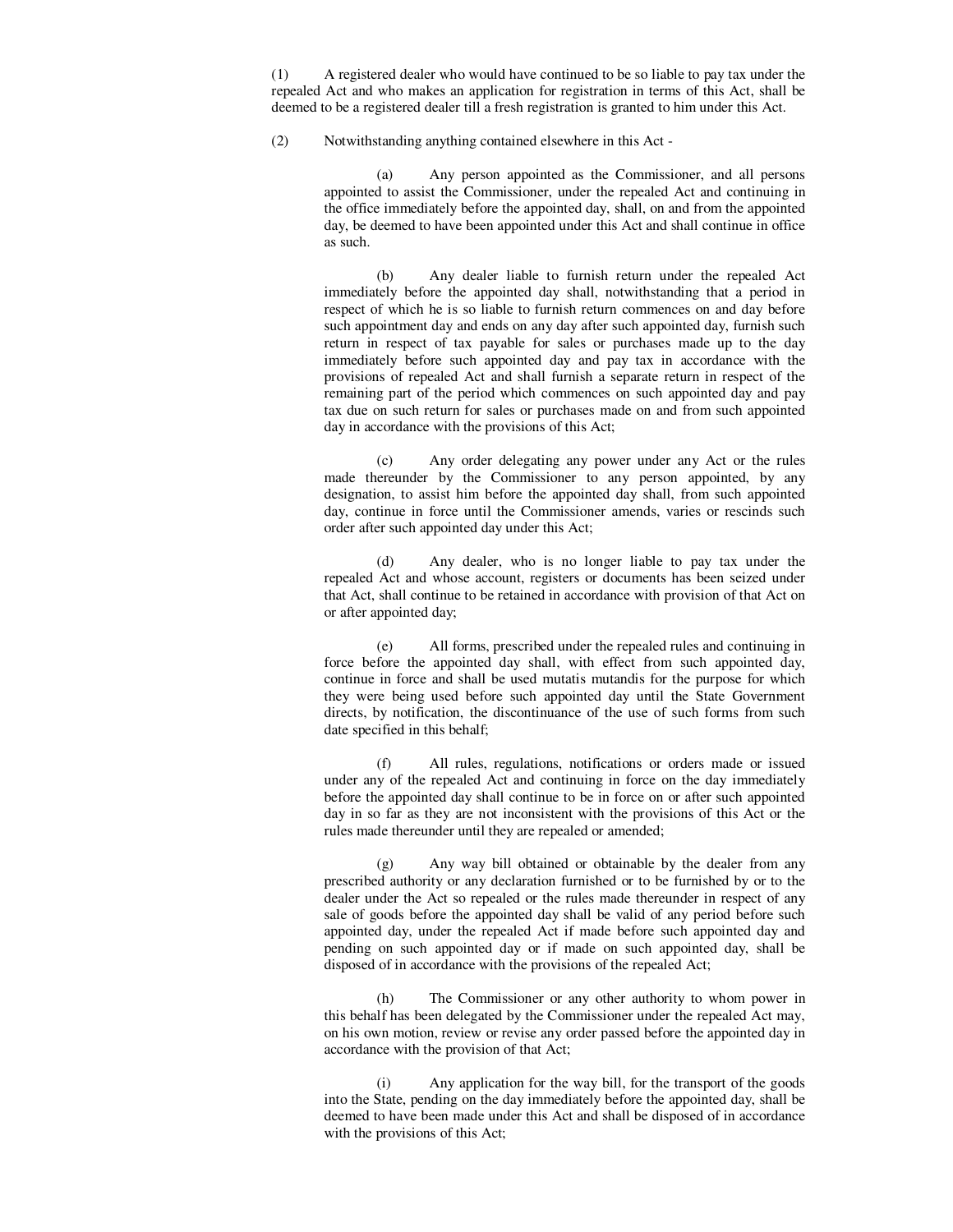(j) Any tax assessed, interest determined or penalty imposed under the repealed Act in respect of sales or purchases made, under the repealed Act before the appointed day, shall be payable or recoverable in accordance with the provisions of the repealed Act.

### **CHAPTER-XII**

# **REPEAL AND SAVINGS**

### **92. Repeal and savings.–**

 (1) The Manipur Sales Tax Act, 1990 as in force in the State of Manipur is hereby repealed from the date of commencement of this Act.

(2) The repeal shall not:

 (a) revive anything not in force or existing at the time of which the repeal takes effect; or

 (b) affect the previous operation of repealed Act or anything done or suffered thereunder; or

 (c) affect any right, privilege, obligation, or liability acquired, accrued or incurred under the repealed Act; or

 (d) affect any penalty, forfeiture or punishment incurred or inflicted in respect of any offence or violation committed under the provisions of the repealed Act; or

 (e) affect any investigation, enquiry, assessment, proceeding, any other legal proceeding or remedy instituted, continued or enforced under the repealed Act

 and any such penalty, forfeiture or punishment as aforesaid or any proceeding or remedy instituted, continued, or enforced under the repealed act shall be deemed to be instituted, continued or enforced under the corresponding provisions of this Act.

 (2) All rules made and notifications issued under the provisions of the repealed Act and / or rules made thereunder and in force on the date of the commencement of this Act, shall remain in force unless such rules and notifications are superseded in express terms or by necessary implication by the provisions of this Act or the rules made and notifications issued thereunder.

 (3) Any reference to any section of the repealed Act or any rule, notification, regulation or circular shall be deemed to refer to the relevant corresponding section of this Act, until necessary amendments are made in such rule, notification, regulation or circular.

 (4) The limitations provided in this Act shall apply prospectively, and all events occurred and all issues arose prior to the date of commencement of this Act, shall be governed by the limitations provided or the provisions contained in the repealed Act.

# **Schedule-I (Rates of Taxable Goods) (See section-12)**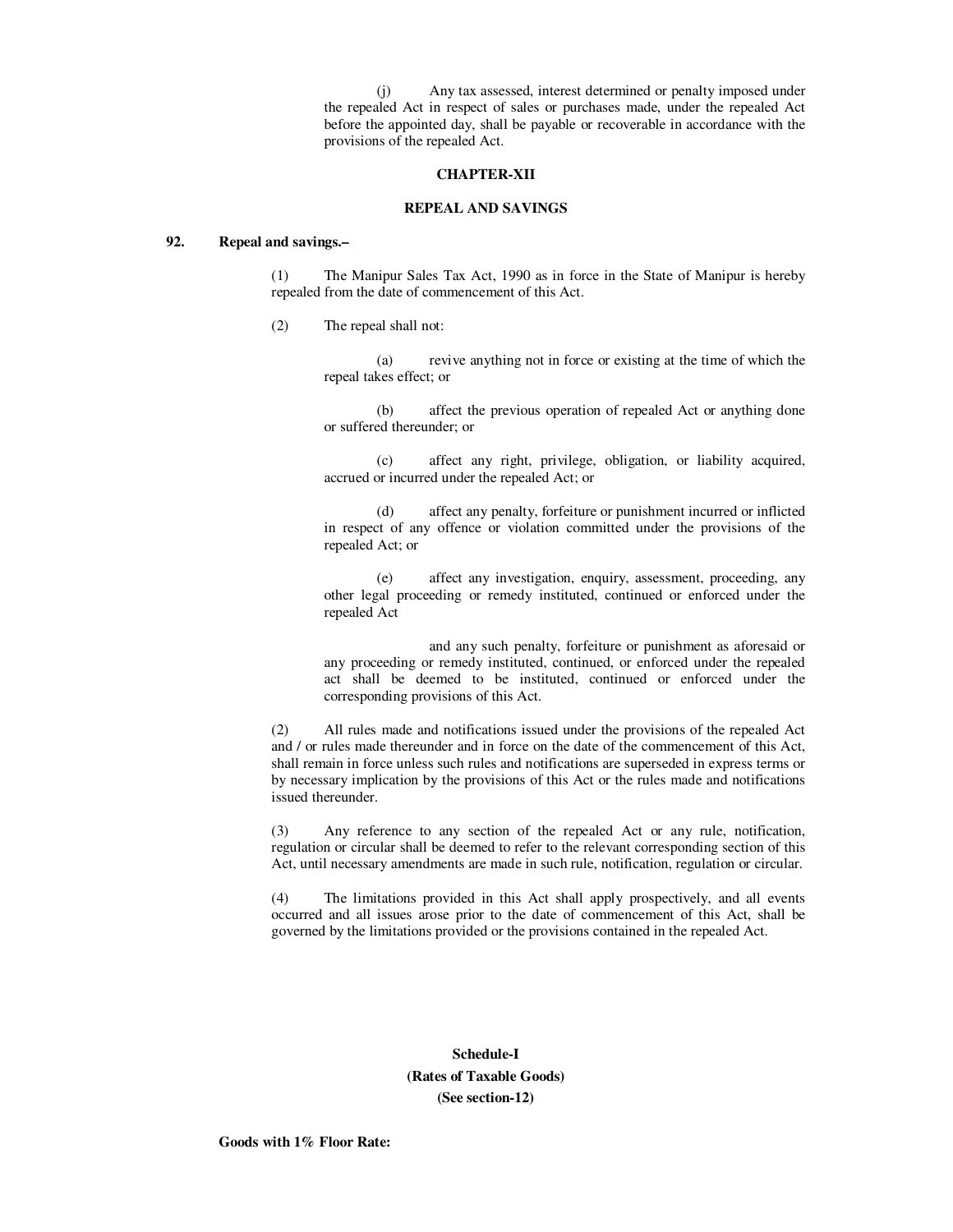- 1. Bullion.
- 2. Gold articles.
- 3. Precious stones.
- 4. Silver articles.

## **Goods with 4% Floor Rate:**

- 1. Declared goods.
- 2. Edible oils and oil cake.
- 3. Vegetables, fish and meat sold in sealed containers.
- 4. Kerosene (excluding PDS Kerosene).
- 5. Utensils and Kitchenware (excluding aluminium utensils).
- 6. Bone meal.
- 7. Computers.
- 8. I.T. products (as per list published by Government of India).
- 9. Chemical fertilizers, pesticides, weedicides and insecticides.
- 10. Beedi leaves.
- 11. Packing materials, including gunny bags, HDPE bags, corrugated boxes and containers.
- 12. Hosiery goods.
- 13. De-oiled cake.
- 14. Vegetable oil.
- 15. Solvent oils other than organic solvent oil.
- 16. Safety matches (excluding handmade matches).
- 17. All types of yarn.
- 18. Raw wool.
- 19. Bicycle.
- 20. Kirana items.
- 21. Ice.
- 22. G.I. Pipes.
- 23. Starch.
- 24. Bulk drugs.
- 25. Cumin seed.
- 26. Vanaspati.
- 27. Sulphur, Zinc, Aluminium.
- 28. Belting.
- 29. Bearing.
- 30. All types of chemicals and intermediate chemicals including: Barytes, Hydrogen peroxide, Silicon carbide. Lime, Caustic soda and Ferro silicon.
- 31. Dyes.
- 32. Ferro-alloy and super-alloy.
- 33. Polystyrene.
- 34. Tractors, Harvesters and attachments.
- 35. Ores and minerals.
- 36. Sewing thread.
- 37. Gingili oil.
- 38. Bran oil.
- 39. Sponge iron.
- 40. Maize products.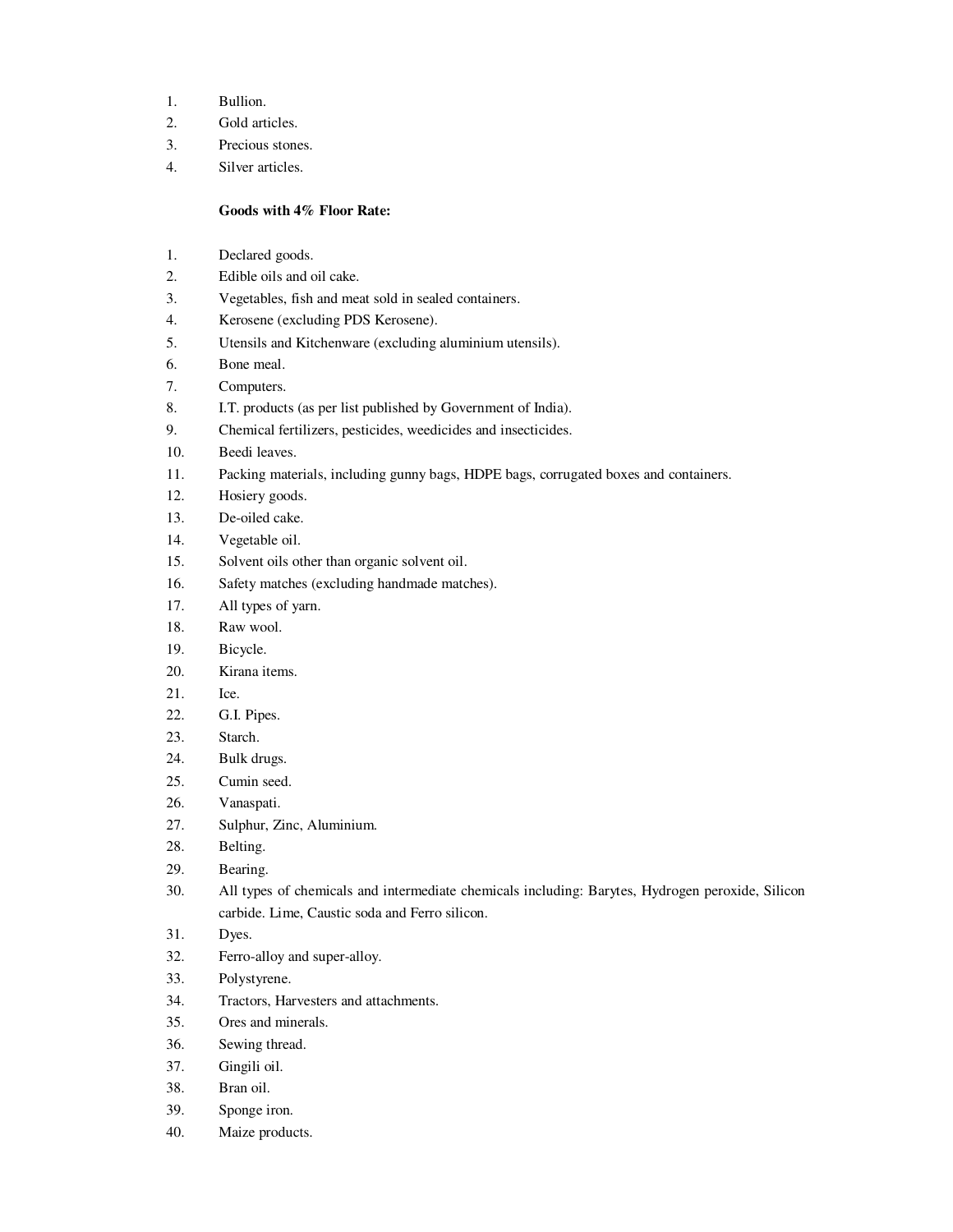- 41. Ship (including ship building).
- 42. Water pump.
- 43. Oil engines.
- 44. All kind of bricks, Refractory bricks.
- 45. Readymade garments.
- 46. Dry fruits.
- 47. Transformer.
- 48. Asphaltic roofing.

# **Goods with 12.5% Floor rate**:

- 1. R.C.C. Sleepers.
- 2. Cooked food.
- 3. Filters.
- 4. Suitcases.
- 5. Castings.
- 6. Surgicals.
- 7. Diesel locomotive.
- 8. Photographic goods.
- 9. Paper.
- 10. Napa Slabs.
- 11. Tyres and tubes.
- 12. Printing ink.
- 13. Electrodes.
- 14. Sanitary ware.
- 15. Milk food and milk products.
- 16. Sewing machines.
- 17. Foam.
- 18. Butter and ghee.
- 19. Saree fall.
- 20. Arecanut powder.
- 21. Flasks.
- 22. Earth moving machinery.
- 23. Pulp.
- 24. Blades and razors.
- 25. Timber.
- 26. Drugs and medicines (excluding life saving and bulk drugs).
- 27. Magnets.
- 28. Electric motors.
- 29. Nutrition food.
- 30. Hosepipes.
- 31. Cooking gas (LPG).
- 32. Machinery of all kinds except earth moving machinery and agricultural implements.
- 33. Tea.
- 34. Toffees, Chocolates, Biscuits and Confectionery.
- 35. Cakes, pastries.
- 36. Tooth pastes.
- 37. Wood,
- 38. Plywood.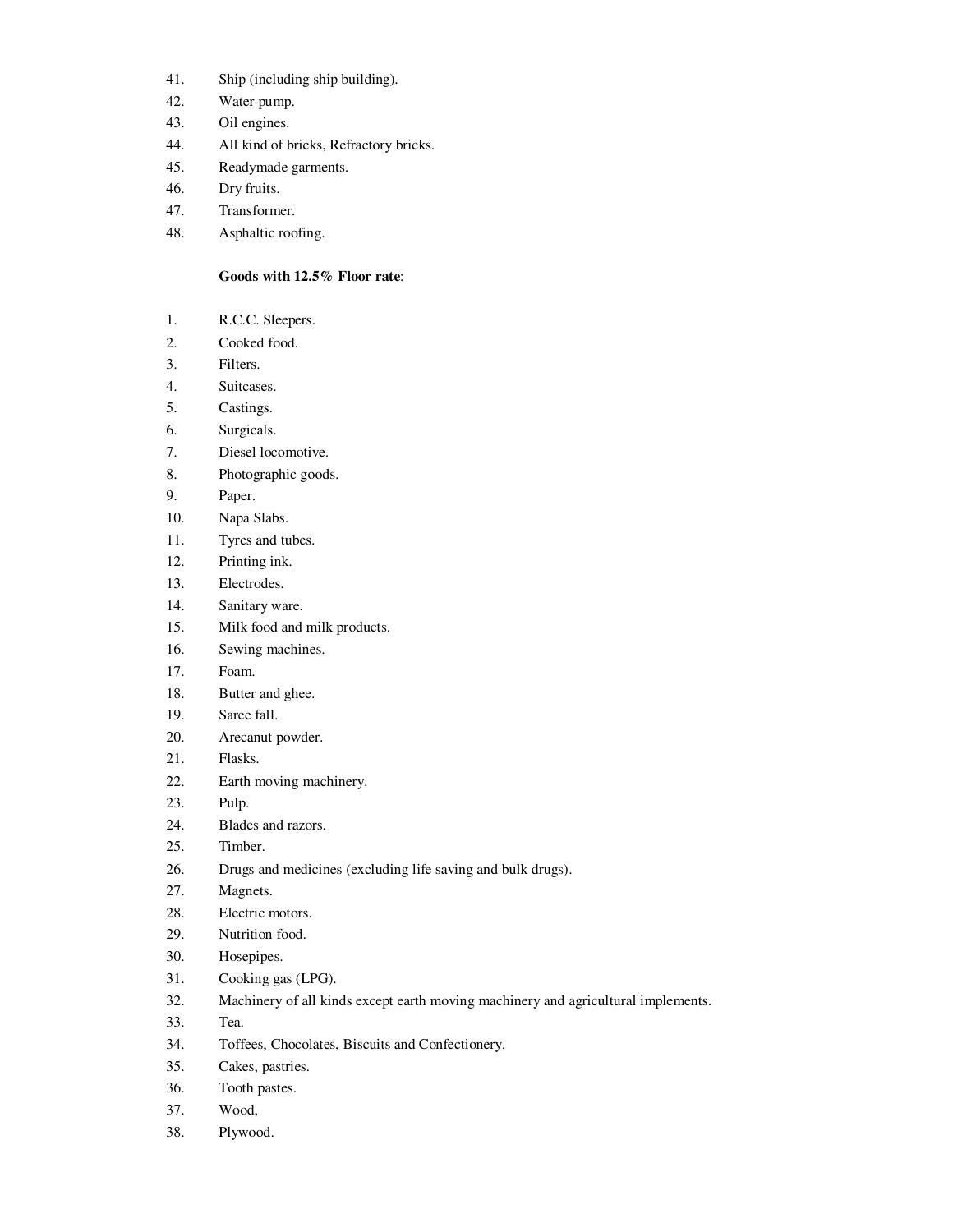- 39. Bamboo.
- 40. Cement.
- 41. Batteries and parts thereof.
- 42. Coffee.
- 43. Paints and colour.
- 44. Auto parts.
- 45. Lubricants.
- 46. Footwear (excluding those exempted).
- 47. Stainless steel.
- 48. Calculators.
- 49. Typewriters.
- 50. Electronic goods except those specified in other entries.
- 51. All electrical goods (Excluding Transformer).
- 52. Fans.
- 53. Air-calculators.
- 54. Electric bulbs and tube lights.
- 55. All types of cables and electrical wires.
- 56. All types of furniture.
- 57. Plastic items.
- 58. PVC articles.
- 59. Musical instruments (excluding indigenous handmade musical instruments).
- 60. Weather proofing compounds.
- 61. Fireworks.
- 62. Diesel oil.
- 63. Sandalwood and its oil.
- 64. Telephones and parts thereof.
- 65. Cutlery.
- 66. Preserved food articles.
- 67. Vacuum cleaner.
- 68. Teleprinter.
- 69. Transmission towers.
- 70. Voltage stabilizers.
- 71. Washing machines.
- 72. Wireless equipment.
- 73. Articles of stainless steel.
- 74. Cushion and mattresses.
- 75. Electronic toys.
- 76. Fancy leather goods.
- 77. Aerated drinks.
- 78. Hair oils.
- 79. Cigarette cases and lighter
- 80. Glassware other than bangles.
- 81. Naptha.
- 82. Rubber goods.
- 83. Soaps.
- 84. Adhesives.
- 85. Motor vehicles except tractors.
- 86. Laminated sheets.
- 87. Oxygen and gas.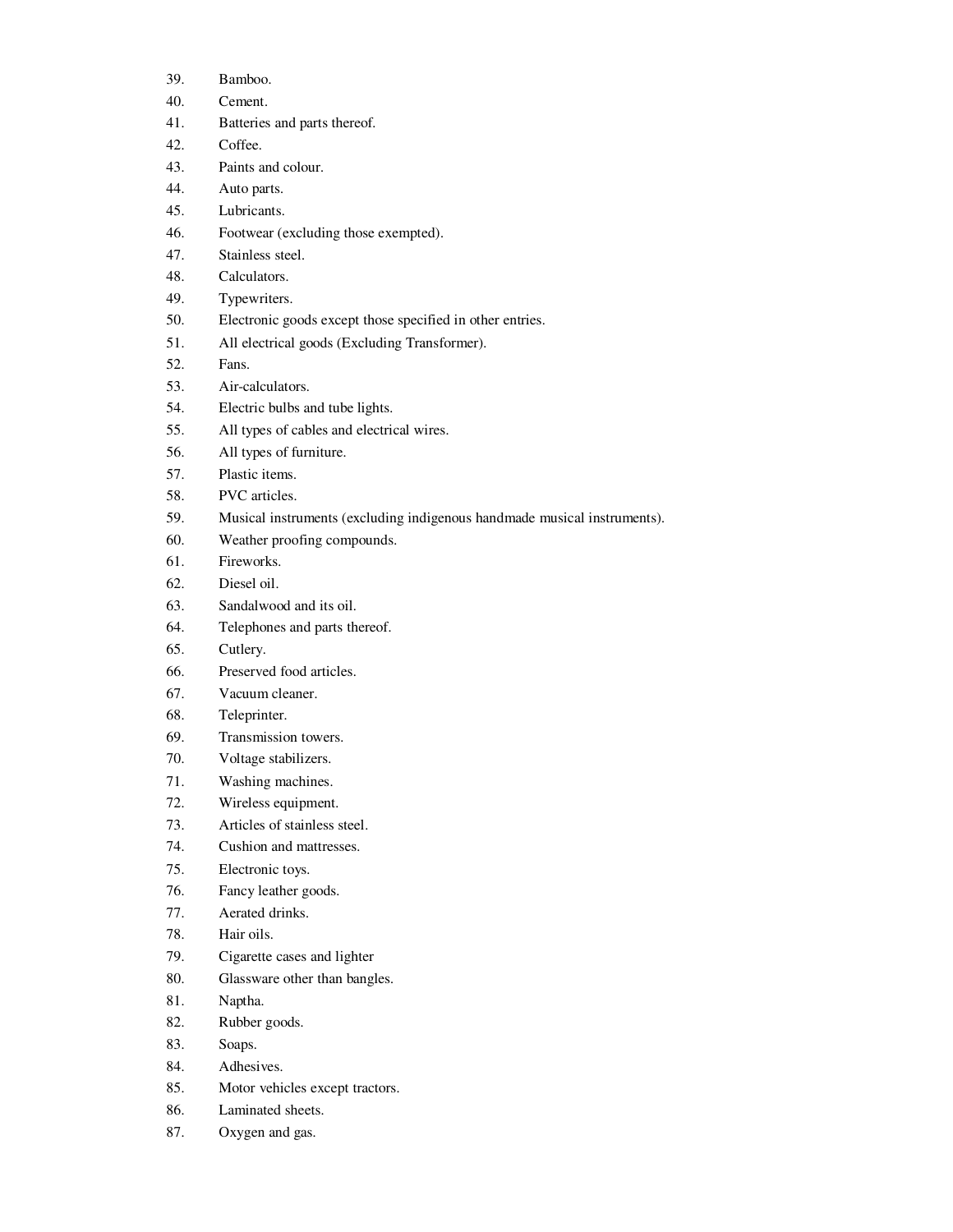- 88. Aeronautics.
- 89. Watches and clocks.
- 90. A.C.S.R. Conductors.
- 91. Silk fabrics.
- 92. Cinematographic equipments.
- 93. Lifts and elevators.
- 94. Sound transmitting equipment, accessories and parts.
- 95. Spark plugs.
- 96. Tiles.
- 97. Ceramics.
- 98. Explosives.
- 99. Furs and skins with fur.
- 100. Marble and marble tiles.
- 101. TVs and VCRs.
- 102. Air conditioners.
- 103. Arms and ammunitions.
- 104. Carpets.
- 105. Cosmetics.
- 106. Refrigerators.
- 107. Synthetic gems.
- 108. Items not specified elsewhere.

### **Goods with 20% Floor rate :**

- 1. Motor spirit (including aviation turbine fuel, aviation spirit and aviation gasoline).
- 2. Liquor.
- 3. Molasses.
- 4. Narcotics.
- 5. Rectified spirit.

### **Schedule-II**

### **(Zero Floor Rate or Exempted Goods)**

# **(See section-13)**

- 1. Unprocessed cereals including rice and wheat.
- 2. Pulses.
- 3. Fresh vegetables and fruits.
- 4. Fresh meat, fish and livestock.
- 5. Salt (processed and unprocessed).
- 6. Fresh milk and pasteurized milk.
- 7. Eggs.
- 8. Plain water.
- 9. Books, periodicals and journals.
- 10. Bread (branded and unbranded).
- 11. Fresh flowers.
- 12. Gur and jaggery.
- 13. Handlooms.
- 14. Betel leaves.
- 15. Khandasari.